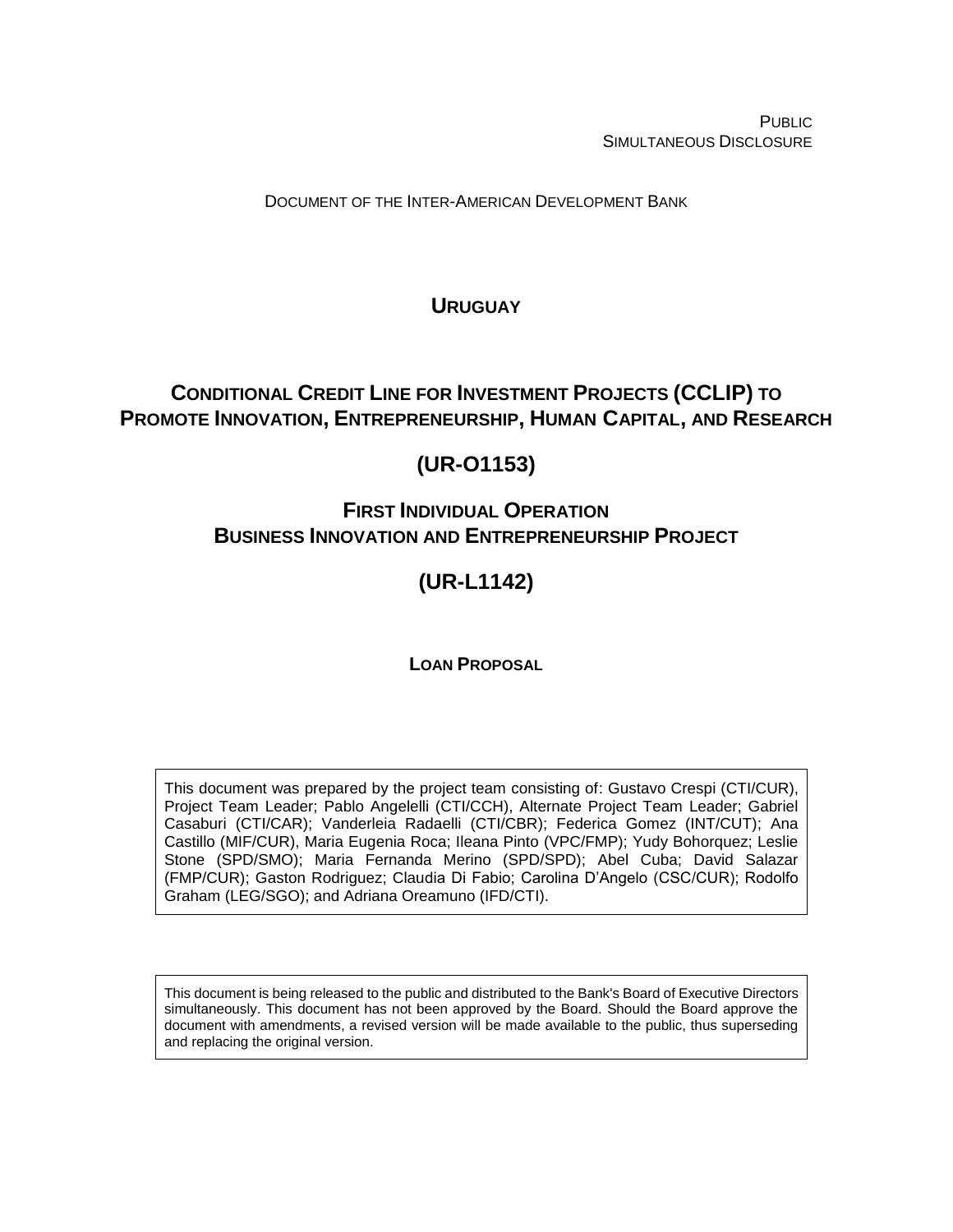### **CONTENTS**

### PROJECT SUMMARY

| $\mathbf{L}$ |                |  |
|--------------|----------------|--|
|              | А.<br>В.<br>C. |  |
| II.          |                |  |
|              | А.             |  |
|              | В.             |  |
|              | $C_{\cdot}$    |  |
|              | D.             |  |
| III.         |                |  |
|              | А.<br>В.       |  |

#### **APPENDIXES**

Proposed resolution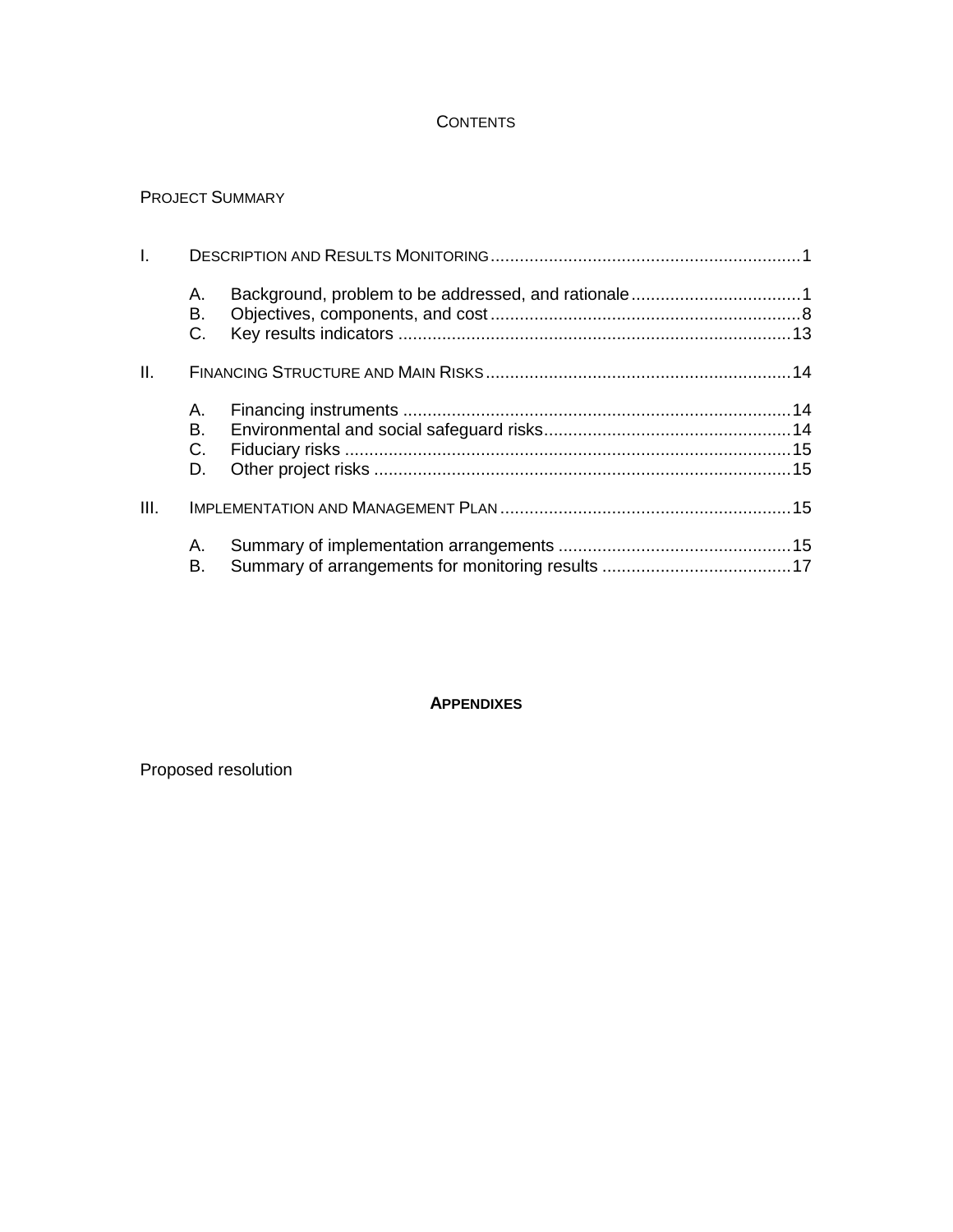**ANNEXES**

#### **PRINTED ANNEXES**

Annex I Development Effectiveness Matrix (DEM) – Summary

Annex II Results Matrix

Annex III Fiduciary Agreements and Requirements

#### **ELECTRONIC LINKS**

#### **REQUIRED**

- 1. Multiyear [execution plan](https://idbg.sharepoint.com/teams/EZ-UR-LON/UR-L1142/_layouts/15/DocIdRedir.aspx?ID=EZSHARE-2085936762-24)
- 2. [Monitoring and evaluation plan](https://idbg.sharepoint.com/teams/EZ-UR-LON/UR-L1142/_layouts/15/DocIdRedir.aspx?ID=EZSHARE-905749749-63)
- 3. [Environmental and social management report](https://idbg.sharepoint.com/teams/EZ-UR-LON/UR-L1142/_layouts/15/DocIdRedir.aspx?ID=EZSHARE-905749749-62) (ESMR)
- 4. [Theory of change and estimated cost](https://idbg.sharepoint.com/teams/EZ-UR-LON/UR-L1142/_layouts/15/DocIdRedir.aspx?ID=EZSHARE-905749749-64)

#### **OPTIONAL**

- 1. [Project economic analysis](https://idbg.sharepoint.com/teams/EZ-UR-LON/UR-L1142/_layouts/15/DocIdRedir.aspx?ID=EZSHARE-905749749-61)
- 2. Draft project [Operating Regulations](https://idbg.sharepoint.com/teams/EZ-UR-LON/UR-L1142/_layouts/15/DocIdRedir.aspx?ID=EZSHARE-905749749-51)
- 3. Institutional analysis / [Personnel, procedures, and other aspects of implementation capacity](https://idbg.sharepoint.com/teams/EZ-UR-LON/UR-L1142/_layouts/15/DocIdRedir.aspx?ID=EZSHARE-2085936762-17)  [\(including Operating Regulations\)](https://idbg.sharepoint.com/teams/EZ-UR-LON/UR-L1142/_layouts/15/DocIdRedir.aspx?ID=EZSHARE-2085936762-17)
- 4. [Evaluation of the executing agency's procurement system](https://idbg.sharepoint.com/teams/EZ-UR-LON/UR-L1142/_layouts/15/DocIdRedir.aspx?ID=EZSHARE-905749749-31)
- 5. [National Strategic Plan for Science, Technology, and Innovation \(PENCTI\)](https://idbg.sharepoint.com/teams/EZ-UR-LON/UR-L1142/_layouts/15/DocIdRedir.aspx?ID=EZSHARE-2085936762-19)
- 6. [CCLIP theory of change](https://idbg.sharepoint.com/teams/EZ-UR-LON/UR-L1142/_layouts/15/DocIdRedir.aspx?ID=EZSHARE-905749749-9)
- 7. [Sector Technical Note: Competitiveness and Innovation](https://idbg.sharepoint.com/teams/EZ-UR-LON/UR-L1142/_layouts/15/DocIdRedir.aspx?ID=EZSHARE-905749749-10)
- 8. [Evaluation of the Business Incubators Platform \(PRODEM\)](https://idbg.sharepoint.com/teams/EZ-UR-LON/UR-L1142/_layouts/15/DocIdRedir.aspx?ID=EZSHARE-905749749-11)
- 9. [ANII 2016 Activities Monitoring Report](https://idbg.sharepoint.com/teams/EZ-UR-LON/UR-L1142/_layouts/15/DocIdRedir.aspx?ID=EZSHARE-905749749-12)
- 10. Final report [LATU Ingenio Venture Fund](https://idbg.sharepoint.com/teams/EZ-UR-LON/UR-L1142/_layouts/15/DocIdRedir.aspx?ID=EZSHARE-905749749-13)
- 11. [Technical assistance to strengthen the Science,](https://idbg.sharepoint.com/teams/EZ-UR-LON/UR-L1142/_layouts/15/DocIdRedir.aspx?ID=EZSHARE-2085936762-18) Technology, and Innovation System in Uruguay
- 12. [Technological Development Program II](https://idbg.sharepoint.com/teams/EZ-UR-LON/UR-L1142/_layouts/15/DocIdRedir.aspx?ID=EZSHARE-905749749-8)
- 13. [Impacts of business innovation promotion instruments: the experience of ANII in Uruguay](https://idbg.sharepoint.com/teams/EZ-UR-LON/UR-L1142/_layouts/15/DocIdRedir.aspx?ID=EZSHARE-2085936762-21)
- 14. [Evaluation of the Young Entrepreneurs Program \(ANII\)](https://idbg.sharepoint.com/teams/EZ-UR-LON/UR-L1142/_layouts/15/DocIdRedir.aspx?ID=EZSHARE-2085936762-22)
- 15. [Midterm evaluation of the Program to Support Future Entrepreneurs \(CINVE\)](https://idbg.sharepoint.com/teams/EZ-UR-LON/UR-L1142/_layouts/15/DocIdRedir.aspx?ID=EZSHARE-2085936762-23)
- 16. Ex post evaluation report on National Postgraduate Scholarship Programs (ANII)
- 17. [Safeguard policy filter \(SPF\)](http://idbdocs.iadb.org/wsdocs/getDocument.aspx?DOCNUM=EZSHARE-845092091-14)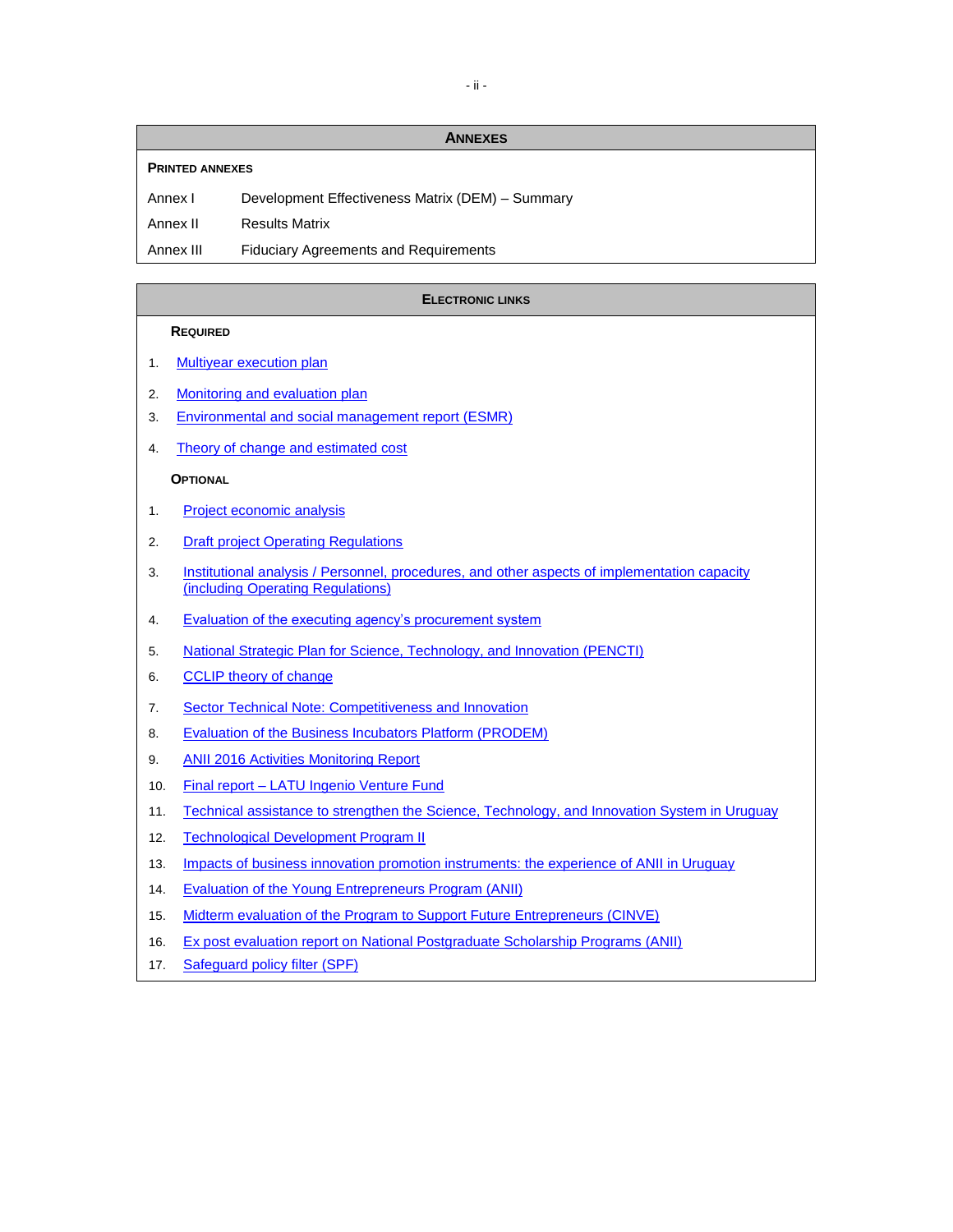### **ABBREVIATIONS**

| <b>ANII</b>            | Agencia Nacional de Investigación e Innovación [National Research<br>and Innovation Agency] |
|------------------------|---------------------------------------------------------------------------------------------|
| <b>BCU</b>             | Banco Central del Uruguay [Central Bank of Uruguay]                                         |
| <b>CCLIP</b>           | Conditional credit line for investment projects                                             |
| <b>GESPRO</b>          | Sistema de Gestión de Proyectos [Project management system]                                 |
| GII                    | <b>Global Innovation Index</b>                                                              |
| <b>ICAS</b>            | <b>Institutional Capacity Assessment System</b>                                             |
| <b>ICTs</b>            | Information and communication technologies                                                  |
| <b>IPE</b>             | Institución patrocinadora de emprendimientos [enterprise sponsoring<br>institution]         |
| <b>IRR</b>             | Internal rate of return                                                                     |
| ΙT                     | Information technology                                                                      |
| LBR                    | Loan based on results                                                                       |
| <b>OECD</b>            | Organization for Economic Co-operation and Development                                      |
| <b>PBP</b>             | Programmatic policy-based loan                                                              |
| <b>PDL</b>             | Préstamo en Función de Resultados [Performance-driven loan]                                 |
| <b>PENCTI</b>          | Plan Estratégico Nacional de Ciencia, Tecnología, e Innovación                              |
|                        | [National Strategic Plan for Science, Technology, and Innovation]                           |
| R&D                    | Research and development                                                                    |
| <b>SIN</b>             | Sistema Nacional de Innovación [National Innovation System]                                 |
| <b>SME<sub>s</sub></b> | Small and medium-sized enterprises                                                          |
| <b>SPF</b>             | Safeguard policy filter                                                                     |
| STI                    | Science technology and innovation                                                           |
| <b>TFP</b>             | Total factor productivity                                                                   |
| <b>WAL</b>             | Weighted average life                                                                       |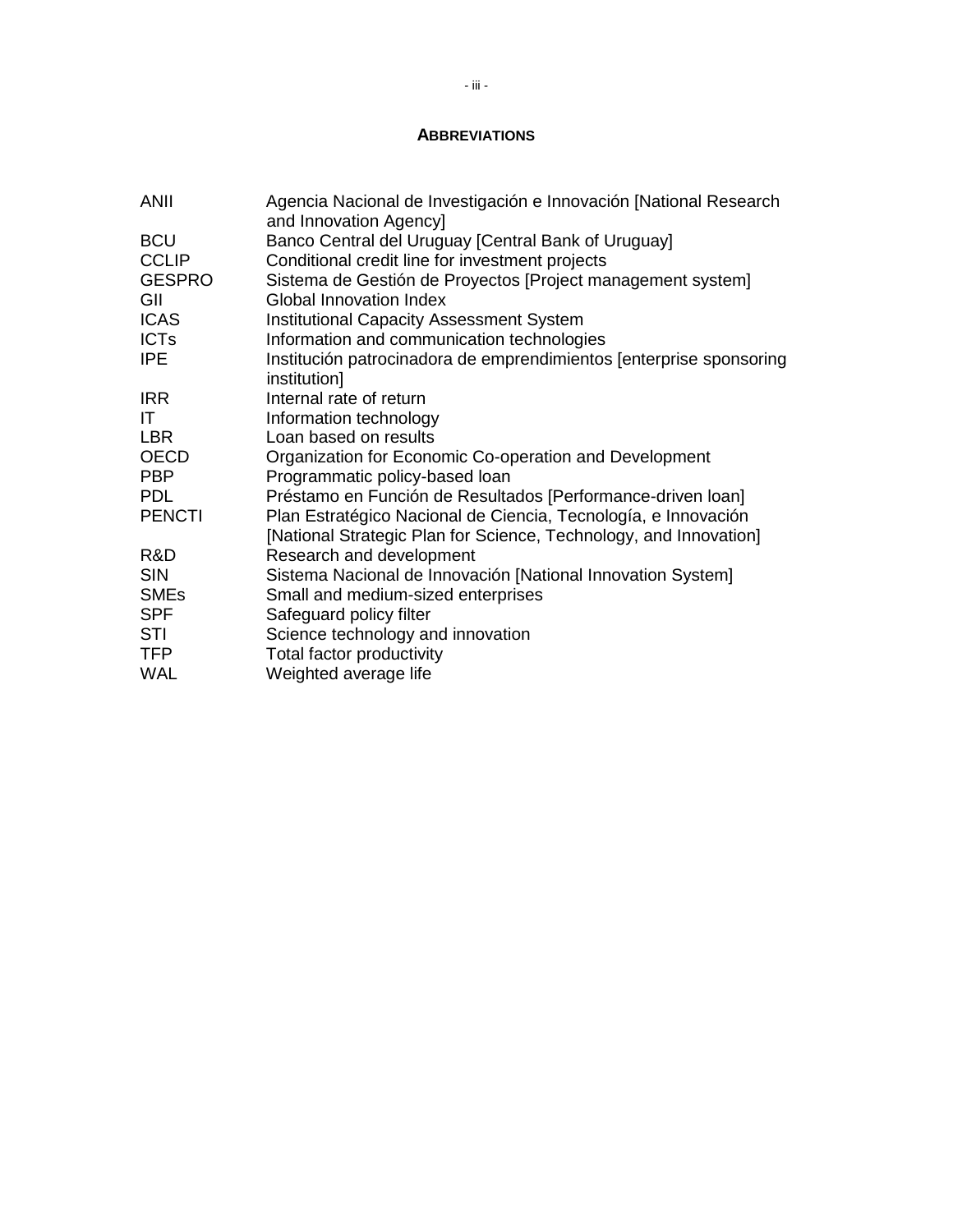#### **PROJECT SUMMARY**

### **U[RUGUAY](#page-0-0) C[ONDITIONAL](#page-0-1) CREDIT LINE FOR INVESTMENT PROJECTS (CCLIP) TO PROMOTE INNOVATION, E[NTREPRENEURSHIP](#page-0-1), HUMAN CAPITAL, AND RESEARCH [\(UR-O1153\)](#page-0-2)**

#### **FIRST INDIVIDUAL OPERATION BUSINESS INNOVATION AND ENTREPRENEURSHIP PROJECT (UR-L1142)**

|                                                                         |                                   |            |                                            | <b>Financial Terms and Conditions</b> |                            |  |
|-------------------------------------------------------------------------|-----------------------------------|------------|--------------------------------------------|---------------------------------------|----------------------------|--|
|                                                                         |                                   |            | Flexible Financing Facility <sup>(a)</sup> |                                       |                            |  |
| <b>Borrower:</b> Eastern Republic of Uruguay                            |                                   |            |                                            | <b>Amortization period:</b>           | 25 years                   |  |
|                                                                         |                                   |            |                                            | Disbursement period:                  | 5 years                    |  |
| <b>Executing agency: National Research and Innovation Agency (ANII)</b> |                                   |            |                                            | Grace period:                         | 5.5 years $(b)$            |  |
|                                                                         |                                   |            |                                            | Interest rate:                        | LIBOR-based                |  |
|                                                                         | <b>CCLIP</b><br><b>First loan</b> |            |                                            | <b>Credit fee:</b>                    | (c)                        |  |
| <b>Source</b>                                                           | (US\$)                            | (US\$)     | $\frac{9}{6}$                              | Inspection and supervision fee:       | (c)                        |  |
| <b>IDB (Ordinary Capital):</b>                                          | 100 million                       | 25 million | 100%                                       | <b>Original WAL:</b>                  | 15.25 years <sup>(d)</sup> |  |
|                                                                         |                                   |            |                                            |                                       | U.S. dollars from the      |  |
| Total                                                                   | 0                                 | 25 million | 100%                                       | Currency of approval:                 | Bank's Ordinary Capital    |  |
|                                                                         |                                   |            | <b>Project at a Glance</b>                 |                                       |                            |  |
| <b>Project objective/description:</b>                                   |                                   |            |                                            |                                       |                            |  |

The objective of the CCLIP is to make enterprises more productive through greater investment in knowledge, human resources, innovation, and entrepreneurship. The general objective of the first individual operation is to increase private investment in innovation activities by fostering innovative entrepreneurship and strengthening advanced human capital.

The specific objectives are to: (i) strengthen the supply of early-stage financing for innovative ventures; (ii) increase the supply of advanced human capital attuned to the demands of the productive sector; and (iii) build institutional capacity to meet these objectives.

**Special contractual conditions precedent to the first disbursement of the loan proceeds:** (i) entry into force of the execution agreement between the borrower and the executing agency; (ii) evidence that the project Operating Regulations have entered into force under the terms previously agreed upon with the Bank; and (iii) hiring of consulting services for external verification of results (see paragraph 3.7). For special fiduciary contractual conditions precedent to the first disbursement, see paragraph 4.1 of the Fiduciary Agreements and Requirements [\(Annex III\)](https://idbg.sharepoint.com/teams/EZ-UR-LON/UR-L1142/_layouts/15/DocIdRedir.aspx?ID=EZSHARE-905749749-66).

**Special contractual conditions for execution:** Approval of the incubation and co-investment projects will require the Bank's no objection (see paragraph [3.8\)](#page-22-0).

| <b>Exceptions to Bank policies: None.</b> |    |  |     |   |          |  |  |  |  |
|-------------------------------------------|----|--|-----|---|----------|--|--|--|--|
| <b>Strategic Alignment</b>                |    |  |     |   |          |  |  |  |  |
| Challenges: (e)                           | SI |  | ΡI  | ▽ | ΕI       |  |  |  |  |
| Crosscutting themes: (f)                  | GD |  | CC. |   | IC.<br>₩ |  |  |  |  |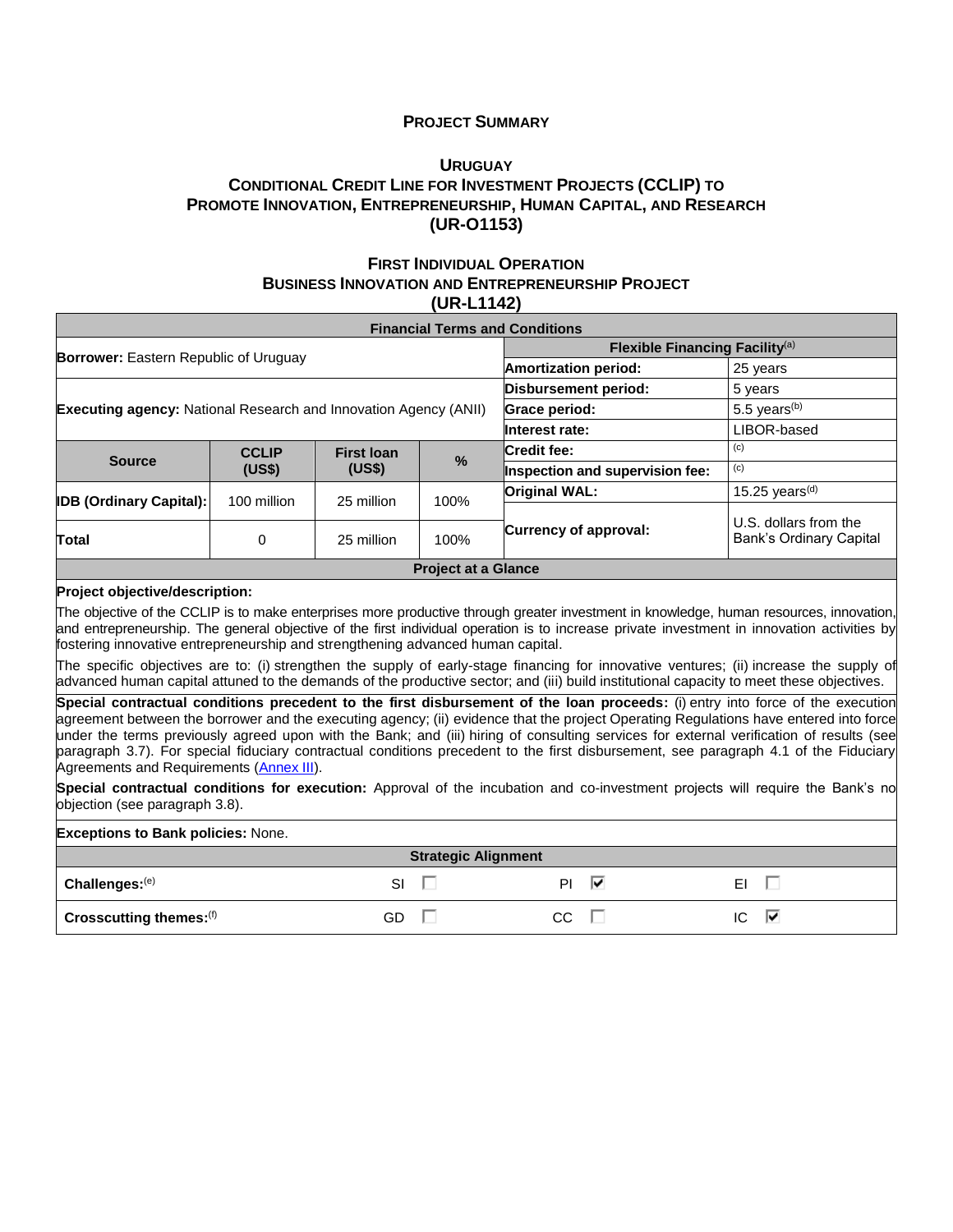- (a) Under the terms of the Flexible Financing Facility (document FN-655-1), the borrower has the option of requesting changes in the amortization schedule, as well as currency and interest rate conversions. The Bank will take operational and risk management considerations into account when reviewing such requests.
- (b) Under the flexible repayment options of the Flexible Financing Facility, changes to the grace period are permitted provided that they do not entail any extension of the original weighted average life (WAL) of the loan or the last payment date as documented in the loan contract.
- (c) The credit fee and the inspection and supervision fee will be established periodically by the Board of Executive Directors as part of its review of the Bank's lending charges, in accordance with relevant policies.
- (d) The original maximum weighted average life (WAL) of the loan may be shorter, depending on the effective date of loan contract signature.
- $^{(e)}$  SI (Social Inclusion and Equality); PI (Productivity and Innovation); and EI (Economic Integration).
- (f) GD (Gender Equality and Diversity); CC (Climate Change and Environmental Sustainability); and IC (Institutional Capacity and Rule of Law).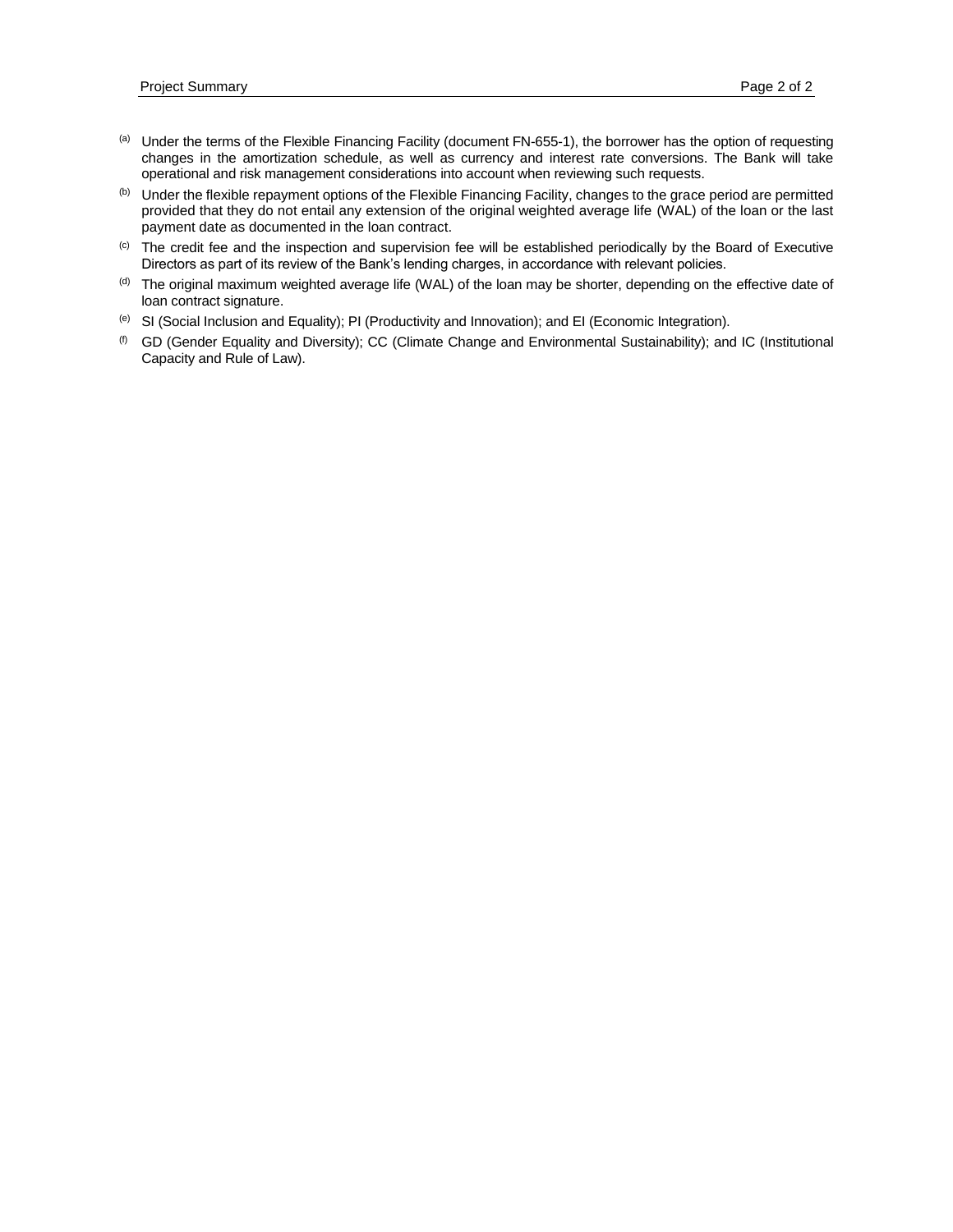### **I.** DESCRIPTION AND RESULTS MONITORING

### **A. Background, problem to be addressed, and rationale**

- 1.1 **Background.** To meet the challenge of making its recent growth sustainable, Uruguay needs to reduce its productivity deficit relative to the advanced countries.<sup>1</sup> This calls for initiatives to foster productivity growth, partly by boosting business innovation through long-term science, technology, and innovation (STI) policies targeted to the needs of the productive sector.
- 1.2 To boost the innovation drive, as part of the [National Strategic Plan for Science,](https://idbg.sharepoint.com/teams/EZ-UR-LON/UR-L1142/_layouts/15/DocIdRedir.aspx?ID=EZSHARE-2085936762-19)  [Technology, and Innovation \(PENCTI\),](https://idbg.sharepoint.com/teams/EZ-UR-LON/UR-L1142/_layouts/15/DocIdRedir.aspx?ID=EZSHARE-2085936762-19) the Government of Uruguay requested financing for a business innovation and entrepreneurship project that provides technical and financial support to the National Research and Innovation Agency (ANII).<sup>2</sup> The request is for a conditional credit line for investment projects (CCLIP). This project is the first individual operation under the CCLIP and will be executed through a loan based on results (LBR).
- 1.3 Approved by Decree 1468, PENCTI proclaims knowledge as the key engine of national development and sets the following five objectives for 2010-2030: (i) consolidate the science/technology system; (ii) make the productive sectors more competitive; (iii) develop capabilities for inclusive innovation; (iv) cultivate the human resources required for a knowledge society; and (v) develop a technology foresight system. This project is aligned with objectives (ii) and (iv). The PENCTI budgetary envelope for the period 2016-2020 is US\$1 billion (ANII, 2017).
- 1.4 **Economic context.** The Uruguayan economy has enjoyed a decade of growth averaging 4.9% per year between 2005-2015, $3$  driven by investment and exports<sup>4</sup> in a benign international environment. Total factor productivity (TFP) also grew by 2.4% per year. <sup>5</sup> Maintaining this dynamic is critical for the sustainability of growth, especially in a more adverse external setting, $6$  since while the correlation between productive factor accumulation and GDP growth is 0.46, the correlation between TFP growth and GDP is 0.94.7
- 1.5 The challenge for sustaining TFP growth is to increase the contribution made by innovation. Whereas research and development (R&D) investment accounts for 8% of TFP growth in Uruguay, the equivalent share in successful countries was already 40% when they were at the same level of development as Uruguay today.<sup>8</sup> Recent

 1 In the United States TFP was 30% lower in 2013 than in 1960. IDB (2016): Competitividad e Innovación: Implicancias para Uruguay [Competitiveness and Innovation: Implications for Uruguay], IDB-TN-936. TFP is defined as growth that is not explained by factor accumulation. Sector Technical Note: Competitiveness [and Innovation.](https://idbg.sharepoint.com/teams/EZ-UR-LON/UR-L1142/_layouts/15/DocIdRedir.aspx?ID=EZSHARE-905749749-10)

<sup>&</sup>lt;sup>2</sup> ANII is a public corporation created in 2006 under Law 18084. Its main activity is financing scientific research, human capital, innovation, and entrepreneurship for both the private and the public sectors.

<sup>&</sup>lt;sup>3</sup> Central Bank of Uruguay (BCU), Estadísticas y Estudios [Statistics and Studies] (BCU, 2017).

<sup>&</sup>lt;sup>4</sup> Annual growth was 7.6% for investment, and 4.2% for exports (BCU, 2017).

<sup>5</sup> IDB, 2016.

 $6$  Faltering international demand caused exports and investment to fall 1.2% and 7.8%, respectively, in 2015, while GDP growth slowed to 1% (BCU, 2017).

<sup>7</sup> IDB, 2016.

<sup>&</sup>lt;sup>8</sup> The comparison is with South Korea, Finland, Israel, and Singapore (IDB, 2016).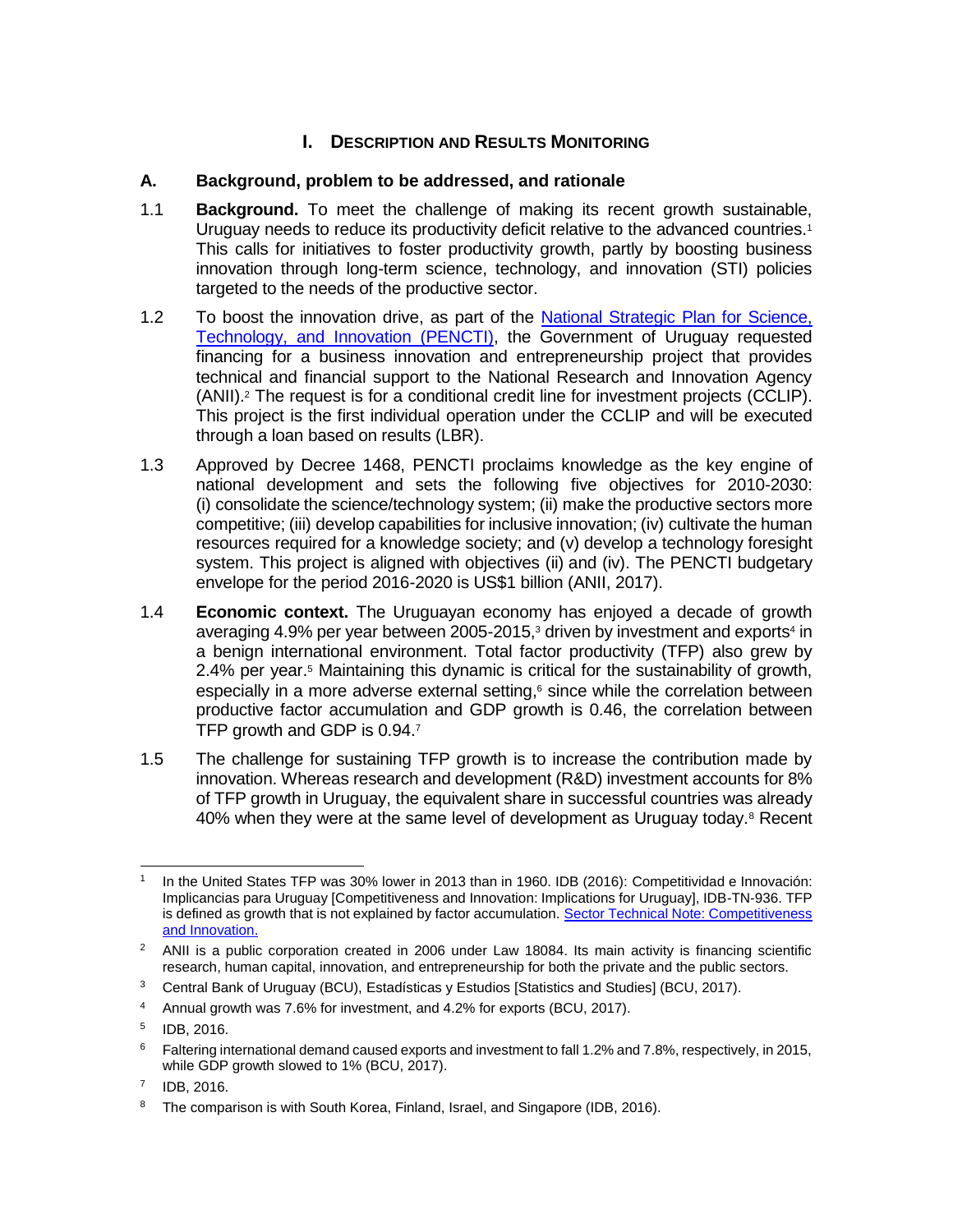studies for Uruguay find that firms that innovate achieve TFP levels up to 80% higher than those that do not.<sup>9</sup>

- 1.6 **The problem in Uruguay.** The National Innovation System (SNI)<sup>10</sup> has strengths and weaknesses. Its strengths include political stability, the legal framework, and information technology (IT) infrastructure. Nonetheless, investment in R&D represents just 0.36% of GDP, trailing behind the 3.9% in successful economies<sup>11</sup> or 1.9% among its direct competitors.<sup>12</sup> The private sector funds 30% of this investment, compared to over 60% in the above countries. <sup>13</sup> Only 7% of Uruguayan firms report R&D activities,<sup>14</sup> compared to 30% in developed countries.<sup>15</sup> There are major deficiencies in the SNI that inhibit private R&D investment, such as the lack of funding for innovation and innovative ventures,<sup>16</sup> a limited supply of advanced human capital,<sup>17</sup> weak university/industry collaboration,<sup>18</sup> little research targeting national challenges,<sup>19</sup> and the obsolescence of technological equipment,<sup>20</sup> among others.<sup>21</sup> Addressing these shortcomings requires long-term policies with stable funding to develop institutional capabilities.
- 1.7 The Uruguayan authorities and the Bank believe these problems are best addressed through a CCLIP, with a first individual operation targeting priority issues. Business surveys show that the top two problems are financing for innovation and the limited supply of advanced human capital. The greatest obstacles to innovation are financing (35% of firms report this as a major impediment) and access to advanced human capital (cited by 24% of firms).<sup>22</sup> Financial barriers are particularly high for young enterprises  $(43\%)$ ,<sup>23</sup> while human capital is biggest obstacle for mature firms (30%). The first tranche of this CCLIP will therefore target early-stage financing for

 $\overline{a}$ <sup>9</sup> Crespi, G. and P. Zuniga (2011): "Innovation and Productivity: Evidence from Six LAC Countries." *World Development 40*.

<sup>&</sup>lt;sup>10</sup> The SNI is the network of public and private institutions that adopt, improve, and spread new technologies. Freeman (1987): Technology, Policy, and Economic Performance: Lessons from Japan, Pinter.

<sup>11</sup> South Korea, Finland, Ireland, and Singapore. Cornell-INSEAD-WIPO (2016): The Global Innovation Index 2016. (GII, 2016). USA.

<sup>&</sup>lt;sup>12</sup> Australia and New Zealand (GII, 2016).

<sup>13</sup> GII, 2016.

<sup>14</sup> ANII (2012a): Encuesta de Actividades de Innovación en Manufactura y Servicios [Survey of Innovation Activities in Manufacturing and Services]. Montevideo.

<sup>15</sup> Organization for Economic Co-operation and Development (OECD) (2012): Innovation in Firms. Paris.

<sup>16</sup> IDB, 2016.

<sup>&</sup>lt;sup>17</sup> Advanced human capital means professionals involved in R&D activities.

<sup>&</sup>lt;sup>18</sup> Only 7% of potentially innovative firms report that ties to universities are important for innovation (ANII, 2012a), whereas 25% do so in developed countries (OECD, 2012).

<sup>&</sup>lt;sup>19</sup> Only 5% of the research is mission-oriented, whereas in Chile the figure is 18%, and in developed countries it exceeds 60%. Mowery (2010): Military R&D and Innovation. Handbook of Economics of Innovation.

<sup>&</sup>lt;sup>20</sup> Half of the technological equipment is obsolete. (ANII, 2012b): Relevamiento Nacional de Equipamiento Científico [National Survey of Scientific Equipment]. Montevideo.

 $21$  Other weaknesses, such as small market size, international positioning, and the investment climate (GII, 2016) are addressed by the programmatic policy-based loans (PBPs) of the Program of Strategic International Positioning (loans 2920/OC-UR, 3365/OC-UR, and 3418/OC-UR).

<sup>22</sup> ANII, 2012a.

<sup>&</sup>lt;sup>23</sup> Firms under five years old.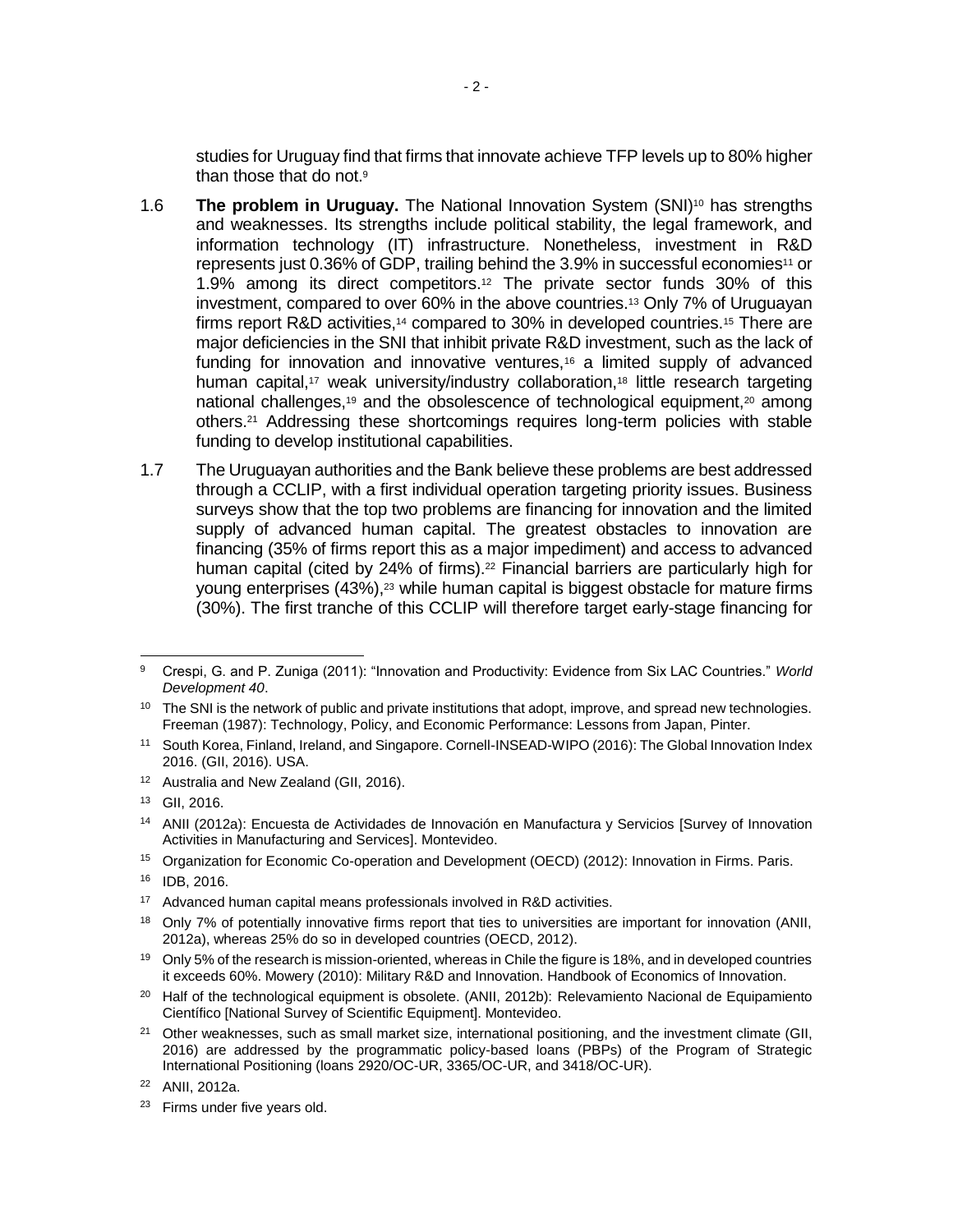innovation, with emphasis on innovative young enterprises, <sup>24</sup> and strengthening the supply of advanced human capital through support for postgraduate studies in technology fields. 25

- 1.8 **Early-stage financing for innovative enterprises.** Although opportunity entrepreneurship has grown,<sup>26</sup> lack of financing means that few firms achieve scale. Financing for innovative entrepreneurship varies according to the enterprise's stage of development: (i) seed capital to structure the business plan; (ii) early-stage investment funding to develop the product; and (iii) bank and investment funding for expansion.<sup>27</sup> Innovative startup financing is hampered by information asymmetries, uncertainty, and limited pledgeable assets, which mean that few investors or the financial system are interested in these firms. The problem is more than just financial; entrepreneurs often lack the skills to grow their businesses.<sup>28</sup> Uruguay has made some progress in strengthening the seed capital stage through public policies and the emergence of angel investors, <sup>29</sup> but this process is far from mature.
- 1.9 In 2011 there was only one business incubator<sup>30</sup> in Uruguay and a handful of preincubators,<sup>31</sup> generating about 15 innovative entrepreneurship projects per year. By 2016, the incubation platform involved six incubators, <sup>32</sup> generating about 70 projects per year. <sup>33</sup> These incubators advise the entrepreneurs and help them to obtain seedcapital funding. Despite the progress, this platform needs adjustments. First, although the total number of projects incubated is consistent with the size of the country,<sup>34</sup> the number of projects per incubator is small, suggesting that the platform may be too large, affecting the quality of services. Second, while all incubators provide basic services, few offer value-added services.<sup>35</sup> Third, the incubators are

 $24$ <sup>24</sup> Enterprises with business models that seek to introduce a new product, process, or organizational model in the market (OECD, 2005): *The Oslo Manual*. Paris.

 $25$  Uruguayan data show that the absence of financing and advanced human capital reduce the likelihood that a new firm will invest in innovation by 14% and 5%, respectively (IDB, 2016).

<sup>&</sup>lt;sup>26</sup> Between 7.8% and 11.5% of the working-age population from 2006 to 2015 (Global Entrepreneurship Monitor 2016).

<sup>27</sup> OECD (2017): Financing SMEs and Entrepreneurs, Paris.

<sup>28</sup> IDB (2014): "The Start-Up and Scale-Up of High-Productivity Firms," in *Rethinking Productive Development,* Washington, D.C.

<sup>&</sup>lt;sup>29</sup> In addition to injecting capital, angel investors contribute to enterprises in the form of experience and contacts. In Uruguay there are an estimated 30 angel investors.

<sup>&</sup>lt;sup>30</sup> Ingenio, which specializes in the information and communication technologies (ICT) sector. An incubator offers physical or virtual space to entrepreneurs and provides them with services adapted to their needs and stage of development.

<sup>&</sup>lt;sup>31</sup> Pre-incubators, usually at universities, help students turn their final-year projects into enterprises.

<sup>&</sup>lt;sup>32</sup> Ingenio, Sinergia, Da Vinci Labs, Khelm, Biospinn, and Gepian, supported by the Program to Support Future Entrepreneurs (loan 2775/OC-UR).

<sup>&</sup>lt;sup>33</sup> Demand, as measured by applications, has grown from 40 to 200 projects per year. Informe de [Seguimiento de Actividades 2016](https://idbg.sharepoint.com/teams/EZ-UR-LON/UR-L1142/_layouts/15/DocIdRedir.aspx?ID=EZSHARE-905749749-12) [Activities Monitoring Report 2016], ANII.

 $34$  Whereas, in Chile, 16.5 enterprises are incubated per million inhabitants, the figure in Uruguay is 23 per million. Yet the average number of incubated enterprises per incubator is 25 in Chile, but only 12 in Uruguay (Kantis, 2017): [Evaluación de la Plataforma de Incubadoras de Negocios](https://idbg.sharepoint.com/teams/EZ-UR-LON/UR-L1142/_layouts/15/DocIdRedir.aspx?ID=EZSHARE-905749749-11) [Evaluation of the Business Incubator Platform], PRODEM. Montevideo.

<sup>&</sup>lt;sup>35</sup> The focus is on supporting the administration and proposal of projects and technical assistance. Few incubators offer access to networks, providers, and financing (Kantis, 2017).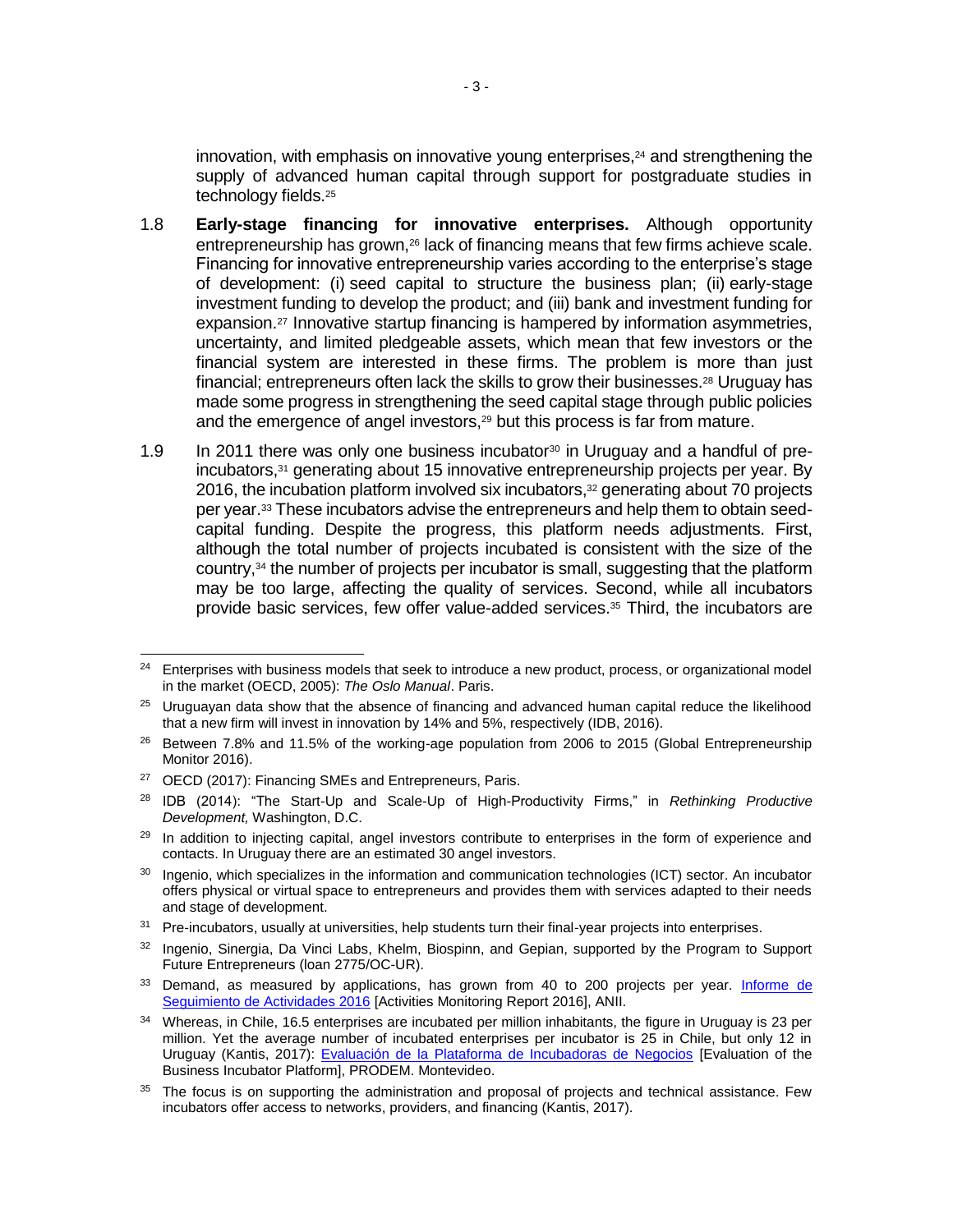governed by incentives that reward the number of businesses incubated, with little emphasis on their quality.

- 1.10 Early-stage investment funding for innovative ventures is relatively less developed,<sup>36</sup> since it requires funds<sup>37</sup> that can access capital supplied by individual, institutional, or foreign investors; yet these investors only finance early-stages with experience and a track-record of exits.<sup>38</sup> In Uruguay, this experience is uncommon, and the funds have difficulties raising capital, so they fail to build capacity, giving rise to a chicken-and-egg dilemma that creates a funding gap, particularly for investments between US\$100,000 and US\$2 million.<sup>39</sup> There are four early-stage investment funds and networks that invest between US\$50,000 and US\$100,000 on average in new ventures. <sup>40</sup> The small transaction size limits the ability to fund second rounds of investment and makes it hard to offset operating costs. Countries that have solved this dilemma have used hybrid public-private co-investment funds to kickstart the supply of early-stage financing.<sup>41</sup>
- 1.11 **Advanced human capital.** Uruguay has taken steps to correct its shortage of advanced human capital. Between 2009 and 2014, the number of researchers in the country grew from 917 to 1,724;<sup>42</sup> and quality improved, with 53% now possessing a doctorate, compared to 30% in 2009.<sup>43</sup> Nonetheless, the critical mass of researchers, with 1.1 per 1,000 workers, remains low;<sup>44</sup> and only 4.2% of them are employed at firms. Increasing the number of researchers in enterprises requires not only improving the training of advanced human capital for R&D, but adapting the supply of skills to the demands of the productive sector. The mismatch between supply and demand reveals areas of vacancy in computer science, agricultural sciences, and engineering (Technical Assistance to Strengthen the Innovation, [Science and Technology System in Uruguay\)](https://idbg.sharepoint.com/teams/EZ-UR-LON/UR-L1142/_layouts/15/DocIdRedir.aspx?ID=EZSHARE-2085936762-18). In young enterprises, the key demands arise in computer engineering, chemical engineering, design, and management.<sup>45</sup> These human capital shortages are particularly severe in the

 $\overline{a}$ 

<sup>36</sup> Uruguay has business-friendly regulations. In 2016, the investment promotion regime was extended to the financing of ANII-supported business projects.

<sup>&</sup>lt;sup>37</sup> And networks of angel investors.

<sup>38</sup> Recovery of investment by selling to other investors.

<sup>&</sup>lt;sup>39</sup> The early-stage financing industry yields increasing returns: the more investors there are with a track record, the smaller the information asymmetries, the less expensive it is to finalize investments, and the greater the expected profitability. Moderzki (2014): [Informe Final LATU Ingenio Venture Fund.](https://idbg.sharepoint.com/teams/EZ-UR-LON/UR-L1142/_layouts/15/DocIdRedir.aspx?ID=EZSHARE-905749749-13) [Final Report LATU Ingenio Venture Fund]. Montevideo.

<sup>40</sup> Fondos Ideas, Tokkai Ventures, Piso 40, and IC Ventures.

<sup>41</sup> In Israel, public funds coinvest with angels to build capacity, in order to attract follow-on investors (IDB, 2014). Similar arrangements exist in Germany and the United Kingdom.

<sup>42</sup> ANII (2016): Indicators of Science, Technology, and Innovation in Uruguay. Montevideo

<sup>43</sup> ANII, 2016.

<sup>44</sup> In South Korea, Finland, Ireland, and Singapore there are seven researchers per 1,000 workers (GII, 2016).

<sup>&</sup>lt;sup>45</sup> Uruguayan entrepreneurial teams have a high level of schooling. Most are university graduates, and about half (52%) have someone with postgraduate studies (Kantis, 2017).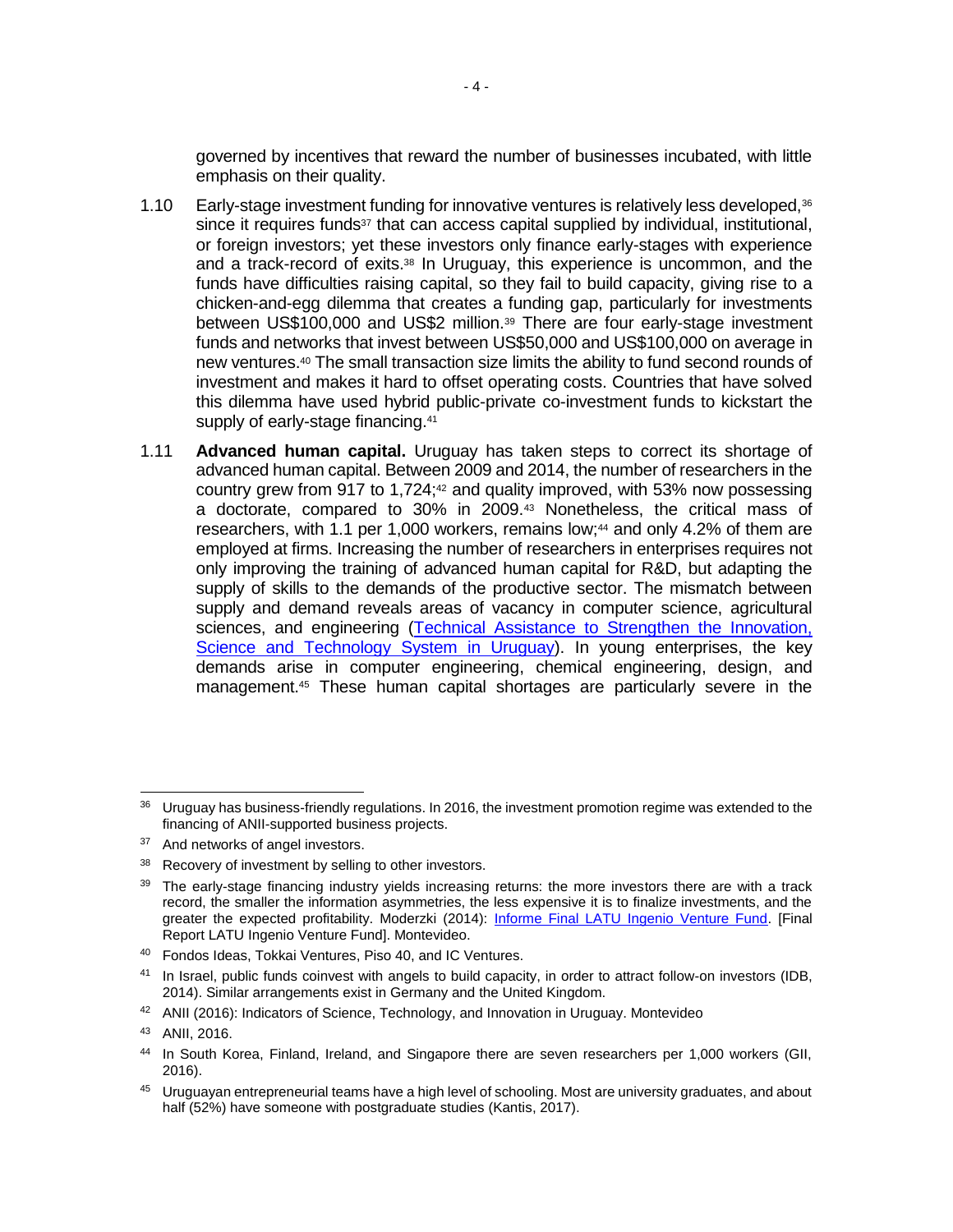PENCTI strategic areas.<sup>46</sup> Information asymmetries, externalities, and lack of capabilities at training institutions act as constraints on increasing supply in these areas.

- 1.12 Since its inception, ANII has worked to increase the supply of advanced human capital through its scholarship programs; $47$  however, gradually integrating these resources into enterprises requires adjustments to be made. First, training should be targeted more towards the most important vacancy areas in the productive sector. Second, students in national postgraduate programs should be encouraged to do part of their training inside firms. Third, instruments enabling firms to share the initial risk of hiring these graduates should to be developed.<sup>48</sup> Additionally, these actions to increase the supply of human capital in the long term need to be combined with short-term strategies to overcome production bottlenecks by harnessing international talent circulation mechanisms.
- 1.13 **The Bank's experience and lessons learned.** The design of the operation draws on lessons from similar projects financed by the Bank in Uruguay and elsewhere in the region. Since last decade, the Bank has supported several entrepreneurship promotion initiatives in Uruguay through the Multilateral Investment Fund (MIF). The two most important were the creation of the Ingenio incubator in 2001 (operation ATN/ME-7423-UR) and the "Emprender" Program (operation ATN/ME-10146-UR), which created the Emprender Network and Fund in 2006. Subsequently, the Technological Development Program II (loan 2004/OC-UR), which started in 2009, piloted the ANII line to support young entrepreneurs, financing 70 startups in 2009-2014.<sup>49</sup> A quasi-experimental impact assessment found that the support enhances business investment in innovation net of the ANII financing<sup>50</sup> [\(Impacts On Instruments To Promote Business Innovation: The Experience of ANII](https://idbg.sharepoint.com/teams/EZ-UR-LON/UR-L1142/_layouts/15/DocIdRedir.aspx?ID=EZSHARE-2085936762-21)  [In Uruguay\)](https://idbg.sharepoint.com/teams/EZ-UR-LON/UR-L1142/_layouts/15/DocIdRedir.aspx?ID=EZSHARE-2085936762-21). Another evaluation showed that, while the program was effective in encouraging the creation and survival of innovative firms, it was not successful in stimulating their growth, identifying an early-stage financing gap [Evaluation of the](https://idbg.sharepoint.com/teams/EZ-UR-LON/UR-L1142/_layouts/15/DocIdRedir.aspx?ID=EZSHARE-2085936762-22)  [Young Entrepreneurs Program \(ANII\)\)](https://idbg.sharepoint.com/teams/EZ-UR-LON/UR-L1142/_layouts/15/DocIdRedir.aspx?ID=EZSHARE-2085936762-22).
- 1.14 More recently, the Program to Support Future Entrepreneurs (loan 2775/OC-UR), has cofinanced six business incubators, 239 startups, and the operation of three early-stage investment funds. This project's midterm evaluation found that sales at the supported firms grew by 28% more than those of the control group [\(Midterm](https://idbg.sharepoint.com/teams/EZ-UR-LON/UR-L1142/_layouts/15/DocIdRedir.aspx?ID=EZSHARE-2085936762-23)

 <sup>46</sup> The PENCTI defines these areas through two criteria: (a) technologies; and (b) sectors. Technology areas are: ICTs, biotechnology, and other emerging technologies with potential, such as nanotechnology. The sectors are: (i) software; IT services and audiovisual production; (ii) healthcare; (iii) agribusiness production; (iv) environment; (v) energy; (vi) education; (vii) logistics; and (viii) tourism.

<sup>47</sup> Since 2007, some 3,000 scholarships have been funded, out of a total demand for 6,400. Informe de Seguimiento Anual ANII [ANII Annual Monitoring Report], 2016.

<sup>&</sup>lt;sup>48</sup> This initial risk stems from the fact that the firm must determine whether the individual in question has the required cognitive abilities, and also possesses the soft skills needed to perform successfully at the firm. Whether he or she stays at the firm may depend on other incentives, such as the existing tax credits or direct subsidies for innovation.

<sup>49</sup> The Technological Development Program II (Ioan 2004/OC-UR) was implemented through a performancedriven loan (PDL).

<sup>&</sup>lt;sup>50</sup> These results are in line with those of other countries of the region with a development level similar to Uruguay. IDB (2014): *"*Investing in Ideas: Policies to Foster Innovation" in *Rethinking Productive Development*, Washington, D.C.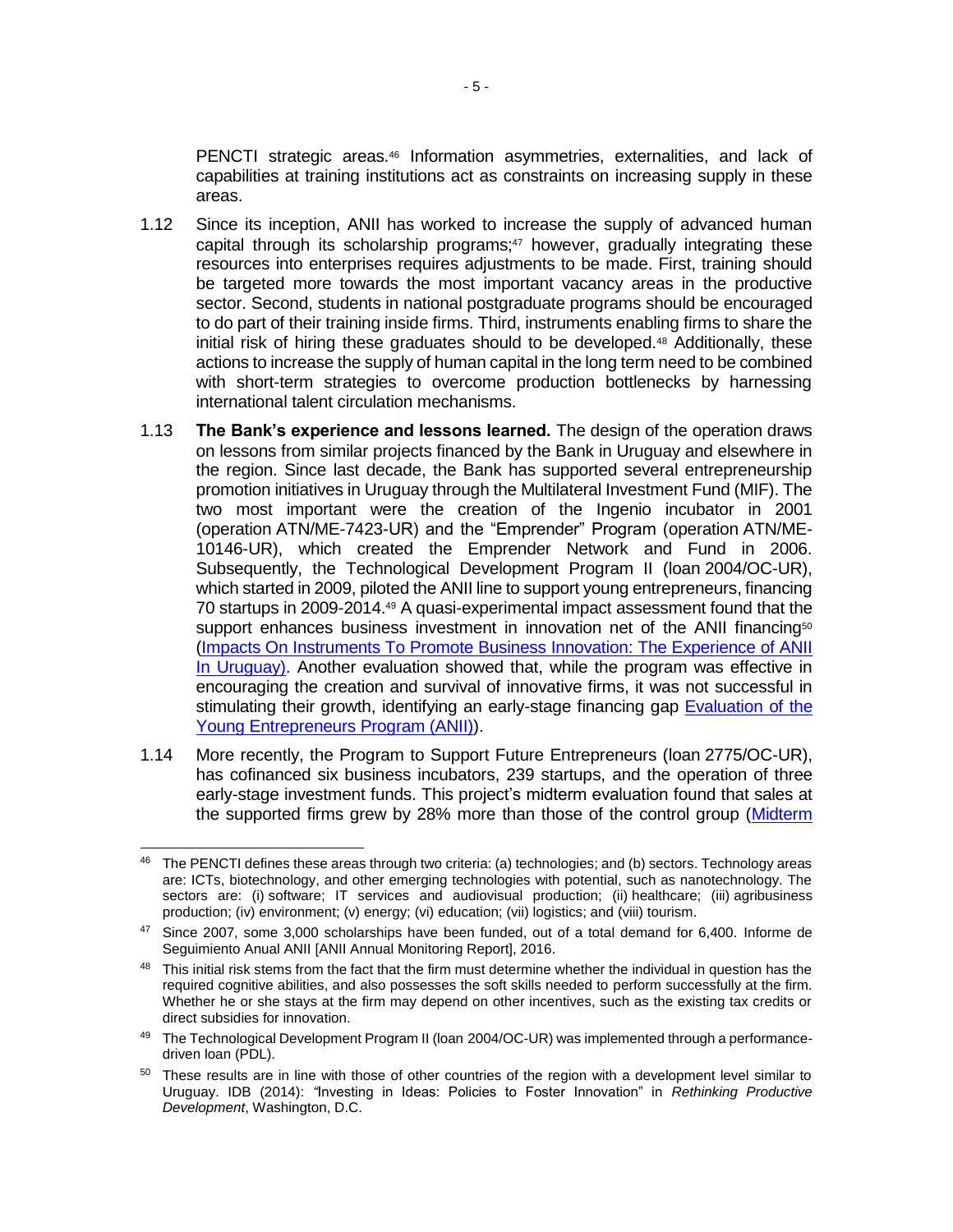[Evaluation of the Program to Support Future Entrepreneurs \(CINVE\)\)](https://idbg.sharepoint.com/teams/EZ-UR-LON/UR-L1142/_layouts/15/DocIdRedir.aspx?ID=EZSHARE-2085936762-23). Another evaluation of the incubation platform suggests that, while important for stimulating new businesses, the platform faces problems related to the incentives driving it.<sup>51</sup>

- 1.15 The interventions described above were crosscutting in that they financed sectorindependent innovation activities. Nonetheless, experience shows that 30% of the support was concentrated in the software, IT services, and audiovisual production sectors; 10% in healthcare; and 6% in agribusiness production. A classification by technology shows that 50% of the support is targeted to information and communication technology (ICT) applications, i.e., a large proportion of the projects develop digital applications for other sectors.
- 1.16 The design of the operation also draws on lessons learned from the Program for Strategic International Positioning (loans 2920/OC-UR, 3365/OC, and 3418/OC-UR), that in small countries it is necessary to act simultaneously on international integration, so as to expand market size and penetrate higher-value market segments, and on innovation capacities, so as to access these markets and realize the full potential of spillovers to the domestic economy.
- 1.17 In the case of ANII postgraduate scholarship programs, an impact assessment comparing beneficiaries with a control group shows being a scholarship-holder generated an increase of 0.20 publications per year per beneficiary in peer-reviewed international journals. At the same time, the beneficiaries have a higher graduation rate and a better chance of being admitted to the national system of research fellows. Only 9% of the scholarship recipients join companies, suggesting that further action is necessary [\(Ex post evaluation report on national postgraduate programs.](https://idbg.sharepoint.com/teams/EZ-UR-LON/UR-L1142/_layouts/15/DocIdRedir.aspx?ID=EZSHARE-905749749-14) ANII [\(2014\).](https://idbg.sharepoint.com/teams/EZ-UR-LON/UR-L1142/_layouts/15/DocIdRedir.aspx?ID=EZSHARE-905749749-14) 52
- 1.18 These findings are consistent with an analysis of more than 15 Bank interventions in STI, showing their effectiveness in generating the expected outcomes in business innovation and advanced human capital accumulation. This analysis also reveals that continuity in interventions of this type, along with their periodic evaluation, were key factors for success.<sup>53</sup> The main lessons learned from these experiences include: (i) their integrated nature, acting simultaneously on each of the stages of the entrepreneurial process, considering both financial factors and support services; (ii) leveraging existing capabilities to support entrepreneurship by strengthening areas where there are weaknesses; (iii) private sector involvement, through angel investors, investment funds, and incubators, in all support mechanisms; and (iv) the need to maintain a gender focus in the interventions, to promote equitable access to the available instruments.<sup>54</sup>

 <sup>51</sup> Kantis, 2017.

<sup>52</sup> Similar results are found in Colombia (Metrica, 2015): Evaluación de Impacto de Programas de Formación de Capital Intelectual Ofertados por Colciencias: Jóvenes Investigadores y Doctorados [Impact Assessment of Intellectual Capital Training Programs Offered by Colciencias: Young Researchers and PhD Students], Bogotá).

<sup>53</sup> IDB (2014): Innovation, Science, and Technology Sector Framework Document and IDB (2014): *"*Investing in Ideas: Policies to Foster Innovation" in *Rethinking Productive Development*, Washington, D.C.

<sup>&</sup>lt;sup>54</sup> Program 2775/OC-UR included training actions targeted to women entrepreneurs; and the rules governing postgraduate fellowships in 2004/OC-UR were amended to accommodate the needs of women scholarship holders with children. These actions are continued in this operation.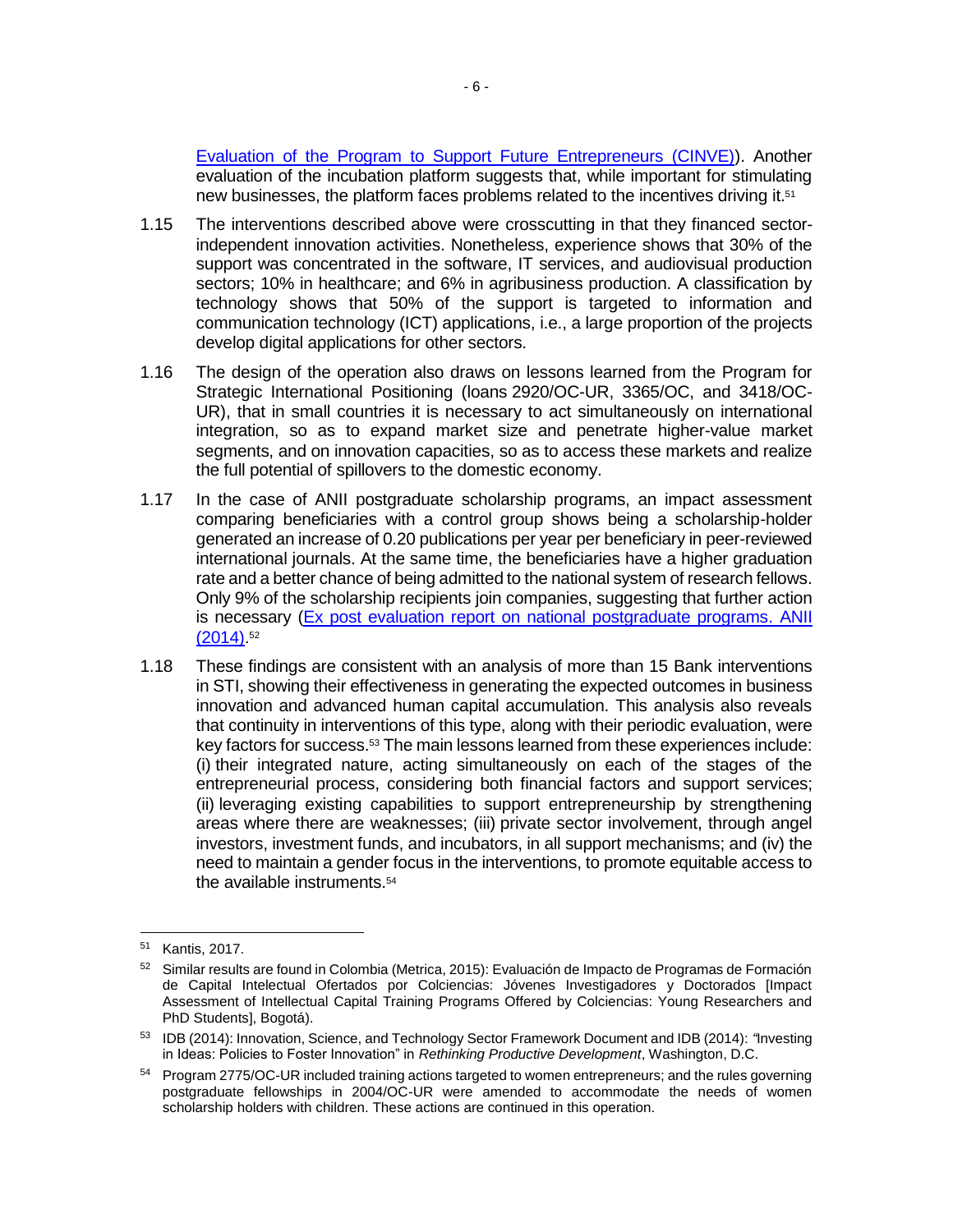- 1.19 **Rationale of the CCLIP and its first individual operation.** The CCLIP is an effective instrument for this intervention, since it: (i) provides a programmatic financing framework for ANII to respond effectively to the different innovation financing needs; (ii) creates a framework of action for the Bank and ANII, an executing agency with proven institutional capacity; and (iii) promotes the implementation of an efficient and flexible mechanism for preparation and approval of priority financing operations for the Government of Uruguay. The rationale for the first individual operation under the CCLIP is that TFP growth requires greater private investment in innovation, which means limitations need to be overcome in two areas: (i) early-stage financing for innovative ventures; and (ii) advanced human capital geared to enterprise needs. It also requires institutional capacity-building to implement innovation policies.
- 1.20 **Eligibility of the CCLIP and its first individual operation.** The requirements of the Bank's policy for a CCLIP (document GN-2246-9) are met, since: (i) ANII has successfully implemented three Bank-financed projects within the last five years;<sup>55</sup> (ii) the Bank has verified ANII's financial and institutional soundness; (iii) the conditions of the loan contracts have been satisfied; (iv) the financial and operational reports have been delivered to an acceptable standard; and (v) the sector is prioritized in the Bank's country strategy with Uruguay (document GN-2836). The first individual operation meets the applicable policy requirements, since: (i) its objectives and components fall within the scope of the CCLIP; (ii) the operation is included in the 2017 Operational Programming Report (OPR) (document GN-2884); (iii) it has the same executing agency, which is part of the institutional structure of the Uruguayan public sector; and (iv) it has strong monitoring and impact assessment capabilities that will be in place during execution.
- 1.21 **Institutional capacity.** In compliance with the Proposal to Establish the Bank's Sovereign-guaranteed Loan Based on Results (document GN-2869-1), an [Institutional Capacity Assessment System \(ICAS\) analysis of ANII](https://idbg.sharepoint.com/teams/EZ-UR-LON/UR-L1142/_layouts/15/DocIdRedir.aspx?ID=EZSHARE-2085936762-17) found that the agency possesses the proper legal authority, governance, and institutional environment, as well as sufficient managerial and technical capacity, to administer a loan based on results (LBR). The [evaluation of](https://idbg.sharepoint.com/teams/EZ-UR-LON/UR-L1142/_layouts/15/DocIdRedir.aspx?ID=EZSHARE-905749749-31) the executing agency's procurement systems and financial management found them to be compatible with fiduciary and procurement principles and good practices. Nonetheless, opportunities were found to update ANII's institutional strategy, strengthen the procurement regulatory framework, and automate IT systems. At the same time, the need was identified to keep in place the team responsible for coordinating the entrepreneurial ecosystem. These recommendations have been incorporated into this operation. The team consulted with the Office of Institutional Integrity and confirmed that, based on the information available when this document was being prepared, integrity risk in the project is low.
- 1.22 **Strategic alignment.** The operation was included in the 2017 Operational Programming Report (OPR) (document GN-2884). Both the CCLIP and the first individual operation are aligned with the IDB country strategy with Uruguay 2016- 2020 (document GN-2836) in the priority area of promoting innovation and the

 <sup>55</sup> Technological Development Program II (loan 2004/OC-UR, US\$34 million, completed in 2015), Program for Support to Future Entrepreneurs (loan 2775/OC-UR, US\$8 million, 99% disbursed), and Innovation Program for Productive Development (loans 3315/OC-UR, 3316/CH-UR, US\$40 million, 64% disbursed).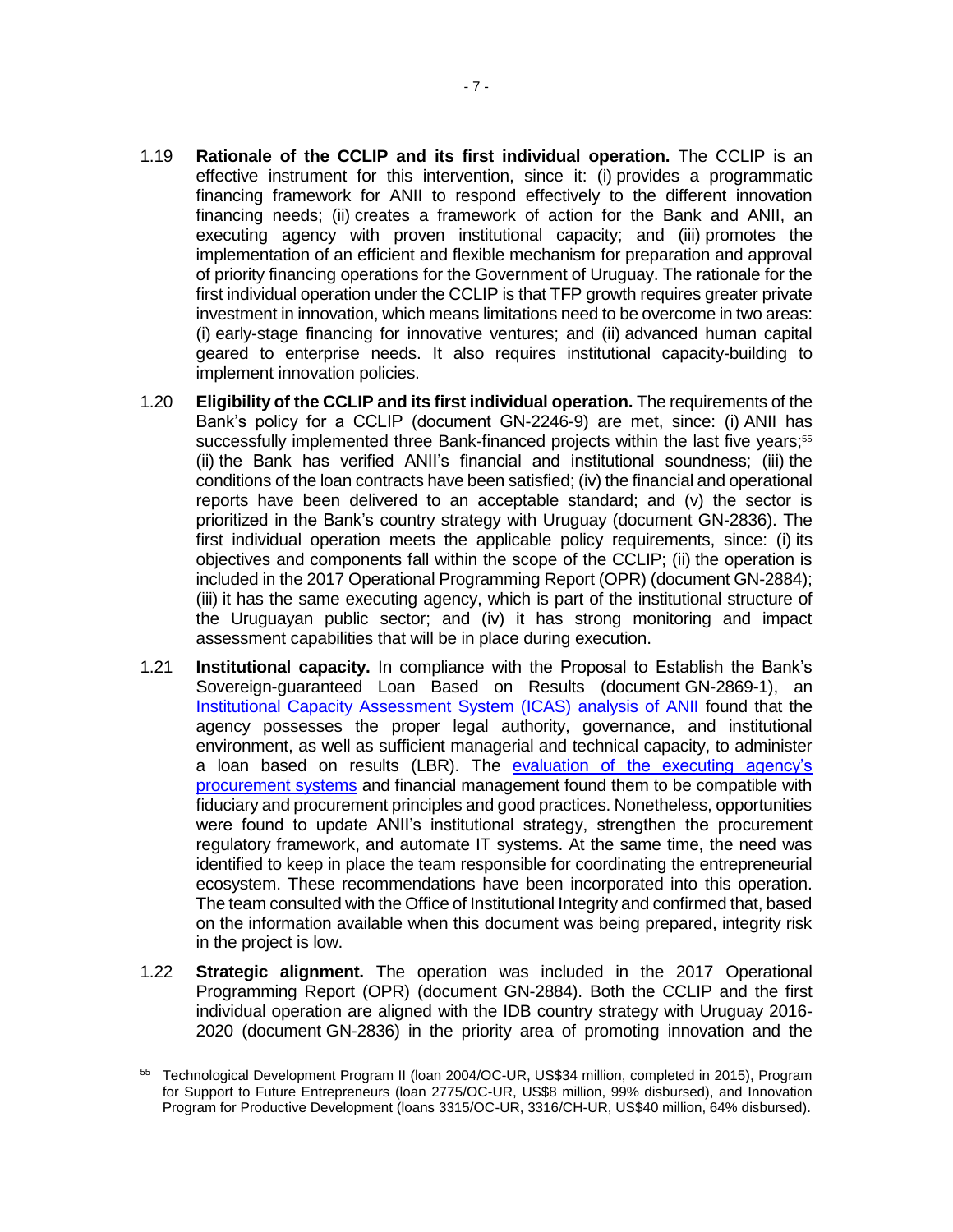strategic objective of promoting business innovation. It is also aligned with the Update to the Institutional Strategy (UIS) 2010-2020 (document AB-3008), under the challenge of increasing productivity and innovation and the crosscutting theme of institutions and rule of law. The operation is aligned with the indicators of the Corporate Results Framework (CRF) 2016-2019 (document GN-2727-6) for micro, small, and medium-sized enterprises financed; micro, small, and medium-sized enterprises provided with nonfinancial support; students benefited by education projects; and government agencies benefited by projects that strengthen technological and management tools to improve public service delivery. Lastly, the operation is consistent with the Innovation, Science and Technology Sector Framework Document (document GN-2791-3) and the Support to SMEs and Financial Access/Supervision Sector Framework Document (document GN-2768-5); and is also aligned with the Sector Strategy on Institutions for Growth and Social Welfare (document GN-2587-2).

#### **B. Objectives, components, and cost**

- 1.23 The objective of the CCLIP is to make enterprises more productive through greater investment in knowledge, human resources, innovation, and entrepreneurship. The projects to be financed will include, without limitation, four main lines of work: support for business innovation and innovative entrepreneurship, advanced human capital formation, creation of new applied knowledge, and institution-strengthening.
- 1.24 The general objective of the first individual operation is to increase private investment in innovation activities by fostering innovative entrepreneurship and strengthening advanced human capital. The specific objectives are to: (i) strengthen the supply of early-stage financing for innovative ventures; (ii) increase the supply of advanced human capital attuned to the demands of the productive sector; and (iii) build institutional capacity to meet these objectives.
- 1.25 **CCLIP theory of change.** The conceptual basis for the CCLIP interventions is the desire to respond effectively to the obstacles inhibiting greater investment in innovation and, in particular, a larger contribution by firms to this process: (i) low levels of public and private financing specialized in innovation and entrepreneurship; (ii) shortage of personnel with advanced technological and scientific capabilities; (iii) limited capacities for targeted R&D; and (iv) partially developed institutional capacities. These obstacles stem from information asymmetries, externalities, technology supply and equipment constraints, and other problems. To address these challenges, financial and nonfinancial instruments will be deployed throughout the CCLIP to address these constraints comprehensively and synergistically, with interventions on both the supply and demand sides [\(CCLIP theory of change\)](https://idbg.sharepoint.com/teams/EZ-UR-LON/UR-L1142/_layouts/15/DocIdRedir.aspx?ID=EZSHARE-905749749-9).
- 1.26 **Theory of change of the first individual operation**. This first individual operation uses a results-based financing model, where the expected changes are achieved with financial and technical support. The conceptual basis of the interventions responds to the two main obstacles inhibiting greater business investment in innovation: (i) lack of early-stage financing for innovative enterprises; and (ii) limited supply of advanced human capital. These obstacles stem from problems such as information asymmetries, externalities, scale, and unpledgeable assets that discourage greater private investment in innovative startups and advanced human capital. Financial and nonfinancial instruments will be deployed to comprehensively address both the development of innovative ventures and the cycle of advanced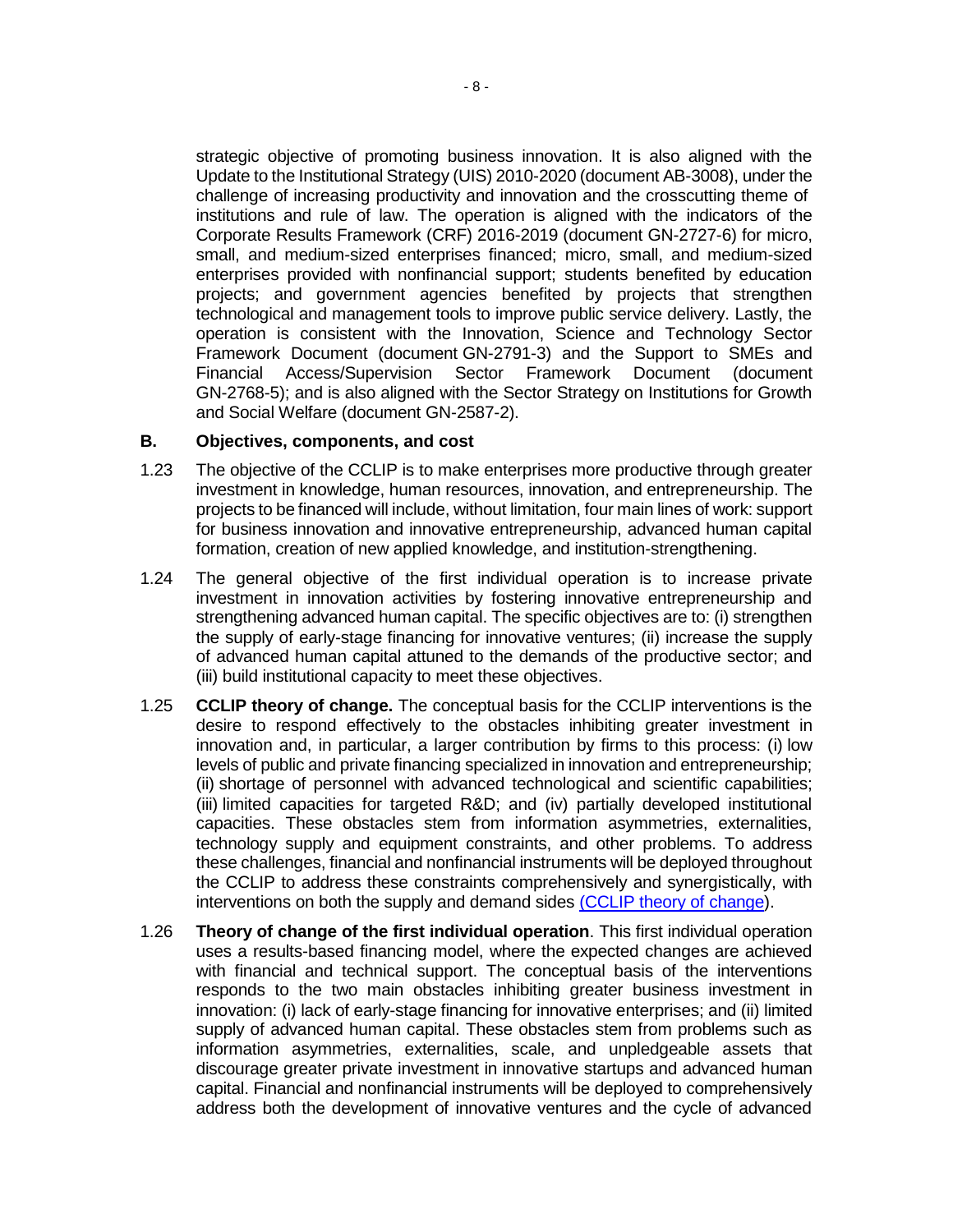human capital formation. Funding will be provided for innovation projects to be implemented by entrepreneurs, incubators, and investment funds, along with training grants and projects to bring human capital into firms, thereby eliciting greater private investment in innovation. While pursuing activities already under way, the proposal also introduces innovations to align incentives with expected outcomes. Three important innovations are: (i) the introduction of a mechanism for coinvestment with private investors in innovative entrepreneurship projects; (ii) a system of results-based incentives for incubators; and (iii) a tool to encourage firms to take on advanced human resources. The institutional capacity of ANII to implement a results-based project will also be strengthened (Theory of change and [estimated cost\)](https://idbg.sharepoint.com/teams/EZ-UR-LON/UR-L1142/_layouts/15/DocIdRedir.aspx?ID=EZSHARE-905749749-64).

- 1.27 **Component 1. Support for innovative ventures (US\$11.62 million).** The expected outcome of this component is an increase in early-stage funding for the creation and development of innovative ventures.<sup>56</sup> The costs of the following activities will be financed: (i) validation of business ideas and new technologies; (ii) seed capital for the development of innovative startups; (iii) incubation services; (iv) support for the management of private early-stage investment funds; and (v) co-investment in enterprises with private funds. The project [Operating](https://idbg.sharepoint.com/teams/EZ-UR-LON/UR-L1142/_layouts/15/DocIdRedir.aspx?ID=EZSHARE-905749749-51)  [Regulations](https://idbg.sharepoint.com/teams/EZ-UR-LON/UR-L1142/_layouts/15/DocIdRedir.aspx?ID=EZSHARE-905749749-51) specify the beneficiary selection and operational criteria for this component.<sup>57</sup>
- 1.28 **Subcomponent 1.1. Validation of business ideas and new technologies (US\$500,000).** This activity supports the validation of a business idea or a new technology. Business idea validation involves testing the idea in the market to gauge the public's response in terms of its usefulness and their willingness to pay. New technology validation involves demonstrating that a minimum viable product can be developed. Nonreimbursable contributions of up to US\$10,000 will be provided on a rolling or competitive basis. The maximum implementation period for these projects will be nine months. The beneficiaries must be individuals of legal age residing in the Eastern Republic of Uruguay, sponsored by an enterprise sponsoring institution (IPE).<sup>58</sup> Financing will be provided for projects based on ideas for products, processes, or organizational structures that are innovative for the intended market. Expenses eligible for financing include: (i) purchases of materials and supplies; (ii) promotional activities; and (iii) contracting of consulting services. Projects will be selected on the following criteria: (i) relevance; (ii) capacity of the entrepreneurial team; (iii) innovative merit or differential value; and (iv) methodology. Support will be provided for an estimated 110 projects.
- 1.29 **Subcomponent 1.2. Seed capital for the development of innovative startups (US\$6.62 million).** This activity will provide financing for entrepreneurs to launch their business plans. Nonreimbursable contributions (grants) will be offered on a rolling or competitive basis for up to 80% of startup project costs, up to US\$28,500.

<sup>56</sup> This refers to young and usually small firms that present projects to develop state-of-the-art new products, processes, and organizational models for the market (OECD, 2005).

<sup>&</sup>lt;sup>57</sup> Interventions are sequenced throughout the entrepreneurial cycle. Although a successful firm could move along this sequence, each instrument is also open to unsupported firms that have already attained the development level required by each instrument. The transition from one instrument to the next is competitive.

<sup>58</sup> IPEs comprise incubators or pre-incubators, and other entities.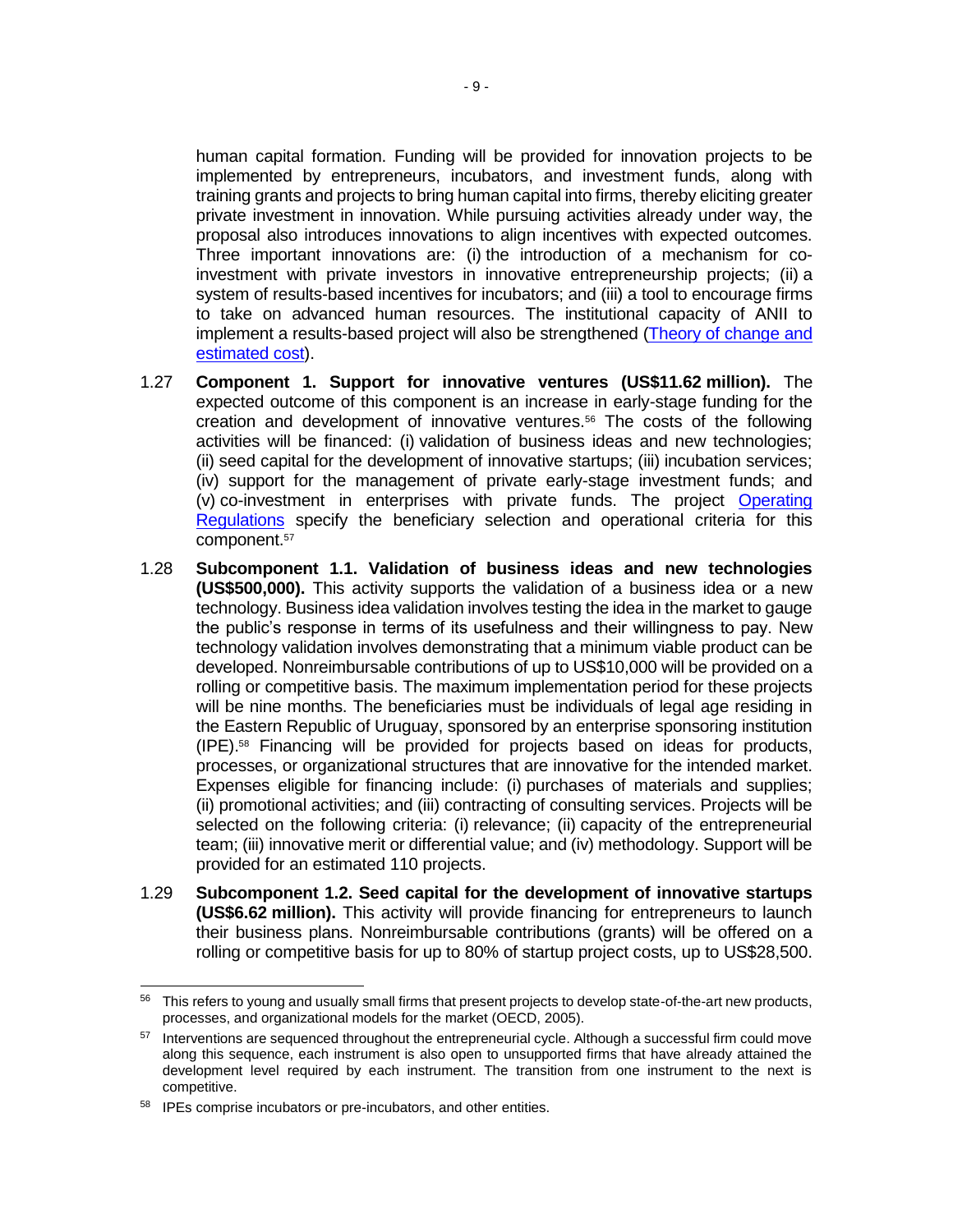Ventures that implement the project successfully (in terms of meeting objectives) will be eligible for further support of up to US\$50,000. The beneficiaries will have up to 12 months to implement the project in the first stage, while the duration of the second stage will depend on the project's needs. Funding may be requested by adult entrepreneurs wishing to start a new business in Uruguay, as well as by national firms no older than 36 months that have sufficient funds (their own or from other sources) to justify the counterpart. Applicants must be sponsored by an IPE for the first year, but this will not be a requirement for the second tranche. Expenditures eligible for financing include: (i) training services; (ii) procurement of consulting services, materials, and supplies; (iii) testing equipment or trials; (iv) software; (v) intellectual property protection; and (vi) missions; among others. Projects will be selected on the following criteria: (i) relevance; (ii) capacity of the entrepreneurial team; (iii) innovative merit; (iv) validation of the business; (v) business model; and (vi) potential scalability. In the event of a second stage, priority will be given to projects that demonstrate potential for scaling and leveraging additional private investment. Support is expected to be provided for 167 first-phase and 45 secondphase projects.

- 1.30 **Subcomponent 1.3. Incubation services (US\$1.6 million).** This activity will finance the startup and strengthening of incubation services to support the development of enterprises that are successful in terms of value creation, sales, and employment. To be supported, incubators must present an organizational development plan that includes details of investments, human resources, and goals in terms of both firms to be incubated and their results in terms of sales, internationalization, and/or private investment, among other factors. ANII will evaluate these plans using the following criteria: (i) quality of the management and technical team; (ii) consistency of the business plan; (iii) expected impacts; and (iv) financial sustainability strategy, among other factors. The financing will consist of up to US\$400,000 in nonreimbursable contributions for up to five years, to be disbursed against outcomes achieved. The items eligible for financing with the nonreimbursable contributions will include: (i) upgrading of physical space and equipment; (ii) technical advisory support; (iii) mentoring; (iv) market research; and (v) operating costs. An estimated five business incubators will be supported, selected through a call for proposals. The selection criteria for firms to access incubation services will be consistent with those for seed capital.
- 1.31 **Subcomponent 1.4. Support for the management of private early-stage investment funds (US\$360,000).** A competitive process will be held to select and support the management of investment funds devoted to early-stage financing of innovative startups. These funds may also include networks of private investors. The support will consist of a nonreimbursable contribution of up to US\$30,000, renewable annually for up to five years, provided that the recipients can demonstrate at least US\$300,000 in private investment commitments in each fiscal year. The nonreimbursable contributions may cover: (i) operating expenses; (ii) mobilization of investors; and (iii) support to entrepreneurs and other activities aimed at increasing the flow of projects to be financed. The entities will be selected on the following criteria: (i) track record in startup financing; (ii) outcomes and impacts; and (iii) counterpart contribution. Support is expected to be provided to three early-stage investment funds or networks. The selection criteria for the firms supported by the funds will be consistent with those of the ANII innovation financing facilities.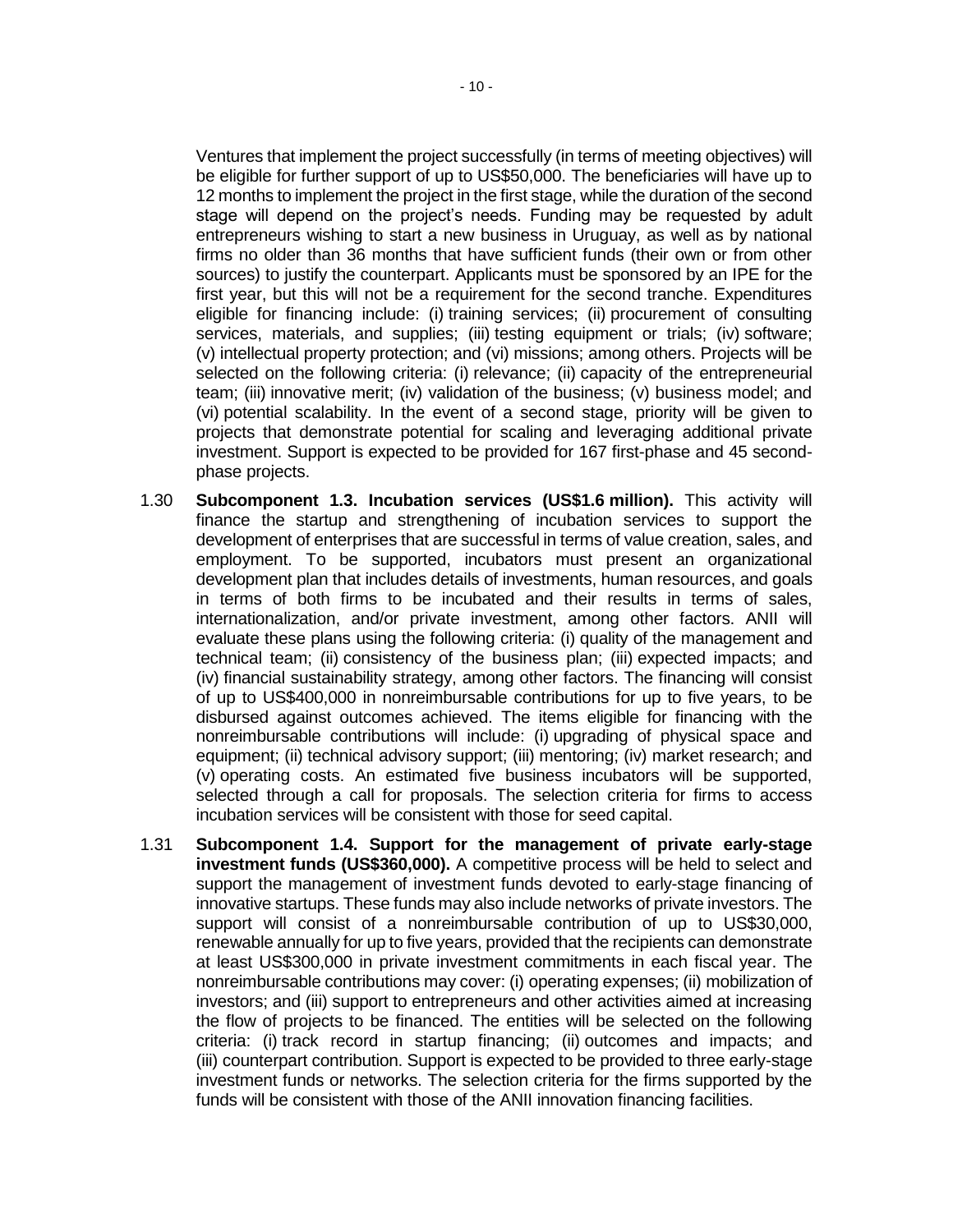- 1.32 **Subcomponent 1.5. Co-investment with private-sector entities (US\$2.54 million).** This activity promotes the growth of innovative enterprises through co-investment in such ventures by public and private funds. In a first stage, funds, networks, or organizations devoted to early stage investment will be invited to present their track record in venture financing, financial capacity, and business model. They must also demonstrate their managerial and technical capacity to follow up the investments. Each selected organization will form an Entrepreneurs Investment Committee in which an ANII representative will participate. In a second stage, this committee will identify ventures of high growth potential with an innovative model and qualified technical staff. All selected ventures must have financing protocols from private investors, and may also receive financing from ANII, with prior approval by its board of directors, for up to three times the funding provided by those investors. The maximum ANII contribution will be US\$150,000 per project, which can be extended either as nonreimbursable or as reimbursable contingent on the project results, or a combination of the two. The choice between a nonreimbursable or reimbursable contribution will depend on project risk and potential spillovers, among other factors. Each organization will: (i) monitor each investment both financially and technically; and (ii) deliver six-monthly monitoring reports on the supported ventures. Public-private co-investment support is expected to be provided to 17 firms. The selection criteria for the firms will be consistent with those of the ANII innovation financing facilities.
- 1.33 **Component 2. Supply of advanced human capital (US\$11.57 million).** The outcome of this component will be an increase in the supply of advanced human capital aligned with demand from the productive sector. The costs of the following activities will be financed: (i) national postgraduate scholarships and postgraduate scholarships abroad in PENCTI strategic areas; (ii) talent circulation mechanisms; and (iii) integration of advanced human capital into firms. The project [Operating](https://idbg.sharepoint.com/teams/EZ-UR-LON/UR-L1142/_layouts/15/DocIdRedir.aspx?ID=EZSHARE-905749749-51)  [Regulations](https://idbg.sharepoint.com/teams/EZ-UR-LON/UR-L1142/_layouts/15/DocIdRedir.aspx?ID=EZSHARE-905749749-51) specify the beneficiary selection criteria and the operation of this component.
- 1.34 **Subcomponent 2.1. National postgraduate scholarships (US\$4.97 million).** This activity will support the completion of master's degrees and doctorates in PENCTI strategic areas at national universities. Uruguayan nationals or residents who have graduated from a university course of study or have equivalent graduate level training will be eligible for funding. Funding will be up to US\$40,000 per beneficiary to support two years for master's degrees and up to three years, with the possibility of extension to four, for doctoral degrees. Candidates will be selected on the following criteria: (i) academic background; (ii) quality of the institution where the scholarship will be used; (iii) work plan; and (iv) contribution to closing gaps in strategic areas. Priority will be given to financing postgraduate theses at firms. A total of 323 professionals will be selected through public competitions.
- 1.35 **Subcomponent 2.2. Postgraduate scholarships abroad (US\$5.56 million).** This activity will support the completion of master's degrees and doctorates in PENCTI strategic areas at internationally recognized universities abroad. Uruguayan nationals or residents who have graduated from a university course of study or have equivalent graduate level training will be eligible for funding. Funding will be up to US\$120,000 per beneficiary to cover tuition, thesis, travel, and living expenses for up to two years for master's degrees and for up to three years, with the possibility of extension to four, for doctoral degrees. Candidates will be selected on the following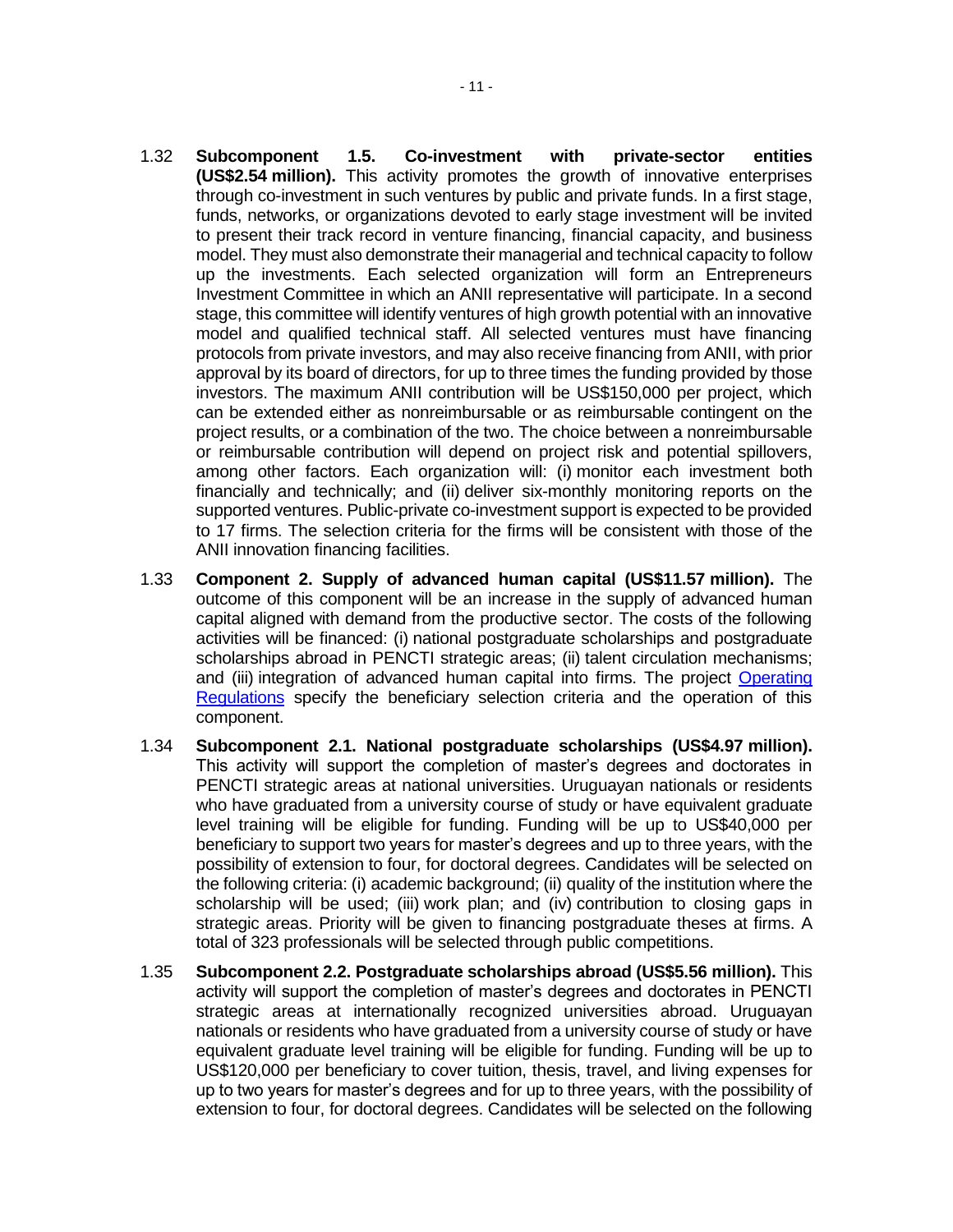criteria: (i) academic background; (ii) quality of the institution where the scholarship will be used; (iii) work plan; and (iv) contribution to closing gaps in strategic areas. Once the scholarship is completed, graduates must return to Uruguay and reside there for at least twice the length of time spent abroad, or submit a plan approved by the ANII board for working with national institutions. In order to guarantee return, in addition to the contractual conditions,<sup>59</sup> priority will be given to those candidates who already have a current employment contract with their sponsoring organizations or submit a reintegration plan that meets approval. A total of 140 professionals will be financed, selected through public competitions.

- 1.36 **Subcomponent 2.3. Talent circulation (US\$580,000).** This subcomponent will finance: (i) internships in Uruguay for researchers and technologists based abroad, whether foreign or Uruguayan nationals, to undertake innovative innovation, research, and training projects; and (ii) internships for researchers and technologists residing in Uruguay at technological centers, universities, or firms abroad, to acquire skills to be applied in their specialist area in Uruguay. All national research institutions and firms in the productive sector may apply for funding under this heading. The financing will be up to US\$40,000 per project, lasting up to 24 months, to cover tuition, travel, living expenses, and cost of inputs for R&D activities. An estimated 70 projects will be funded, selected through a window facility.
- 1.37 **Subcomponent 2.4. Integration of advanced human capital at firms (US\$460,000).** This activity will strengthen internal innovation capacity at firms through the integration of advanced human capital. Up to 70% of the cost of the project will be financed, capped at US\$40,000. The funding will be granted through a window facility and may be used to finance the fees of professionals to be hired for up to 24 months. Projects will be selected on the following criteria: (i) relevance; (ii) consistency between the needs of the firm and the project proposal; and (iii) capabilities of the firm. Innovative private enterprises in the productive sector may apply for financing under this heading. An estimated 13 integration projects will be financed.
- 1.38 **Component 3. Institutional capacities and administrative management (US\$1.81 million).** The outcome of this component will be strengthened publicsector capacity for results-based management of the project. The following activities will be financed: (i) enhancement of the ANII institutional strategy; (ii) continuity of the ANII entrepreneurial ecosystem coordination team; (iii) entrepreneurial ecosystem coordination actions; (iv) modernization of IT systems; (v) internal auditor, financial audits, and verification of results; and (vi) project impact evaluation.
- 1.39 The new institutional strategy will stress ANII's role as coordinator of the SNI by linking researchers, business people, entrepreneurs, and investors, and more clearly defining the strategic areas of intervention identified in the PENCTI. Coordination between investors and entrepreneurs is the focus of this project, so it will provide continuity for the ANII coordination team, consisting of three professional staff. Coordination actions include courses, workshops, presentations, meetings between entrepreneurs and investors, and other activities. Three consulting services

 <sup>59</sup> The scholarship recipients sign a contract agreeing to return. If they fail to do so, ANII is empowered to take legal action to have scholarship paid back. ANII tracks the trainees through the ex post survey of graduates and the CvUY electronic résumé service.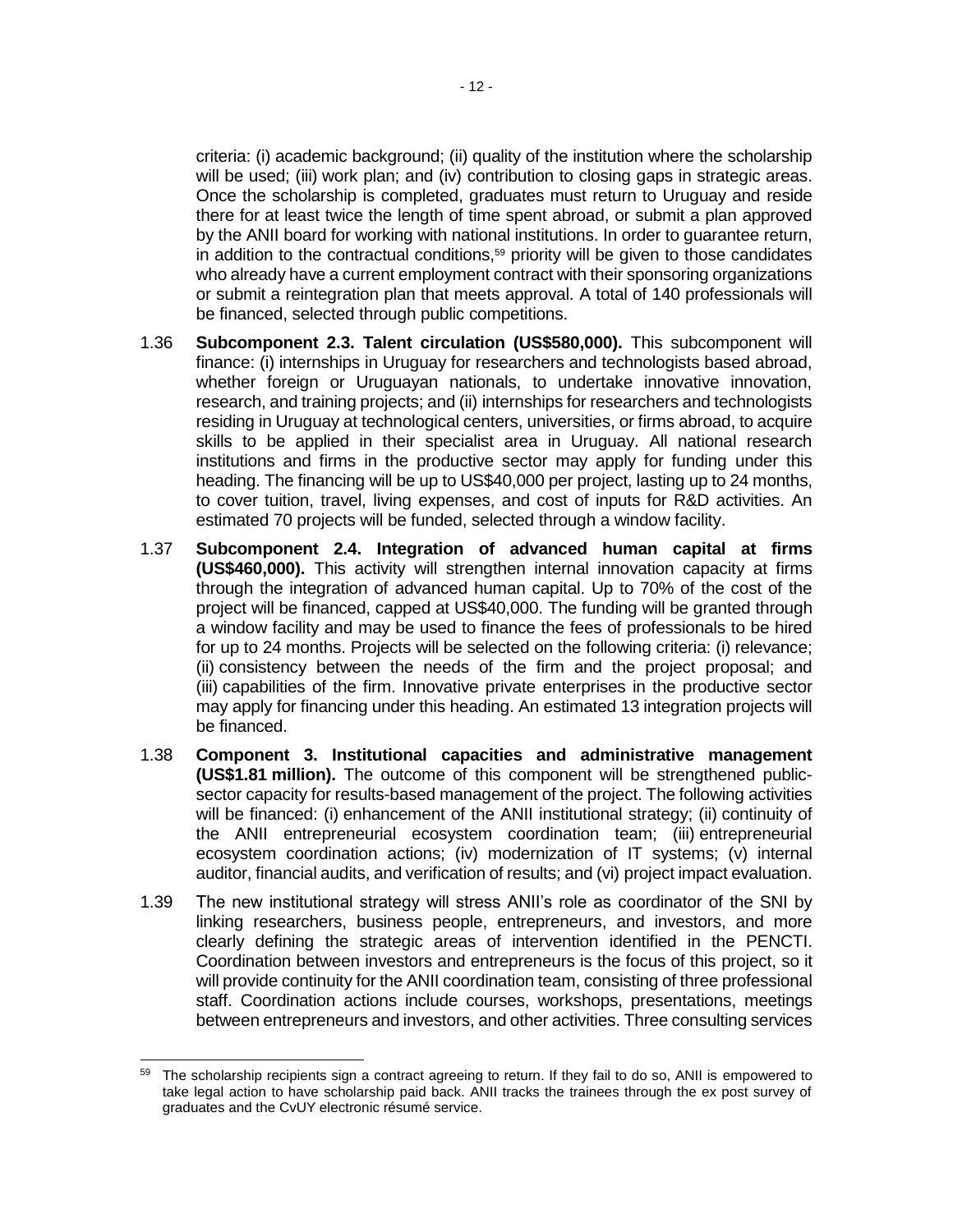will also be financed to modernize IT systems. Lastly, financing will be provided for a part-time internal auditor, ten financial audits, a disbursement milestone verification audit, and a project impact assessment.

### **C. Key results indicators**

- 1.40 **Expected impacts, outcomes, and outputs.** The project will generate positive impacts on private investment in innovation and labor productivity.<sup>60</sup> The beneficiary firms are expected to increase their labor productivity by approximately 13%. Private investment in R&D is also expected to increase by 220% more than at nonbeneficiaries. In line with these impacts, the expected outcomes are: (i) an increase in the sales of the beneficiary firms; (ii) increase in the salaries of the postgraduate scholarship recipients; and (iii) a reduction in ANII's operating costs as a result of greater efficiency. Two results monitoring indicators have also been included according to the gender of the beneficiaries. Lastly, the expected outputs relate to projects approved and financed for innovative ventures, postgraduate fellowships, talent circulation, integration of advanced human capital at firms and consulting services for a new institutional strategy, integration of IT systems, audits, and impact assessments.
- 1.41 The outcome indicators for disbursements were selected on the following criteria: (i) relevance to achievement of the project objectives; (ii) balance between intermediate and final indicators; and (iii) existence of reliable sources of information for their measurement. The outcome indicators are as follows: (a) for Component 1: (i) entrepreneurs' investment executed under the project; (ii) incubators with sustainability plans associated with results-based incentives; (iii) incubators that meet performance goals; (iv) early-stage investment funds with improvements in management capacities; (v) early-stage investment funds that meet investment targets; (vi) implementation of a co-investment mechanism; and (vii) leveraged investment by private investors; (b) for Component 2: (i) graduates from postgraduate programs; (ii) individuals completing knowledge exchanges; and (iii) firms that hire advanced human resources to improve their technological capacity; (c) for Component 3: (i) a new institutional strategy; (ii) an enterprise resource planning (ERP) system implemented; and (iii) project impact assessment. Although the Component 3 indicators are for outputs, not outcomes, they are considered central for achieving the institutional strengthening outcomes of the project, and so have been included as indicators for disbursements.
- 1.42 **Economic evaluation.** A cost-benefit analysis was conducted for a time horizon of 30 years at both aggregate and component levels. This evaluation shows that the project has a positive net present value (NPV) of US\$20 million and an internal rate of return (IRR) of 24%, above the 12% annual discount rate used by the Bank. The results are robust to a sensitivity analysis for the key project parameters: elasticity of sales with respect to innovation investment, additionality of innovation expenditure, enterprise survival, gross margin, postgraduate graduation rate, discount rate, and GDP growth [\(Project economic analysis\)](https://idbg.sharepoint.com/teams/EZ-UR-LON/UR-L1142/_layouts/15/DocIdRedir.aspx?ID=EZSHARE-905749749-61).

 <sup>60</sup> These impact indicators also serve for the entire CCLIP.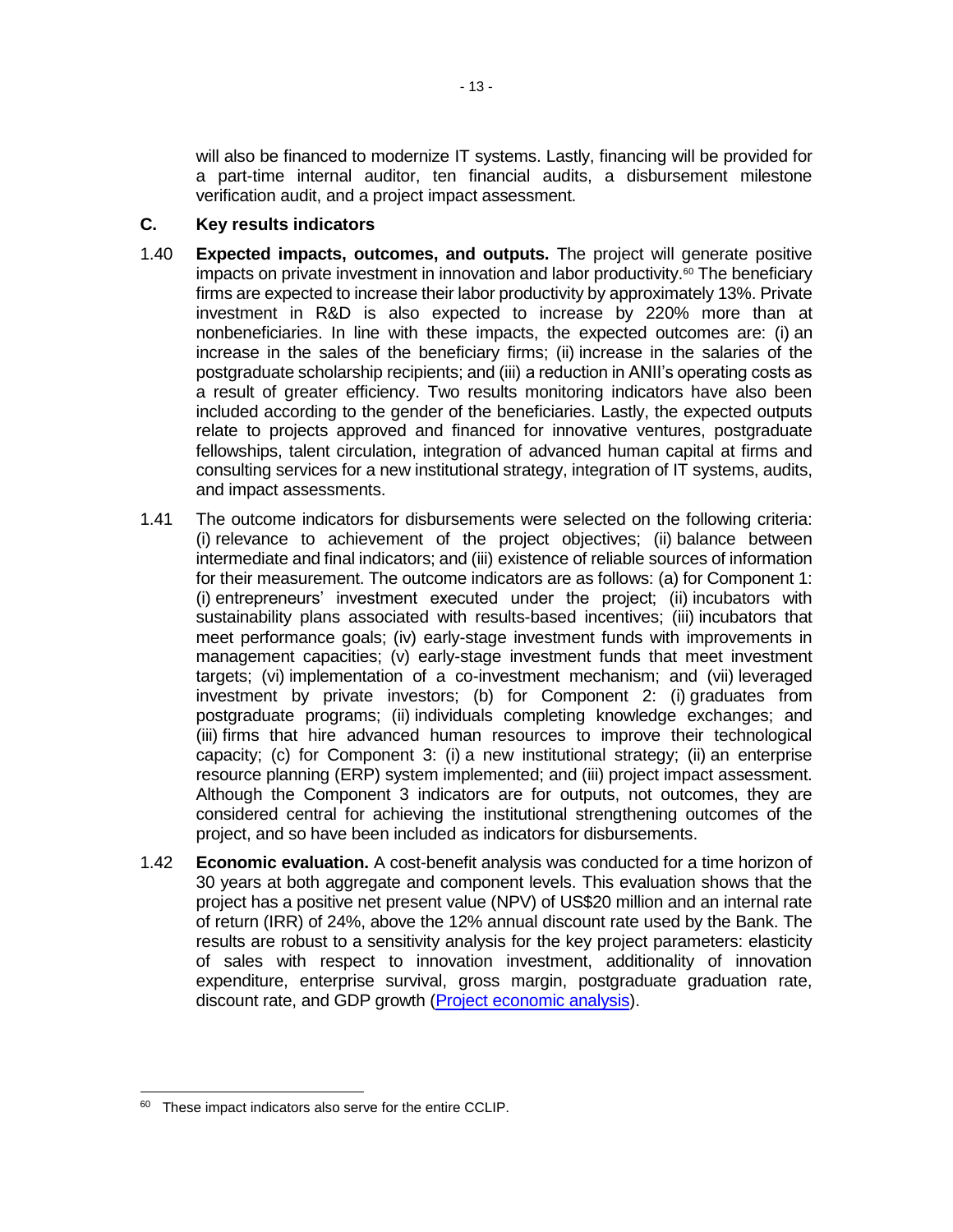### **II. FINANCING STRUCTURE AND MAIN RISKS**

### **A. Financing instruments**

2.1 **The CCLIP and the first project.** The amount of the CCLIP will be US\$100 million, to fund three individual operations over a 10-year period.<sup>61</sup> The amount of the first individual operation will be US\$25 million, financed with Ordinary Capital resources and executed through a loan based on results (LBR). The operation complies with the requirements for an LBR (document GN-2869-1), since it: (i) supports an existing government program (PENCTI) in delivering results through the financing ANII's expenditure framework; and (ii) promotes management good practices such as the use of results-based incentives. Uruguay opted for this instrument since: (i) an LBR has lower transaction costs during execution, since it focuses on the achievement of development results; (ii) ANII's budget commitments with the government are governed by similar goals; and (iii) ANII has successfully implemented a policydriven loan (PDL) (loan 2004/OC-UR). The budget by component and source of financing is presented in Table 1.

#### **Table 1. Project cost (US\$ million)**

| <b>COMPONENTS</b>                                          | <b>IDB</b> | $\%$        |
|------------------------------------------------------------|------------|-------------|
| C1: Support for innovative ventures                        | 11.62      | 46.5%       |
| C2: Supply of advanced human capital                       | 11.57      | 46.3%       |
| C3: Institutional capacities and administrative management | 1.81       | 7.2%        |
| TOTAL                                                      | 25.00      | <b>100%</b> |

2.2 The project disbursement period will be five years, according to the schedule shown in Table 2. The Bank will make an initial disbursement of up to US\$3.75 million (15% of the loan amount) to cover the financing necessary to achieve the most immediate outcomes, in particular to finance postgraduate scholarships. This advance will be deducted in equal installments from the last two disbursements of the loan.

#### **Table 2. Disbursement schedule (US\$ million)**

|                    | Advance |      |      |      |      |      | Total  |
|--------------------|---------|------|------|------|------|------|--------|
| Net disbursements  | 3.75    | 2.10 | 7.00 | 5.80 | 4.00 | 2.35 | 25.00  |
| % advance discount |         | 0.0  | 0.0  | 0.0  | 50.0 | 50.0 | 100.0% |

### **B. Environmental and social safeguard risks**

2.3 Pursuant to Directive B.13 of the Environment and Safeguards Compliance Policy (Operational Policy OP-703), and based on the safeguard policy filter (SPF), this operation does not require impact classification. The project team assessed the project's potential environmental and social risks and ANII's institutional capacity, and confirming that this operation can be regarded as low-risk (FI-3). In executing

 $\overline{a}$ <sup>61</sup> Based on demand, the CCLIP is expected to be committed over this period of time (Informe de [Seguimiento de Actividades 2016 \(ANII\)](https://idbg.sharepoint.com/teams/EZ-UR-LON/UR-L1142/_layouts/15/DocIdRedir.aspx?ID=EZSHARE-905749749-12) [Activities Monitoring Report 2016 (ANII)].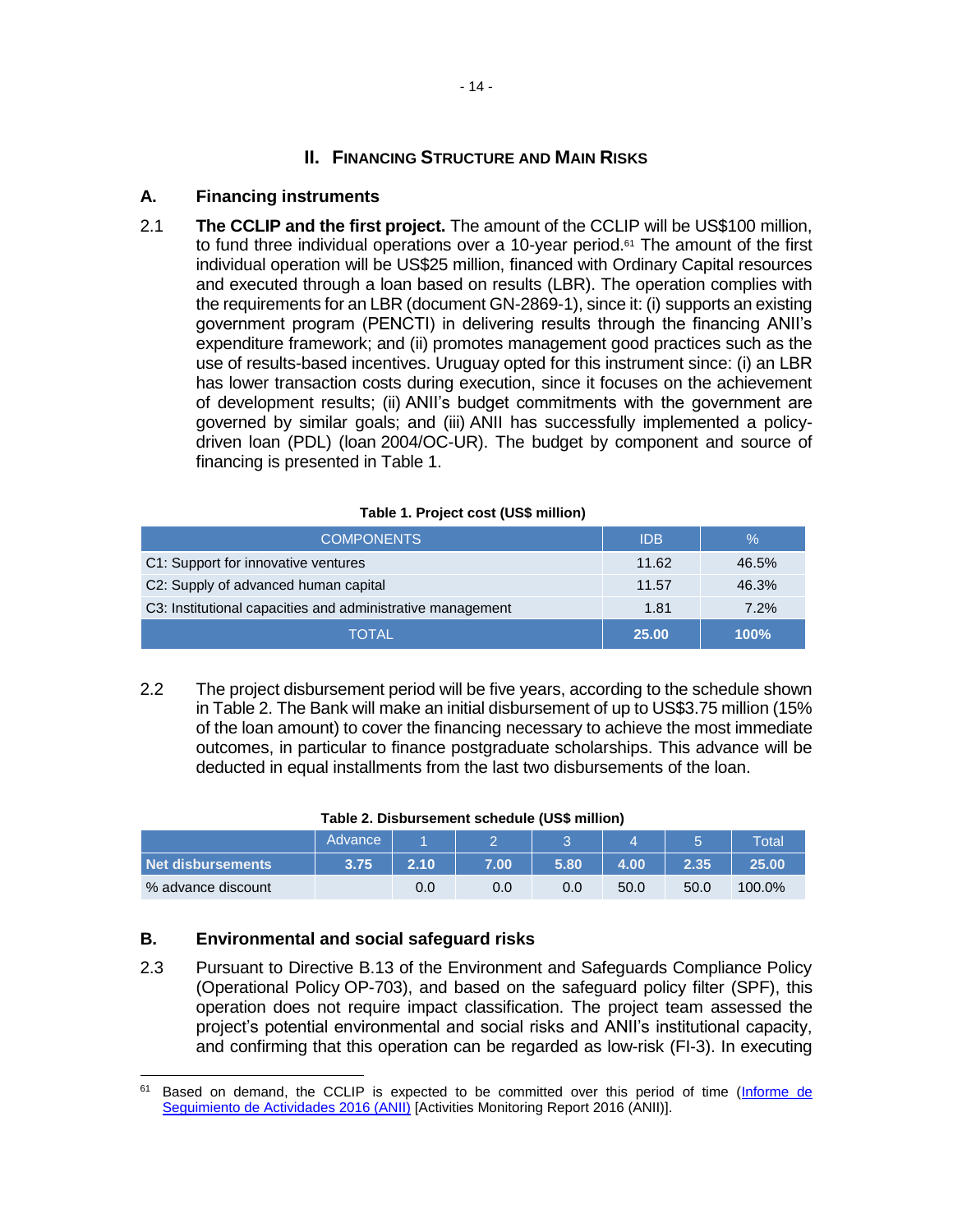the project, ANII will apply the eligibility criteria for activities to be financed according to the Bank's exclusion list, and require a valid environmental license, if necessary. The functioning of the socioenvironmental policy is described in the [Environmental](https://idbg.sharepoint.com/teams/EZ-UR-LON/UR-L1142/_layouts/15/DocIdRedir.aspx?ID=EZSHARE-905749749-62)  [and social management report \(ESMR\)](https://idbg.sharepoint.com/teams/EZ-UR-LON/UR-L1142/_layouts/15/DocIdRedir.aspx?ID=EZSHARE-905749749-62) and in the [Operating Regulations.](https://idbg.sharepoint.com/teams/EZ-UR-LON/UR-L1142/_layouts/15/DocIdRedir.aspx?ID=EZSHARE-905749749-51)

## **C. Fiduciary risks**

2.4 A risk workshop was held during project design, attended by ANII executives and the project team, and the following medium fiduciary risks were identified: (i) inadequate management of procurement processes, owing to a failure to update the respective manual, to be mitigated by upgrading the manual;<sup>62</sup> and (ii) inefficiency in financial management due to partially automated processes, to be mitigated by modernization of the IT system under project Component 3.

## **D. Other project risks**

2.5 The high-level development risks are: (i) that the small size of the domestic market will limit the development of innovative businesses, to be mitigated by prioritizing export-oriented firms; and (ii) that advanced human capital formation will not be well integrated into the productive sector, to be mitigated through a mechanism to encourage enterprises to recruit advanced human resources and offer postgraduate fellowships. The medium-level development risks are: (i) lack of capacity at ANII to coordinate the entrepreneurial ecosystem, to be mitigated by strengthening the coordination team; and (ii) lack of interest among investors in submitting co-investment proposals, to be mitigated by an ANII-funded pilot test of the instrument in 2017.

## **III. IMPLEMENTATION AND MANAGEMENT PLAN**

## **A. Summary of implementation arrangements**

- 3.1 **Borrower and executing agency.** The borrower will be the Eastern Republic of Uruguay. The executing agency will be the National Research and Innovation Agency (ANII) with its mission to execute the government's strategic guidelines on research and innovation through the promotion, coordination, and capacity-building of the National Innovation System (SNI). ANII is governed by a five-member board representing the public sector, academia, and the private sector, one of whom acts as chairperson. ANII management is headed by an executive secretary who reports to the board and oversees two areas (operations and administration/finance) and four units (technology, evaluation, cooperation, and communication). ANII employs 60 professional staff and executes an annual budget of US\$40 million.
- 3.2 **Execution mechanism.** ANII will be responsible for the implementation of all project activities. The operations area will be in charge of: (i) operating competitive processes and window facilities; (ii) advising beneficiaries; (iii) evaluating the proposals submitted; (iv) formalizing contracts; and (v) monitoring projects. The administration/finance area will be in charge of project fiduciary management. The entrepreneurs supported must sign a three-party contract with ANII and the enterprise sponsoring institution (IPE) involved, specifying their responsibilities. ANII will monitor the projects along with the respective IPE.

<sup>&</sup>lt;sup>62</sup> Financed from the preparation budget.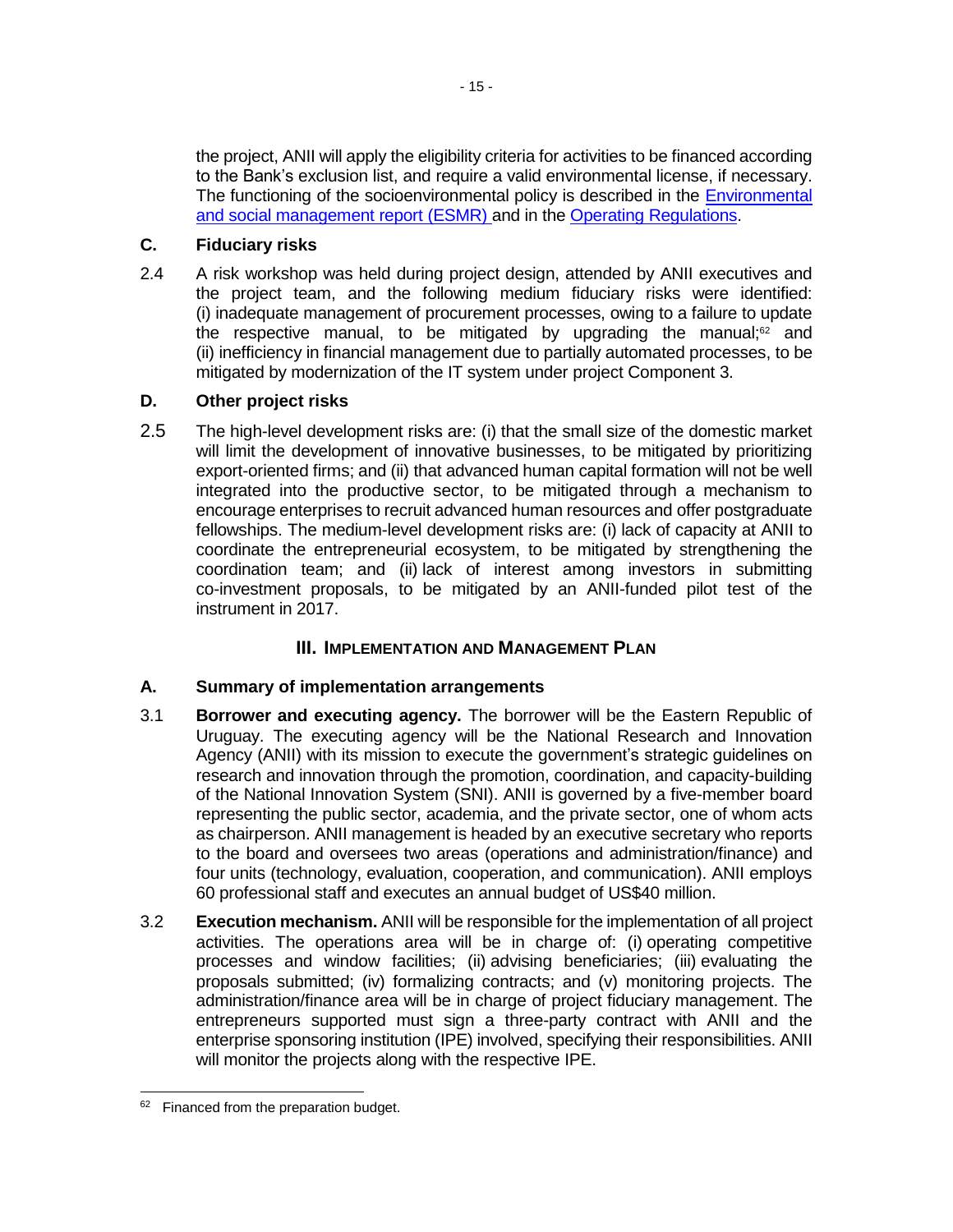- 3.3 **General aspects of project evaluation.** The proposed projects will be assessed by evaluation and monitoring committees, consisting of external peers designated by the ANII board and approved by the National Innovation, Science, and Technology Council (CONICYT). These members will be selected on the basis of their technical and professional expertise across a wide range of activities and production-related problems. All projects selected by the committees must be approved by the ANII board. Ventures supported under Component 1 will be eligible for additional support under Component 2 activities.
- 3.4 **Mechanisms for coordination with the business sector.** ANII has mechanisms for coordination with the private sector, to ensure the project's alignment with productive-sector needs. The private sector appoints one ANII board member; all projects are evaluated by committees of external experts with the involvement of successful entrepreneurs; and execution is conducted through private intermediaries, such as investment funds and incubators, which identify highpotential projects.
- <span id="page-21-0"></span>3.5 **External verification of results.** A firm or team of specialized consultants will act as independent external evaluators of results. In addition to determining whether results have been achieved ahead of each disbursement, the firm or team must review progress and make recommendations for resolving any divergences in the achievement of results. In determining whether results have been achieved, the firm or team will concentrate on: (i) issuing an opinion on the accuracy, reliability, validity, and consistency of the results data; and (ii) determining the value of the performance indicators established in each disbursement. The team must have experience in monitoring projects, managing results indicators, and assessing the reliability of its methods for producing them.
- 3.6 **Disbursement mechanism.** The following procedure will be used for the processing of disbursements: (i) the executing agency will produce a progress report on the disbursement indicators and send it for external verification of results based on the protocol established in the [monitoring and evaluation plan;](https://idbg.sharepoint.com/teams/EZ-UR-LON/UR-L1142/_layouts/15/DocIdRedir.aspx?ID=EZSHARE-905749749-63) (ii) the independent external evaluator will verify compliance with the performance indicators as established the preceding paragraph; and (iii) once achievement of the results has been verified, the executing agency will submit the disbursement request to the Bank. The Bank will disburse the amount corresponding to each indicator if, and only if, the external verification finds that the indicator value is at least as high as the target. If the indicator value is lower, the disbursement will be proportional to attainment of the target. Undrawn balances may be reprogrammed in successive disbursements.
- 3.7 **Special contractual conditions precedent to the first disbursement of the loan proceeds. Entry into force of the execution agreement between the borrower and the executing agency will be required, to guarantee the availability of the loan proceeds. Evidence that the project Operating Regulations have entered into force will also be required, to ensure that the various competitive processes are conducted under the terms agreed upon with the Bank. Lastly, the hiring of consulting services for external verification of results will be required for the retroactive financing of achieved results.**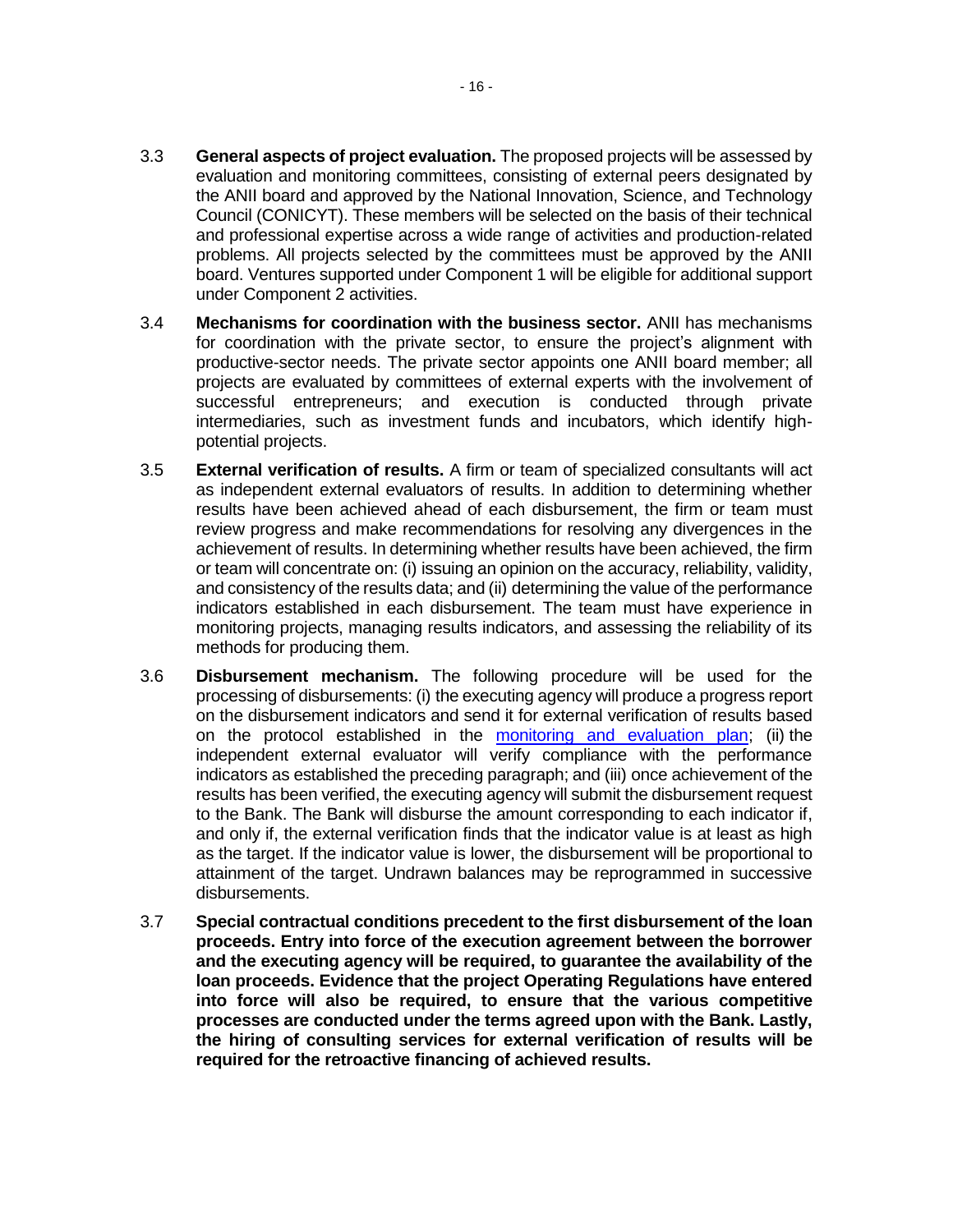- <span id="page-22-0"></span>3.8 **Special contractual conditions for execution**. The approval of the incubation and co-investment projects will require the Bank's no objection, given the magnitude of the resources committed and the innovative nature of these interventions.
- 3.9 **Fiduciary agreements and requirements**. The guidelines for financial management and procurement execution applicable to the project are described in Annex III. Procurements conducted directly by ANII will be guided by its own systems and policies, validated by the Bank. Transfers of funds under the project will be managed according to the procedures established in the project Operating Regulations.
- 3.10 **Retroactive financing of achieved results**. The Bank will recognize up to 10% of the loan amount (US\$2.5 million) for the financing of results achieved from 23 May 2017 (project profile approval date) until the eligibility date of the loan. These expenditures will be eligible for such financing provided that they are eligible within the project and attributable to the achievement of the corresponding development results, subject to the independent external evaluation mentioned in paragraph [3.5.](#page-21-0) This financing is justified by the need to keep the seed capital funding window open and to update the institutional strategy prior to the overall start of the project.

### **B. Summary of arrangements for monitoring results**

- 3.11 **Monitoring.** The project will be monitored by the ANII Evaluation and Monitoring Unit. ANII will deliver six-monthly reports to the Bank reflecting achievements in terms of the outputs and intermediate outcomes in the Results Matrix. The reports for the second half of each year will include an annual work plan and revision of project targets.
- 3.12 **Evaluation.** The evaluation will be performed by the ANII Evaluation and Monitoring Unit according to th[e monitoring and evaluation plan.](https://idbg.sharepoint.com/teams/EZ-UR-LON/UR-L1142/_layouts/15/DocIdRedir.aspx?ID=EZSHARE-905749749-63) A final evaluation will be done, once the loan proceeds have been fully disbursed. The final evaluation report will have the following objectives: (i) determine whether the project's objectives have been met; (ii) evaluate execution of the different components; and (iii) identify lessons applicable to future projects.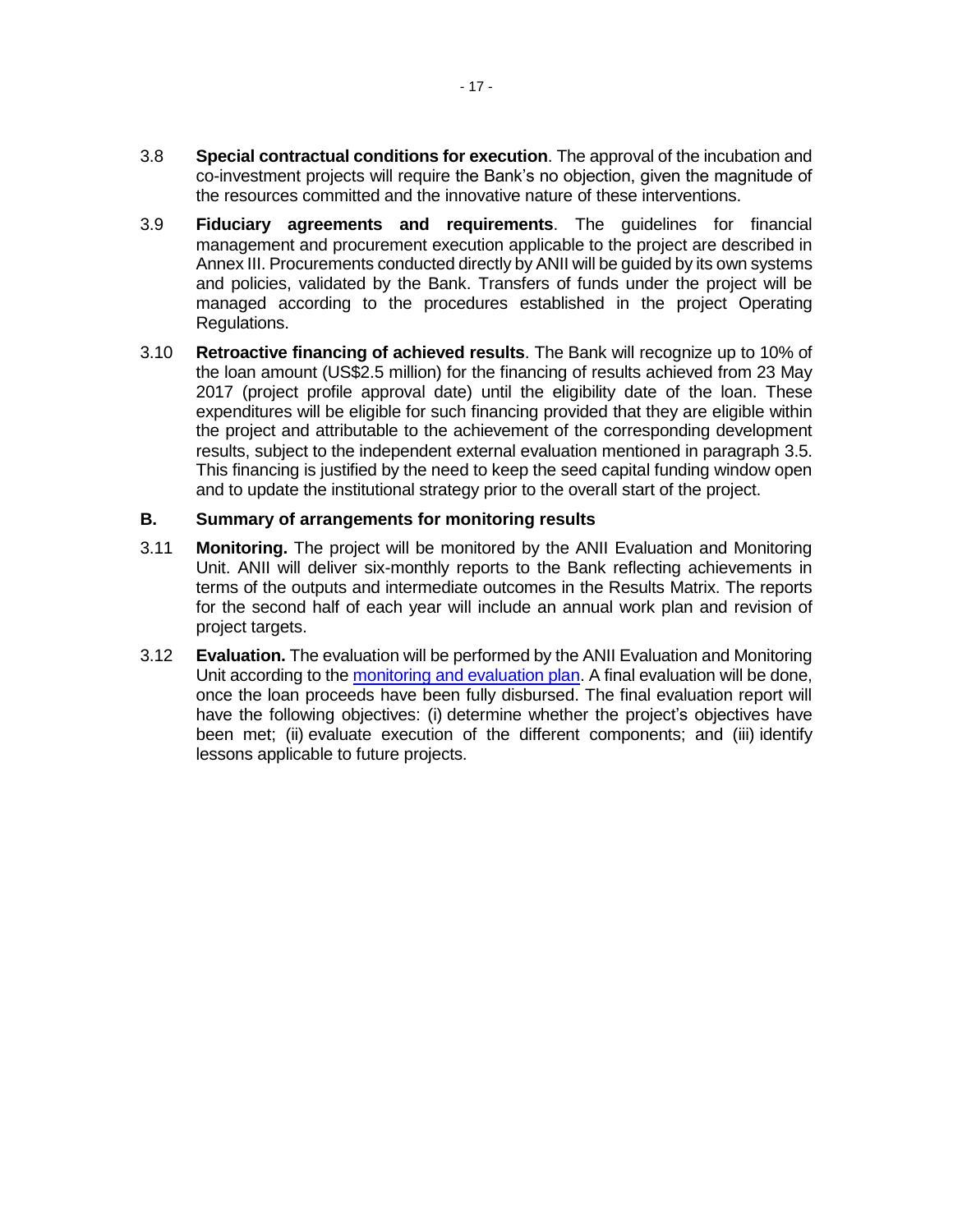| <b>Development Effectiveness Matrix</b>                                                                                                                                                |                                                                                                                                                                                                                                                                                                                             |                                                                                                                                                                                                                                                                                  |  |  |  |  |  |  |  |
|----------------------------------------------------------------------------------------------------------------------------------------------------------------------------------------|-----------------------------------------------------------------------------------------------------------------------------------------------------------------------------------------------------------------------------------------------------------------------------------------------------------------------------|----------------------------------------------------------------------------------------------------------------------------------------------------------------------------------------------------------------------------------------------------------------------------------|--|--|--|--|--|--|--|
| <b>Summary</b>                                                                                                                                                                         |                                                                                                                                                                                                                                                                                                                             |                                                                                                                                                                                                                                                                                  |  |  |  |  |  |  |  |
| I. Corporate and Country Priorities                                                                                                                                                    |                                                                                                                                                                                                                                                                                                                             |                                                                                                                                                                                                                                                                                  |  |  |  |  |  |  |  |
| . IDB Development Objectives                                                                                                                                                           |                                                                                                                                                                                                                                                                                                                             | Yes                                                                                                                                                                                                                                                                              |  |  |  |  |  |  |  |
| <b>Development Challenges &amp; Cross-cutting Themes</b>                                                                                                                               | Productivity and Innovation<br>Institutional Capacity and the Rule of Law                                                                                                                                                                                                                                                   |                                                                                                                                                                                                                                                                                  |  |  |  |  |  |  |  |
| <b>Country Development Results Indicators</b>                                                                                                                                          | Students benefited by education projects (#)*<br>Micro / small / medium enterprises financed (#)*<br>Micro / small / medium enterprises provided with non-financial support (#)*<br>Government agencies benefited by projects that strengthen technological and managerial tools<br>to improve public service delivery (#)* |                                                                                                                                                                                                                                                                                  |  |  |  |  |  |  |  |
| <b>Country Development Objectives</b>                                                                                                                                                  |                                                                                                                                                                                                                                                                                                                             | Yes                                                                                                                                                                                                                                                                              |  |  |  |  |  |  |  |
| <b>Country Strategy Results Matrix</b>                                                                                                                                                 | GN-2836                                                                                                                                                                                                                                                                                                                     | To promote business innovation.                                                                                                                                                                                                                                                  |  |  |  |  |  |  |  |
| <b>Country Program Results Matrix</b>                                                                                                                                                  | GN-2884                                                                                                                                                                                                                                                                                                                     | The intervention is included in the 2017 Operational Program.                                                                                                                                                                                                                    |  |  |  |  |  |  |  |
| Relevance of this project to country development challenges (If not aligned to country strategy<br>or country program)                                                                 |                                                                                                                                                                                                                                                                                                                             |                                                                                                                                                                                                                                                                                  |  |  |  |  |  |  |  |
| <b>Development Outcomes - Evaluability</b>                                                                                                                                             |                                                                                                                                                                                                                                                                                                                             | <b>Evaluable</b>                                                                                                                                                                                                                                                                 |  |  |  |  |  |  |  |
| <b>Evidence-based Assessment &amp; Solution</b>                                                                                                                                        |                                                                                                                                                                                                                                                                                                                             | 10.0                                                                                                                                                                                                                                                                             |  |  |  |  |  |  |  |
| 3.1 Program Diagnosis                                                                                                                                                                  |                                                                                                                                                                                                                                                                                                                             | 3.0                                                                                                                                                                                                                                                                              |  |  |  |  |  |  |  |
| 3.2 Proposed Interventions or Solutions<br>3.3 Results Matrix Quality                                                                                                                  |                                                                                                                                                                                                                                                                                                                             | 4.0<br>3.0                                                                                                                                                                                                                                                                       |  |  |  |  |  |  |  |
| <b>Ex ante Economic Analysis</b>                                                                                                                                                       |                                                                                                                                                                                                                                                                                                                             | 10.0                                                                                                                                                                                                                                                                             |  |  |  |  |  |  |  |
| 4.1 The program has an ERR/NPV, a Cost-Effectiveness Analysis or a General Economic<br>Analysis                                                                                        | 4.0                                                                                                                                                                                                                                                                                                                         |                                                                                                                                                                                                                                                                                  |  |  |  |  |  |  |  |
| 4.2 Identified and Quantified Benefits                                                                                                                                                 |                                                                                                                                                                                                                                                                                                                             | 1.5                                                                                                                                                                                                                                                                              |  |  |  |  |  |  |  |
| 4.3 Identified and Quantified Costs                                                                                                                                                    |                                                                                                                                                                                                                                                                                                                             | 1.5                                                                                                                                                                                                                                                                              |  |  |  |  |  |  |  |
| 4.4 Reasonable Assumptions                                                                                                                                                             |                                                                                                                                                                                                                                                                                                                             | 1.5                                                                                                                                                                                                                                                                              |  |  |  |  |  |  |  |
| 4.5 Sensitivity Analysis                                                                                                                                                               |                                                                                                                                                                                                                                                                                                                             | 1.5                                                                                                                                                                                                                                                                              |  |  |  |  |  |  |  |
| <b>Monitoring and Evaluation</b>                                                                                                                                                       | 10.0                                                                                                                                                                                                                                                                                                                        |                                                                                                                                                                                                                                                                                  |  |  |  |  |  |  |  |
| 5.1 Monitoring Mechanisms                                                                                                                                                              |                                                                                                                                                                                                                                                                                                                             | 2.5                                                                                                                                                                                                                                                                              |  |  |  |  |  |  |  |
| 5.2 Evaluation Plan<br><b>II. Risks &amp; Mitigation Monitoring Matrix</b>                                                                                                             |                                                                                                                                                                                                                                                                                                                             | 7.5                                                                                                                                                                                                                                                                              |  |  |  |  |  |  |  |
| Overall risks rate = magnitude of risks*likelihood                                                                                                                                     |                                                                                                                                                                                                                                                                                                                             | <b>Medium</b>                                                                                                                                                                                                                                                                    |  |  |  |  |  |  |  |
| Identified risks have been rated for magnitude and likelihood                                                                                                                          |                                                                                                                                                                                                                                                                                                                             | Yes                                                                                                                                                                                                                                                                              |  |  |  |  |  |  |  |
| Mitigation measures have been identified for major risks                                                                                                                               |                                                                                                                                                                                                                                                                                                                             | Yes                                                                                                                                                                                                                                                                              |  |  |  |  |  |  |  |
| Mitigation measures have indicators for tracking their implementation                                                                                                                  |                                                                                                                                                                                                                                                                                                                             | Yes                                                                                                                                                                                                                                                                              |  |  |  |  |  |  |  |
| Environmental & social risk classification                                                                                                                                             |                                                                                                                                                                                                                                                                                                                             | <b>B.13</b>                                                                                                                                                                                                                                                                      |  |  |  |  |  |  |  |
| IV. IDB's Role - Additionality                                                                                                                                                         |                                                                                                                                                                                                                                                                                                                             |                                                                                                                                                                                                                                                                                  |  |  |  |  |  |  |  |
| The project relies on the use of country systems                                                                                                                                       |                                                                                                                                                                                                                                                                                                                             |                                                                                                                                                                                                                                                                                  |  |  |  |  |  |  |  |
| Fiduciary (VPC/FMP Criteria)                                                                                                                                                           | Yes                                                                                                                                                                                                                                                                                                                         | Financial Management: Budget, Treasury, Accounting and<br>Reporting, External Control, Internal Audit.<br>Procurement: Information System, Price Comparison, Contracting                                                                                                         |  |  |  |  |  |  |  |
|                                                                                                                                                                                        |                                                                                                                                                                                                                                                                                                                             | Individual Consultant, National Public Bidding.                                                                                                                                                                                                                                  |  |  |  |  |  |  |  |
| Non-Fiduciary                                                                                                                                                                          | Yes                                                                                                                                                                                                                                                                                                                         | Strategic Planning National System, Monitoring and Evaluation<br>National System, Statistics National System, Environmental<br><b>Assessment National System.</b>                                                                                                                |  |  |  |  |  |  |  |
| The IDB's involvement promotes additional improvements of the intended beneficiaries and/or<br>ublic sector entity in the following dimensions:                                        |                                                                                                                                                                                                                                                                                                                             |                                                                                                                                                                                                                                                                                  |  |  |  |  |  |  |  |
| Gender Equality                                                                                                                                                                        |                                                                                                                                                                                                                                                                                                                             |                                                                                                                                                                                                                                                                                  |  |  |  |  |  |  |  |
| Labo<br><b>Environment</b>                                                                                                                                                             |                                                                                                                                                                                                                                                                                                                             |                                                                                                                                                                                                                                                                                  |  |  |  |  |  |  |  |
| Additional (to project preparation) technical assistance was provided to the public sector entity<br>prior to approval to increase the likelihood of success of the project            | Yes                                                                                                                                                                                                                                                                                                                         | Two international consultants were hired with supervision funds to<br>redesign entrepreneurship instruments and revise the procurement<br>manual.                                                                                                                                |  |  |  |  |  |  |  |
| The ex-post impact evaluation of the project will produce evidence to close knowledge gaps in the<br>sector that were identified in the project document and/or in the evaluation plan | Yes                                                                                                                                                                                                                                                                                                                         | Impact evaluations based on quasi-experimental techniques will<br>generate evidence on the effectiveness of the support provided to<br>innovative entrepreneurship and advanced human capital, and will<br>therefore contribute to the limited evidence available in the region. |  |  |  |  |  |  |  |

Note: (\*) Indicates contribution to the corresponding CRF's Country Development Results Indicator.

The objective of the CCLIP is to increase the productivity of companies by investing in knowledge, human resources, innovation and entrepreneurship. The objective of the first individual operation is to increase private investment in innovation activities by promoting innovative entrepreneurship and strengthening advanced human capital. To this end, a series of activities will<br>be carried out to promote ear institutional capacities to achieve these goals.

The project presents a cost-benefit analysis that supports the economic viability of the proposed activities. The vertical logic presented in the loan proposal is consistent with the indicators<br>presented in the results mat sources and means of verification that will be used to measure them. The final impact indicators are labor productivity (sales per worker) and investment in innovation activities. Likewise, as<br>a Results Based Loan, a Disbu

The Monitoring and Evaluation Unit of the ANII will be in charge of monitoring the indicators in the results matrix and conducting the program evaluations. The project includes a quasi-<br>experimental impact assessment that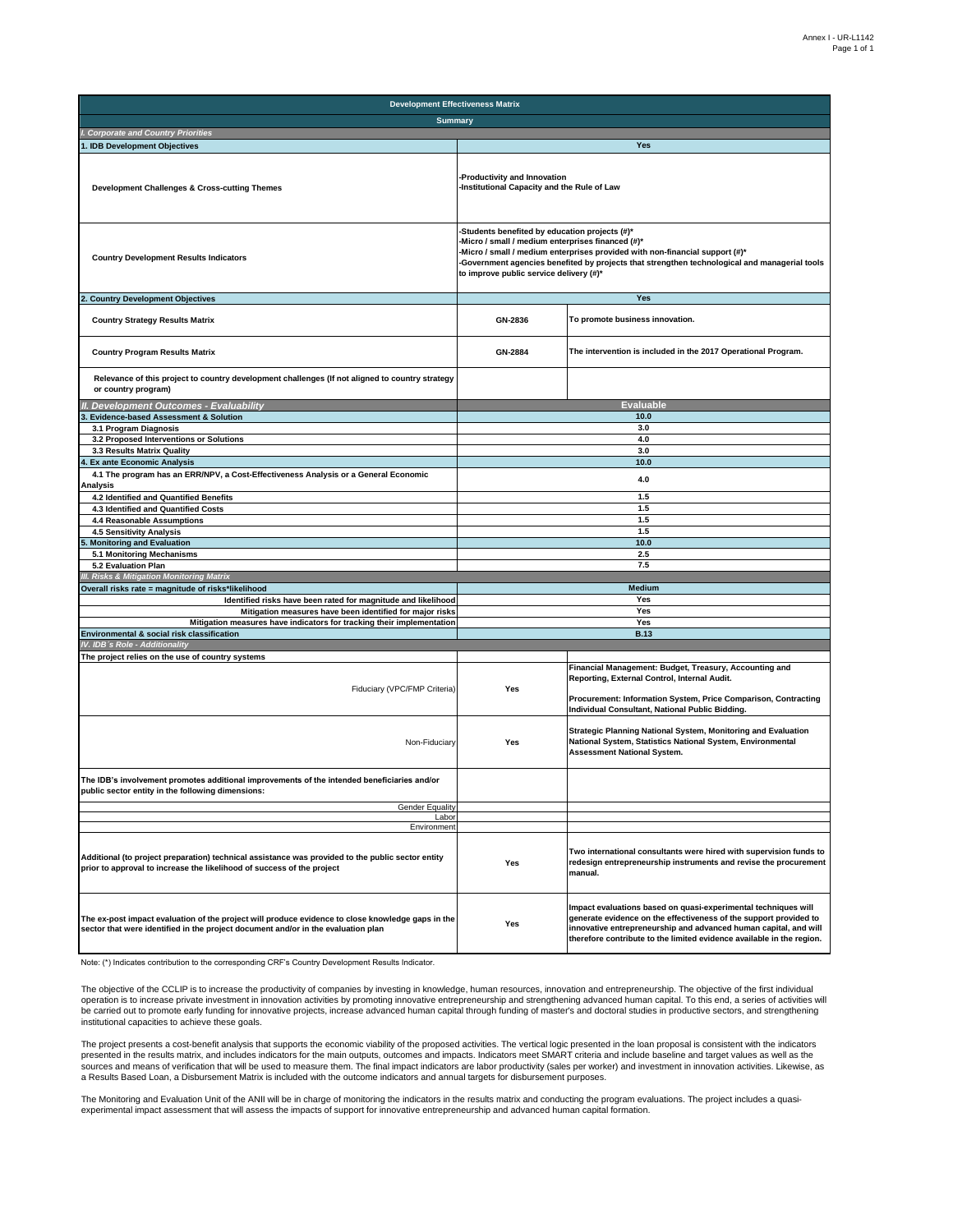### **RESULTS MATRIX**

| <b>Project objective:</b> | The general objective of the first individual operation is to increase private investment in innovation activities by fostering innovative<br>entrepreneurship and strengthening advanced human capital. The specific objectives are to: (i) strengthen the supply of early-stage financing<br>for innovative ventures; (ii) increase the supply of advanced human capital attuned to the demands of the productive sector; and (iii) build<br>institutional capacity to meet these objectives. |
|---------------------------|-------------------------------------------------------------------------------------------------------------------------------------------------------------------------------------------------------------------------------------------------------------------------------------------------------------------------------------------------------------------------------------------------------------------------------------------------------------------------------------------------|
|                           |                                                                                                                                                                                                                                                                                                                                                                                                                                                                                                 |

### **EXPECTED IMPACT**

| <b>Indicators</b>                                                                                | Unit of<br>measure | <b>Baseline</b><br>value | <b>Base</b><br>year | End of<br>project | <b>Means of verification</b>                                                                                                                 | <b>Comments</b>                                                                                                                                                                                                                                                                                                                    |
|--------------------------------------------------------------------------------------------------|--------------------|--------------------------|---------------------|-------------------|----------------------------------------------------------------------------------------------------------------------------------------------|------------------------------------------------------------------------------------------------------------------------------------------------------------------------------------------------------------------------------------------------------------------------------------------------------------------------------------|
| Labor productivity (approximated by<br>sales per worker), simple average of<br>beneficiary firms | US\$               | 16.230                   | 2015                | 18.280            | Panel of firms under five years<br>old proposed to ANII in the<br>Survey of Innovation Activities<br>(EAI) 2013-2015/2016-<br>2019/2020-2023 | Labor productivity grows by 12.64% more at<br>the supported firms than at unsupported<br>ones. Consistent with the increase in<br>investment in innovation attributable to the<br>project and an elasticity of sales relative to<br>innovation investment of 0.12 according to<br>the 2010-2012 EAI. Project economic<br>analysis. |
| Investment in innovation activities,<br>simple average of beneficiary firms                      | US\$.              | 7.431                    | 2015                | 23,779            | Panel of firms under five years<br>old proposed to ANII in the EAI<br>2013-2015/2016-2019/2020-<br>2023                                      | Investment in innovation activities in the<br>supported firms grows on average by 220%<br>relative to the unsupported ones. Impacts of<br>business innovation promotion instruments:<br>the experience of ANII in Uruguay.<br>Innovation activities are those defined by the<br>EAI.                                               |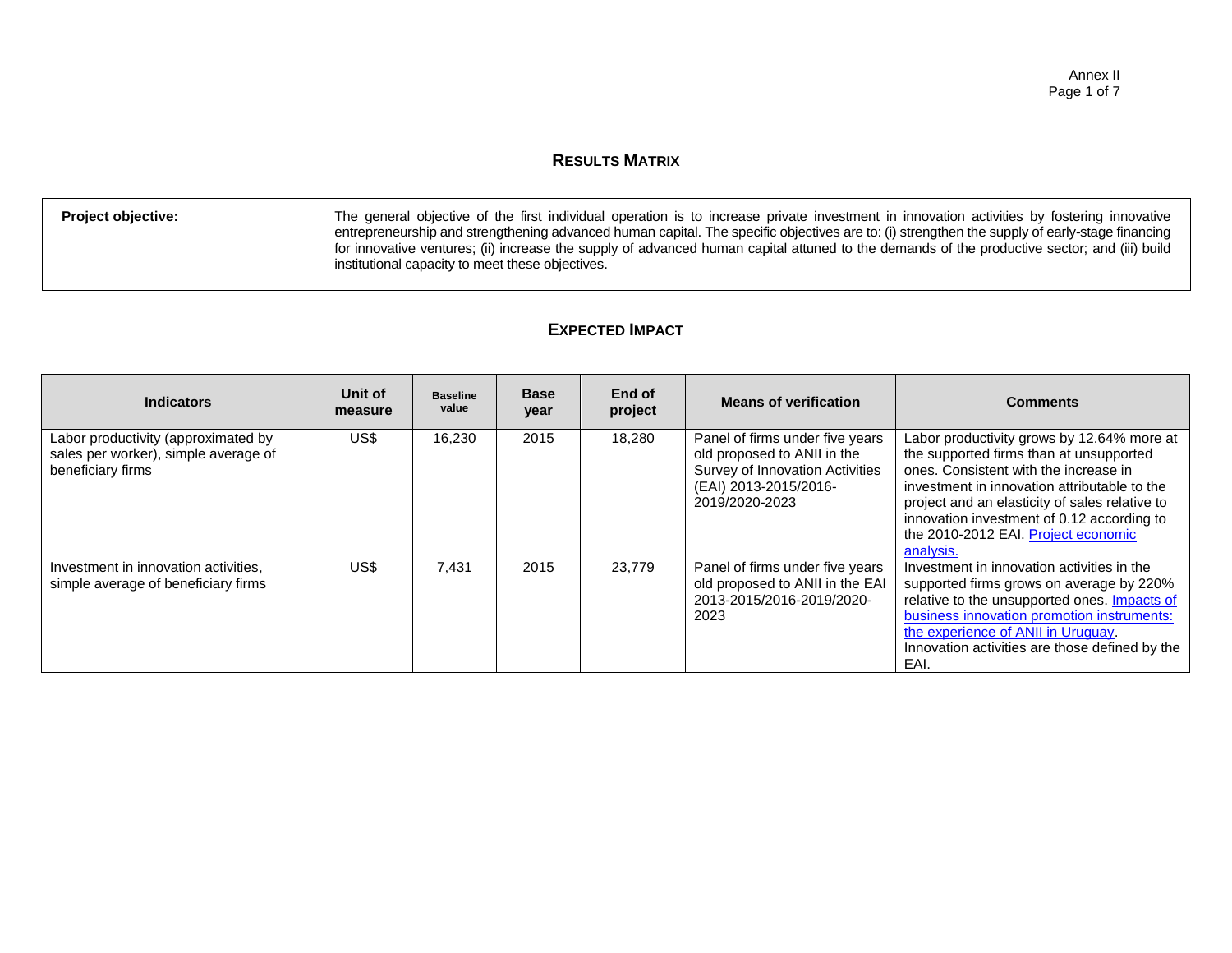### **EXPECTED OUTCOMES**

| <b>Indicators</b>                                                                                                                 | Unit of<br>measure | <b>Baselin</b><br>e value | <b>Base</b><br>year | End of<br>project | <b>Means of</b><br>verification                                                                                          | Indicator for<br>disbursement<br>(Yes/No) | <b>Comments</b>                                                                                                                                                                                     |  |  |  |  |
|-----------------------------------------------------------------------------------------------------------------------------------|--------------------|---------------------------|---------------------|-------------------|--------------------------------------------------------------------------------------------------------------------------|-------------------------------------------|-----------------------------------------------------------------------------------------------------------------------------------------------------------------------------------------------------|--|--|--|--|
| <b>OUTCOME 1: CREATION AND DEVELOPMENT OF INNOVATIVE VENTURES</b>                                                                 |                    |                           |                     |                   |                                                                                                                          |                                           |                                                                                                                                                                                                     |  |  |  |  |
| 1.1. Annual billings (sales<br>revenue), simple average at<br>young firms (under five years<br>old at the time of<br>measurement) | US\$               | 112,958                   | 2015                | 142,779           | Panel of firms<br>proposed to ANII of<br>in the EAI 2013-<br>2015/2016-<br>2019/2020-2023                                | No                                        | Sales grow by 26% more at beneficiary<br>firms than at unsupported ones,<br>consistent with an elasticity of sales<br>relative to innovation investment of<br>0.12, according to the 2010-2012 EAI. |  |  |  |  |
| 1.2. Entrepreneurial teams that<br>include women founding<br>members                                                              | $\frac{0}{0}$      | 38,0                      | 2016                |                   | <b>Annual Monitoring</b><br>Report (ISA) (2016-<br>2021)                                                                 | <b>No</b>                                 | Percentage of enterprises with women<br>in the founding team (gender monitoring<br>indicator)                                                                                                       |  |  |  |  |
| 1.3. Entrepreneurs' investment<br>implemented under the project                                                                   | US\$               | 752,000                   | 2016                | 1,120,000         | Financial<br>performance of seed<br>capital contracts in<br>the Project<br>Management<br>System (GESPRO)                 | Yes                                       | Refers to the cumulative amount of<br>private investment leveraged through<br>seed capital instruments over the loan<br>period.                                                                     |  |  |  |  |
| 1.4. Incubators with<br>sustainability plans associated<br>with results incentives                                                | #                  | $\Omega$                  | 2016                | 5                 | Contracts verified<br>with sustainability<br>plans (GESPRO)                                                              | Yes                                       | Refers to number of incubators with<br>sustainability plans approved by ANII's<br>board that include results incentives,<br>verified by the verification firm                                       |  |  |  |  |
| 1.5. Incubators that achieve<br>the targets set by contract                                                                       | #                  | $\Omega$                  | 2016                | 4                 | <b>Closing report</b><br>verified (GESPRO)                                                                               | Yes                                       | Refers to the number of incubators that<br>attain the goals in the sustainability<br>plans pre-defined in contracts, verified<br>by the verification firm                                           |  |  |  |  |
| 1.6. Early-stage investment<br>funds with improved<br>investment management<br>capacities                                         | #                  | $\Omega$                  | 2016                | 3                 | Hiring of a<br>professional<br>manager for the<br>investment fund.<br>Contract signed by<br>the fund manager<br>(GESPRO) | Yes                                       | Refers to the number of funds with<br>development plans approved by the<br>ANII board and which include<br>management team strengthening,<br>verified by the verification firm                      |  |  |  |  |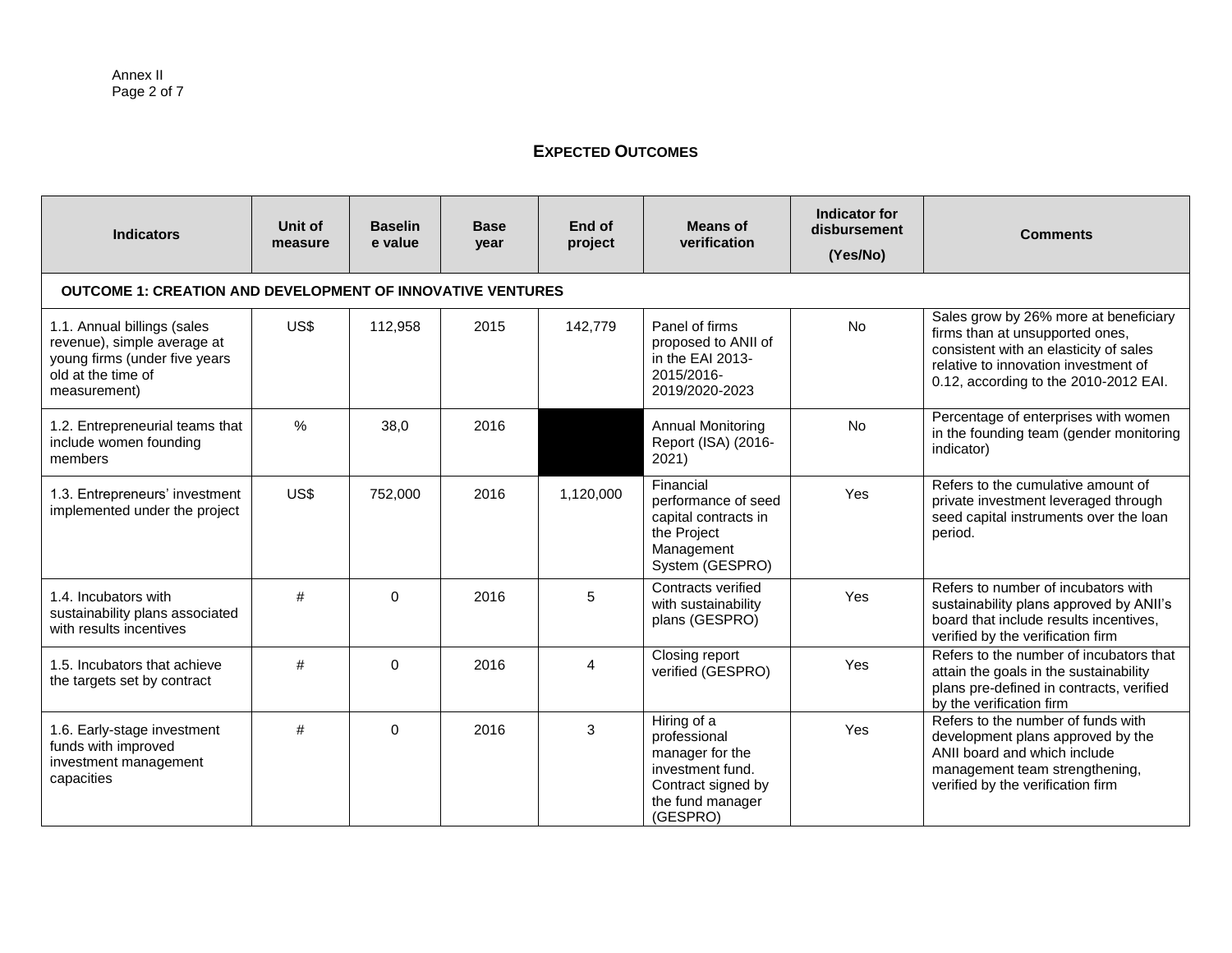### **EXPECTED OUTCOMES**

| <b>Indicators</b>                                                                | Unit of<br>measure | <b>Baselin</b><br>e value | <b>Base</b><br>year | End of<br>project | Means of<br>verification                                                                            | Indicator for<br>disbursement<br>(Yes/No) | <b>Comments</b>                                                                                                                                                                                                                    |
|----------------------------------------------------------------------------------|--------------------|---------------------------|---------------------|-------------------|-----------------------------------------------------------------------------------------------------|-------------------------------------------|------------------------------------------------------------------------------------------------------------------------------------------------------------------------------------------------------------------------------------|
| 1.7. Early-stage investment<br>funds that meet investment<br>targets             | #                  | $\Omega$                  | 2016                | $\overline{2}$    | Closing reports<br>verified (GESPRO)                                                                | Yes                                       | Refers to number of funds with<br>development plans implemented that<br>attain investment goals of at least<br>US\$300,000 per year, verified by<br>verification firm                                                              |
| 1.8. Co-investment instrument<br>designed and operating                          | #                  | $\Omega$                  | 2016                |                   | Basis of the<br>instrument approved<br>by the board with at<br>least one fund<br>certified (GESPRO) | Yes                                       | Means that ANII has managed to certify<br>at least one co-investment fund                                                                                                                                                          |
| 1.9. Investment mobilized by<br>private investors                                | US\$               | $\Omega$                  | 2016                | 750,000           | Contracts of<br>ventures that receive<br>investment signed<br>and verified<br>(GESPRO)              | Yes                                       | Refers to the cumulative amount of<br>private investment leveraged by the co-<br>investment instrument over the loan<br>period, verified by the verification firm                                                                  |
| <b>OUTCOME 2: STRENGTHENING OF THE SUPPLY OF ADVANCED HUMAN CAPITAL</b>          |                    |                           |                     |                   |                                                                                                     |                                           |                                                                                                                                                                                                                                    |
| 2.1. Weighted average annual<br>income of postgraduate<br>scholarship recipients | US\$               | 16,583                    | 2016                | 27,562            | <b>Ex Post Graduate</b><br>Survey and Ongoing<br><b>Household Survey</b><br>for controls            | <b>No</b>                                 | The salary of the scholarship recipients<br>at the end of the project is a weighted<br>average of the salaries of master's<br>degree holders and PhDs, using the %<br>of students on master's and doctorate<br>programs as weights |
| 2.2. Percentage of women<br>graduates on postgraduate<br>programs                | $\frac{0}{0}$      | 57%                       | 2016                |                   | ISA (2016-2021)                                                                                     | <b>No</b>                                 | Refers to the % of women among<br>graduating students (gender tracking<br>indicator)                                                                                                                                               |
| 2.3. Individuals graduating<br>from postgraduate programs                        | #                  | $\Omega$                  | 2016                | 176               | Closing reports<br>verified (GESPRO)                                                                | Yes                                       | Refers to the cumulative number of<br>individuals graduating from master's<br>and doctoral programs, as verified by<br>the verification firm. The closing reports<br>include the certification.                                    |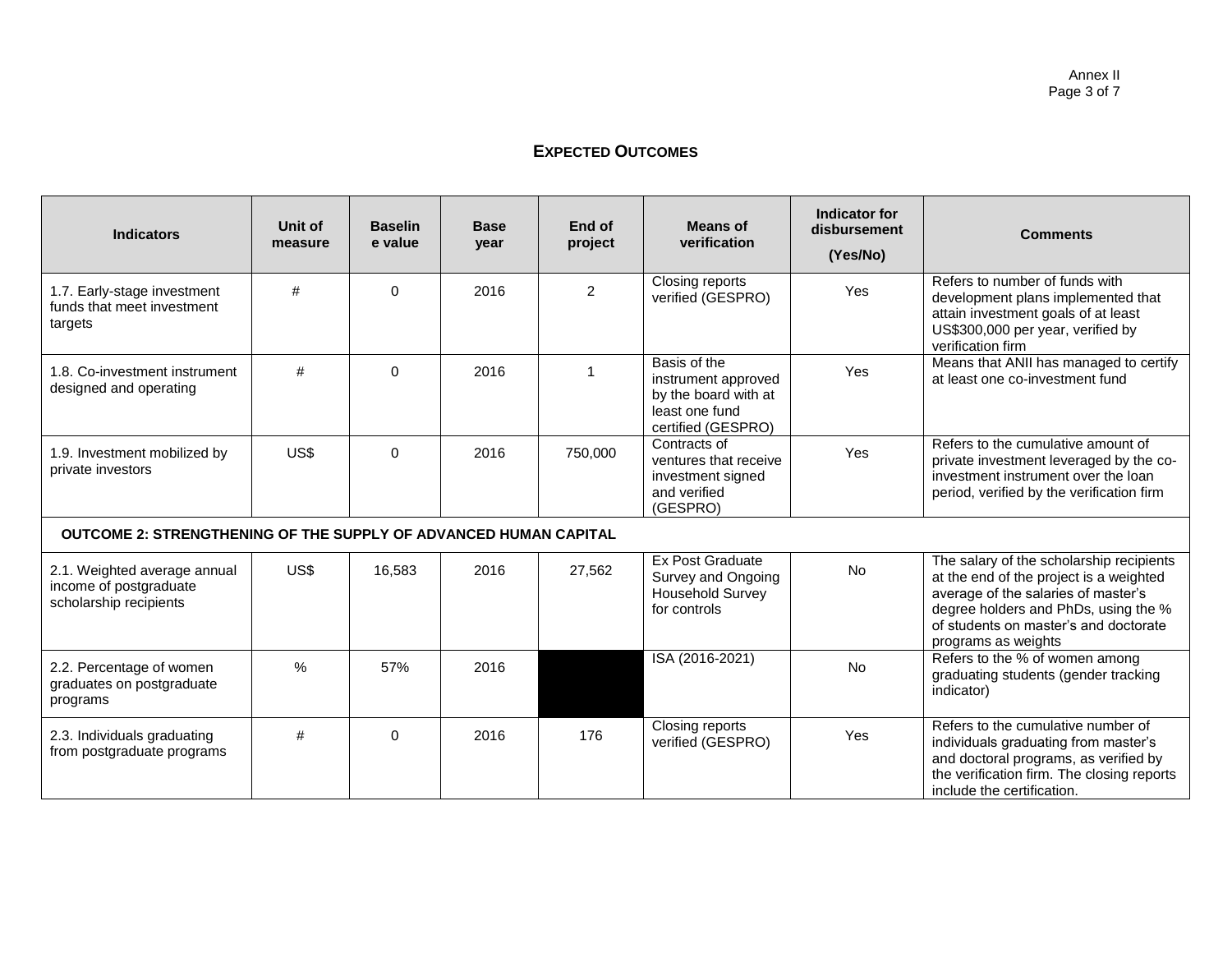### **EXPECTED OUTCOMES**

| <b>Indicators</b>                                                                              | Unit of<br>measure | <b>Baselin</b><br>e value | <b>Base</b><br>year | End of<br>project | <b>Means of</b><br>verification                                                            | Indicator for<br>disbursement<br>(Yes/No) | <b>Comments</b>                                                                                                                                                                       |  |  |
|------------------------------------------------------------------------------------------------|--------------------|---------------------------|---------------------|-------------------|--------------------------------------------------------------------------------------------|-------------------------------------------|---------------------------------------------------------------------------------------------------------------------------------------------------------------------------------------|--|--|
| 2.4. Individuals completing<br>knowledge exchanges                                             | #                  | $\Omega$                  | 2016                | 70                | Exchange project<br>closure reports<br>verified (GESPRO)                                   | <b>Yes</b>                                | Refers to the cumulative number of<br>individuals who make short-term moves<br>for knowledge exchange, verified by the<br>verification firm. Closing reports include<br>certification |  |  |
| 2.5. Firms hiring advanced<br>human resources to improve<br>their technological capacity       | #                  | $\Omega$                  | 2016                | 13                | HR contracts signed<br>and verified<br>(GESPRO)                                            | Yes                                       | Refers to the cumulative number of<br>firms that hire advanced human<br>resources to start or continue innovation<br>programs, as verified by the verification<br>firm                |  |  |
| OUTCOME 3: STRENGTHENING OF PUBLIC-SECTOR CAPACITY FOR RESULTS-BASED MANAGEMENT OF THE PROJECT |                    |                           |                     |                   |                                                                                            |                                           |                                                                                                                                                                                       |  |  |
| 3.1. Cost saving through more<br>efficient information technology<br>systems                   | US\$               | 0                         | 2016                | 1,084,000         | Report of the<br>Administration/Finan<br>ce Area approved by<br><b>Executive Secretary</b> | No.                                       | Savings by reducing labor costs,<br>maintenance services, and licenses                                                                                                                |  |  |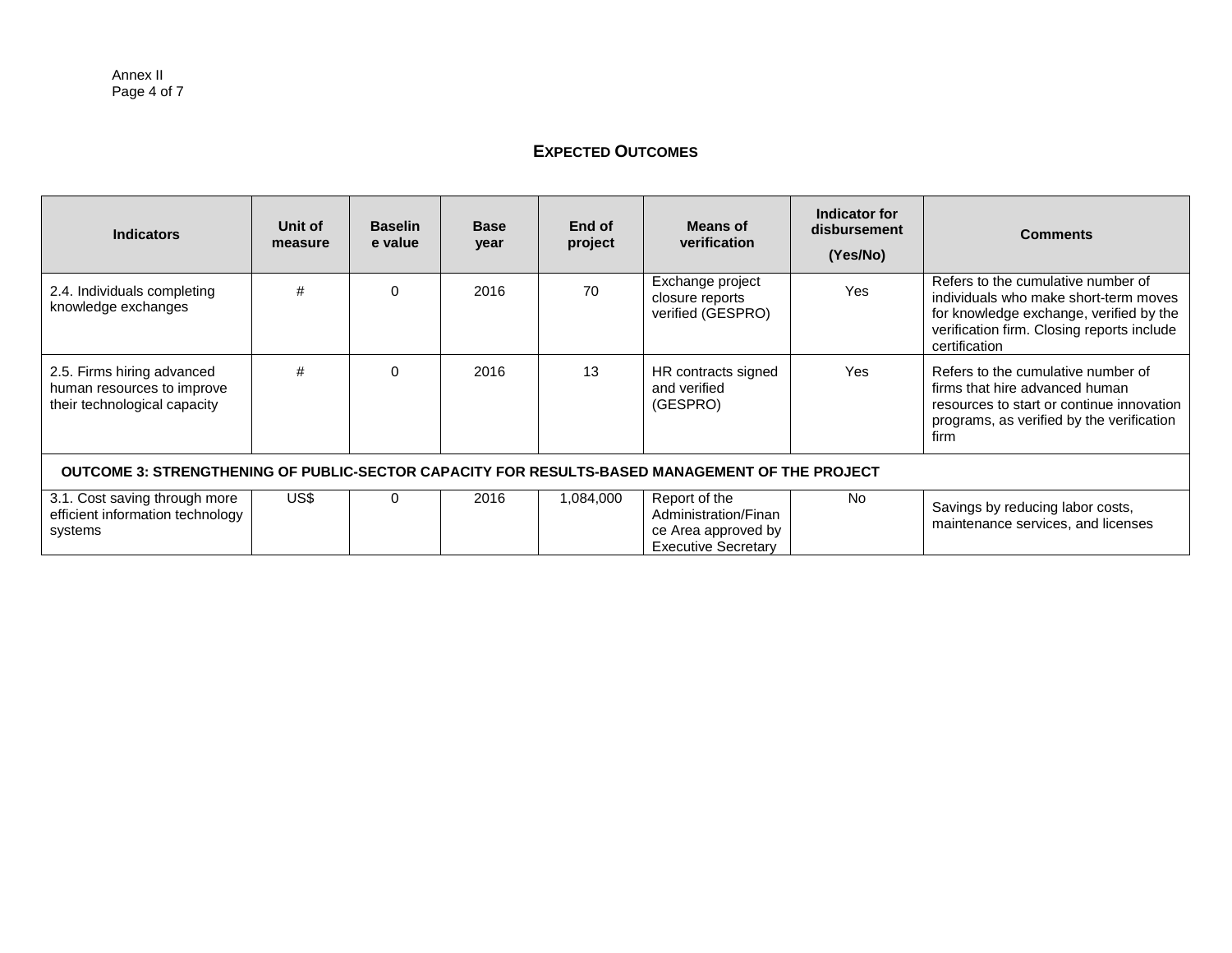#### Annex II Page 5 of 7

## **OUTPUTS**

| <b>Outputs</b>                                                             | Unit of<br>measure | <b>Baseli</b><br>ne<br>value | <b>Base</b><br>year | 2017           | 2018            | 2019            | 2020            | 2021            | <b>Total</b>    | <b>Means of</b><br>verification                                                                 |  |
|----------------------------------------------------------------------------|--------------------|------------------------------|---------------------|----------------|-----------------|-----------------|-----------------|-----------------|-----------------|-------------------------------------------------------------------------------------------------|--|
| <b>COMPONENT 1: SUPPORT FOR INNOVATIVE VENTURES</b>                        |                    |                              |                     |                |                 |                 |                 |                 |                 |                                                                                                 |  |
| 1.1. VIN projects financed                                                 | #                  | 36                           | 2016                | 41             | 17              | 17              | 17              | 18              | 110             | Signed contracts                                                                                |  |
| 1.2. CS-I projects financed                                                | $\#$               | 16                           | 2016                | 45             | 31              | $\overline{31}$ | 30              | 30              | 167             | Idem                                                                                            |  |
| 1.3. CS-II projects financed                                               | $\#$               | $\overline{4}$               | 2016                | 14             | 8               | 8               | 8               | $\overline{7}$  | 45              | Idem                                                                                            |  |
| 1.4. Incubators financed                                                   | #                  | $\mathbf 0$                  | 2016                | 0              | 5               | 5               | 5               | 5               | 5               | Idem                                                                                            |  |
| 1.5. Investment funds financed                                             | $\overline{\#}$    | $\overline{0}$               | 2016                | $\mathbf 0$    | $\overline{3}$  | $\overline{3}$  | $\overline{3}$  | 3               | $\overline{3}$  | Idem                                                                                            |  |
| 1.6. Co-investment projects                                                | #                  | $\overline{0}$               | 2016                | $\Omega$       | $\overline{3}$  | 14              | $\mathbf 0$     | 0               | 17              | Idem                                                                                            |  |
| financed                                                                   |                    |                              |                     |                |                 |                 |                 |                 |                 |                                                                                                 |  |
| <b>COMPONENT 2: SUPPLY OF ADVANCED HUMAN CAPITAL</b>                       |                    |                              |                     |                |                 |                 |                 |                 |                 |                                                                                                 |  |
| 2.1. Scholarships awarded for<br>national master's programs                | #                  | 116                          | 2016                | $\Omega$       | 154             | 29              | 29              | 0               | 212             | Idem                                                                                            |  |
| 2.2. Scholarships awarded for<br>national doctorate programs               | #                  | 48                           | 2016                | $\mathbf 0$    | 74              | 37              | $\mathbf 0$     | 0               | 111             | Idem                                                                                            |  |
| 2.3. Postgraduate scholarships<br>abroad                                   | $\#$               | 69                           | 2016                | $\Omega$       | $\overline{28}$ | $\overline{12}$ | $\Omega$        | $\Omega$        | 40              | Idem                                                                                            |  |
| 2.4. Talent circulation<br>scholarships financed                           | #                  | 17                           | 2016                | $\Omega$       | 28              | 14              | 14              | 14              | $\overline{70}$ | Idem                                                                                            |  |
| 2.5. HR projects in firms<br>financed                                      | $\#$               | 3                            | 2016                | $\Omega$       | 3               | 5               | 5               | $\Omega$        | 13              | Idem                                                                                            |  |
| 2.6. Scholarships under<br>international agreements                        | $\#$               | 48                           | 2016                | $\Omega$       | 25              | 25              | 25              | 25              | 100             | Idem                                                                                            |  |
| <b>COMPONENT 3: INSTITUTIONAL CAPACITIES AND ADMINISTRATIVE MANAGEMENT</b> |                    |                              |                     |                |                 |                 |                 |                 |                 |                                                                                                 |  |
| 3.1. New institutional strategy<br>presented                               | $\#$               | $\mathbf 0$                  | 2016                |                | 0               | 0               | $\mathbf 0$     | 0               | 1               | <b>Board minutes</b>                                                                            |  |
| 3.2. Coordination staff hired                                              | #                  | $\mathbf 0$                  | 2016                | 0              | 3               | 3               | 3               | 3               | 12              | Signed contracts                                                                                |  |
| 3.3. Coordination actions                                                  | #                  | $\mathbf 0$                  | 2016                | 8              | $\overline{12}$ | $\overline{12}$ | $\overline{12}$ | $\overline{12}$ | 56              | <b>Communication Unit</b><br>report (workshops,<br>training events,<br>pitches and meet-<br>(1) |  |
| 3.4. Internal auditor hired                                                | $\#$               | $\mathbf 0$                  | 2016                | $\mathbf 0$    | $\mathbf{1}$    | $\mathbf{1}$    | $\mathbf{1}$    | $\mathbf{1}$    | 4               | Signed contracts                                                                                |  |
| 3.5. IT system modernized                                                  | #                  | $\mathbf 0$                  | 2016                | $\overline{2}$ | $\mathbf{1}$    | $\Omega$        | $\Omega$        | $\Omega$        | $\overline{3}$  | Systems operating                                                                               |  |
| 3.6. Financial audits approved                                             | $\#$               | $\overline{4}$               | 2016                | $\overline{c}$ | $\overline{c}$  | $\overline{c}$  | $\overline{c}$  | $\overline{2}$  | 10              | SE approved                                                                                     |  |
| 3.7. Milestone audits<br>completed                                         | #                  | $\Omega$                     | 2016                | $\mathbf{1}$   | $\mathbf{1}$    | $\mathbf{1}$    | 1               | $\mathbf{1}$    | 5               | Audit report                                                                                    |  |
| 3.8. Impact assessments<br>performed                                       | #                  | $\Omega$                     | 2016                | $\Omega$       | $\Omega$        | $\Omega$        | 1               | $\Omega$        |                 | Board minutes                                                                                   |  |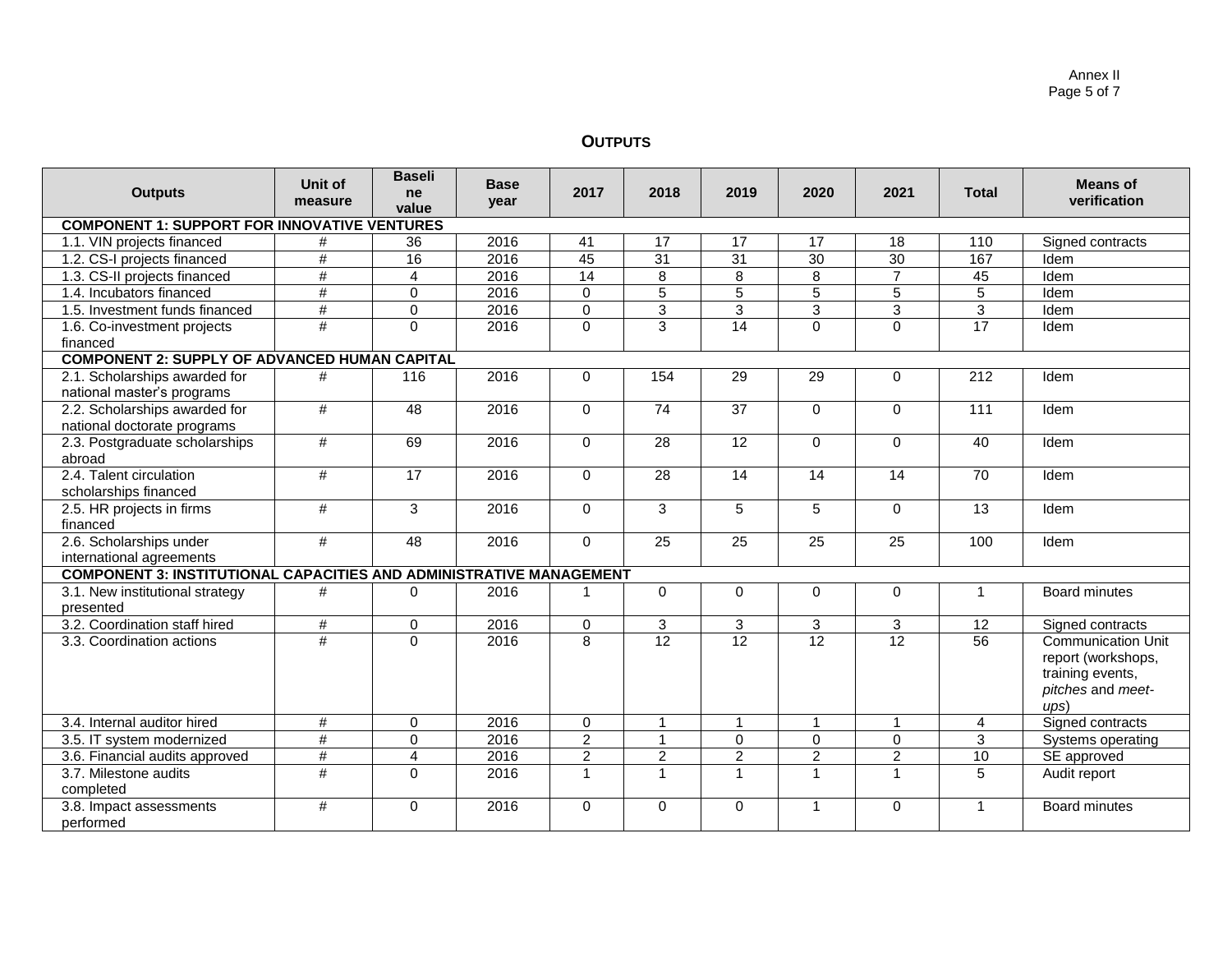### **MATRIX OF INDICATORS FOR DISBURSEMENT**

|                                                                   |                | 2017        |               | 2018         |               | 2019        |                | 2020              |               | 2021              |
|-------------------------------------------------------------------|----------------|-------------|---------------|--------------|---------------|-------------|----------------|-------------------|---------------|-------------------|
|                                                                   | <b>Target</b>  | Amount (\$) | <b>Target</b> | Amount (\$)  | <b>Target</b> | Amount (\$) | <b>Target</b>  | Amount<br>$($ \$) | <b>Target</b> | Amount<br>$($ \$) |
| <b>OUTCOME 1: CREATION AND DEVELOPMENT OF INNOVATIVE VENTURES</b> |                |             |               |              |               |             |                |                   |               |                   |
| 1.3.                                                              | 200,000        | 1,705,560   | 235,000       | 1,377,000    | 235,000       | 1,377,000   | 230,000        | 1,348,500         | 220,000       | 1,304,000         |
| Entrepreneurs'                                                    |                |             |               |              |               |             |                |                   |               |                   |
| investment                                                        |                |             |               |              |               |             |                |                   |               |                   |
| implemented                                                       |                |             |               |              |               |             |                |                   |               |                   |
| under the project                                                 |                |             |               |              |               |             |                |                   |               |                   |
| 1.4. Incubators                                                   | $\mathbf 0$    | $\mathbf 0$ | 5             | 960,000      | $\mathbf 0$   | $\Omega$    | $\mathbf 0$    | 0                 | $\mathbf 0$   | $\Omega$          |
| with                                                              |                |             |               |              |               |             |                |                   |               |                   |
| sustainability                                                    |                |             |               |              |               |             |                |                   |               |                   |
| plans associated                                                  |                |             |               |              |               |             |                |                   |               |                   |
| with results                                                      |                |             |               |              |               |             |                |                   |               |                   |
| incentives                                                        |                |             |               |              |               |             |                |                   |               |                   |
| 1.5. Incubators                                                   | $\mathbf 0$    | $\mathbf 0$ | $\mathbf 0$   | $\mathsf{O}$ | $\mathbf 0$   | $\mathbf 0$ | $\overline{4}$ | 640,000           | $\mathbf 0$   | $\mathbf 0$       |
| that achieve the                                                  |                |             |               |              |               |             |                |                   |               |                   |
| targets set by                                                    |                |             |               |              |               |             |                |                   |               |                   |
| contract                                                          |                |             |               |              |               |             |                |                   |               |                   |
| 1.6. Early-stage                                                  | $\overline{0}$ | $\mathbf 0$ | 3             | 216,000      | $\mathbf 0$   | $\Omega$    | $\mathbf 0$    | $\mathbf 0$       | $\mathbf 0$   | $\Omega$          |
| investment funds                                                  |                |             |               |              |               |             |                |                   |               |                   |
| with improved                                                     |                |             |               |              |               |             |                |                   |               |                   |
| investment                                                        |                |             |               |              |               |             |                |                   |               |                   |
| management                                                        |                |             |               |              |               |             |                |                   |               |                   |
| capacities<br>1.7. Early-stage                                    | $\mathbf 0$    | $\mathbf 0$ | $\Omega$      | $\mathbf 0$  | $\mathbf 0$   | $\Omega$    | $\overline{2}$ | 144,000           | $\mathbf 0$   | $\Omega$          |
| investment funds                                                  |                |             |               |              |               |             |                |                   |               |                   |
| that meet                                                         |                |             |               |              |               |             |                |                   |               |                   |
| investment                                                        |                |             |               |              |               |             |                |                   |               |                   |
| targets                                                           |                |             |               |              |               |             |                |                   |               |                   |
| $1.8.$ Co-                                                        | $\mathbf 0$    | $\Omega$    | $\Omega$      | $\mathbf 0$  | $\mathbf{1}$  | 750,000     | $\mathbf 0$    | $\mathbf{0}$      | $\Omega$      | $\Omega$          |
| investment                                                        |                |             |               |              |               |             |                |                   |               |                   |
| instrument                                                        |                |             |               |              |               |             |                |                   |               |                   |
| designed and                                                      |                |             |               |              |               |             |                |                   |               |                   |
| operating                                                         |                |             |               |              |               |             |                |                   |               |                   |
| 1.9. Investment                                                   | $\mathbf 0$    | $\mathbf 0$ | $\mathbf 0$   | $\mathbf 0$  | $\Omega$      | $\mathbf 0$ | 375,000        | 750,000           | 375,000       | 1,050,000         |
| by private                                                        |                |             |               |              |               |             |                |                   |               |                   |
| investors                                                         |                |             |               |              |               |             |                |                   |               |                   |
| mobilized                                                         |                |             |               |              |               |             |                |                   |               |                   |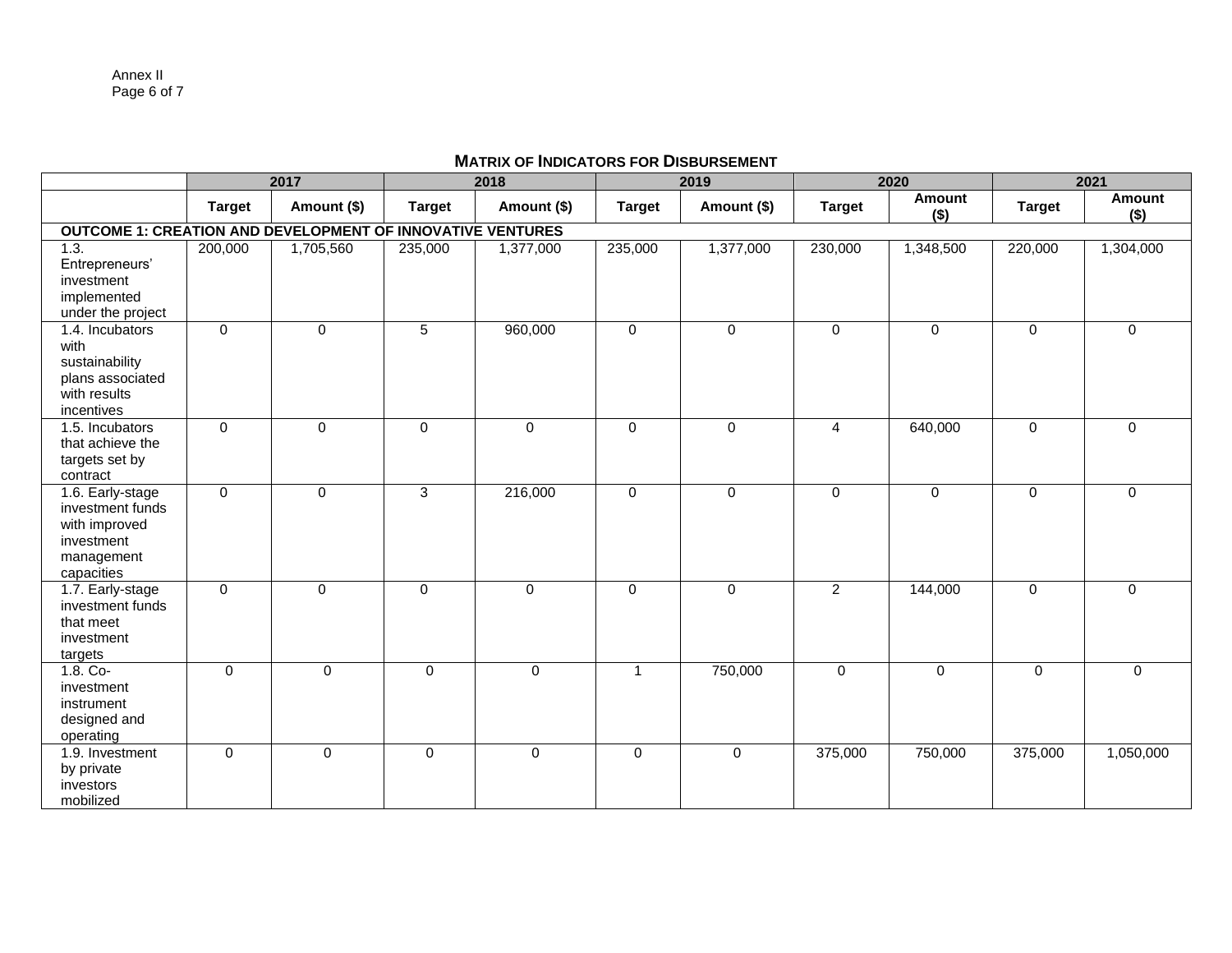Annex II Page 7 of 7

| <b>MATRIX OF INDICATORS FOR DISBURSEMENT</b> |  |
|----------------------------------------------|--|
|----------------------------------------------|--|

|                                                                                                      | 2017                                                             |             | 2018          |                                                                             | 2019            |             | 2020            |                   | 2021          |                          |
|------------------------------------------------------------------------------------------------------|------------------------------------------------------------------|-------------|---------------|-----------------------------------------------------------------------------|-----------------|-------------|-----------------|-------------------|---------------|--------------------------|
|                                                                                                      | <b>Target</b>                                                    | Amount (\$) | <b>Target</b> | Amount (\$)                                                                 | <b>Target</b>   | Amount (\$) | <b>Target</b>   | Amount<br>$($ \$) | <b>Target</b> | <b>Amount</b><br>$($ \$) |
|                                                                                                      | OUTCOME 2: STRENGTHENING OF THE SUPPLY OF ADVANCED HUMAN CAPITAL |             |               |                                                                             |                 |             |                 |                   |               |                          |
| 2.3. Individuals<br>graduating from<br>postgraduate<br>programs                                      | 0                                                                | $\mathbf 0$ | 44            | 3,483,518                                                                   | 44              | 3,439,278   | 44              | 2,020,696         | 44            | 1,577,295                |
| 2.4. Individuals<br>completing<br>knowledge<br>exchanges                                             | $\Omega$                                                         | $\Omega$    | 28            | 164,092                                                                     | $\overline{14}$ | 140,000     | $\overline{14}$ | 140,000           | 14            | 140,000                  |
| 2.5. Firms hiring<br>advanced<br>human<br>resources to<br>improve their<br>technological<br>capacity | 0                                                                | 0           | 3             | 64,800                                                                      | 5               | 151,200     | 5               | 252,000           | $\mathbf 0$   | $\mathbf{0}$             |
|                                                                                                      |                                                                  |             |               | <b>COMPONENTE 3: INSTITUTIONAL CAPACITIES AND ADMINISTRATIVE MANAGEMENT</b> |                 |             |                 |                   |               |                          |
| 3.1. New<br>institutional<br>strategy<br>implemented                                                 |                                                                  | 373.000     | $\Omega$      | $\mathbf{0}$                                                                | $\Omega$        | $\Omega$    | $\Omega$        | $\Omega$          | $\Omega$      | $\Omega$                 |
| 3.2. Enterprise<br>resource<br>planning (ERP)<br>system<br>Implemented                               | $\mathbf 0$                                                      | $\mathbf 0$ | 1             | 787,955                                                                     | $\mathbf 0$     | $\mathbf 0$ | $\mathbf 0$     | $\mathbf 0$       | $\mathbf 0$   | 0                        |
| 3.3. Impact<br>assessment<br>performed                                                               | $\mathbf 0$                                                      | $\Omega$    | $\mathbf 0$   | 0                                                                           | $\Omega$        | $\mathbf 0$ | 1               | 644,107           | $\mathbf 0$   | $\mathbf 0$              |
| <b>TOTAL</b>                                                                                         |                                                                  | 2,078,560   |               | 7,053,365                                                                   |                 | 5,857,478   |                 | 5,939,303         |               | 4,071,295                |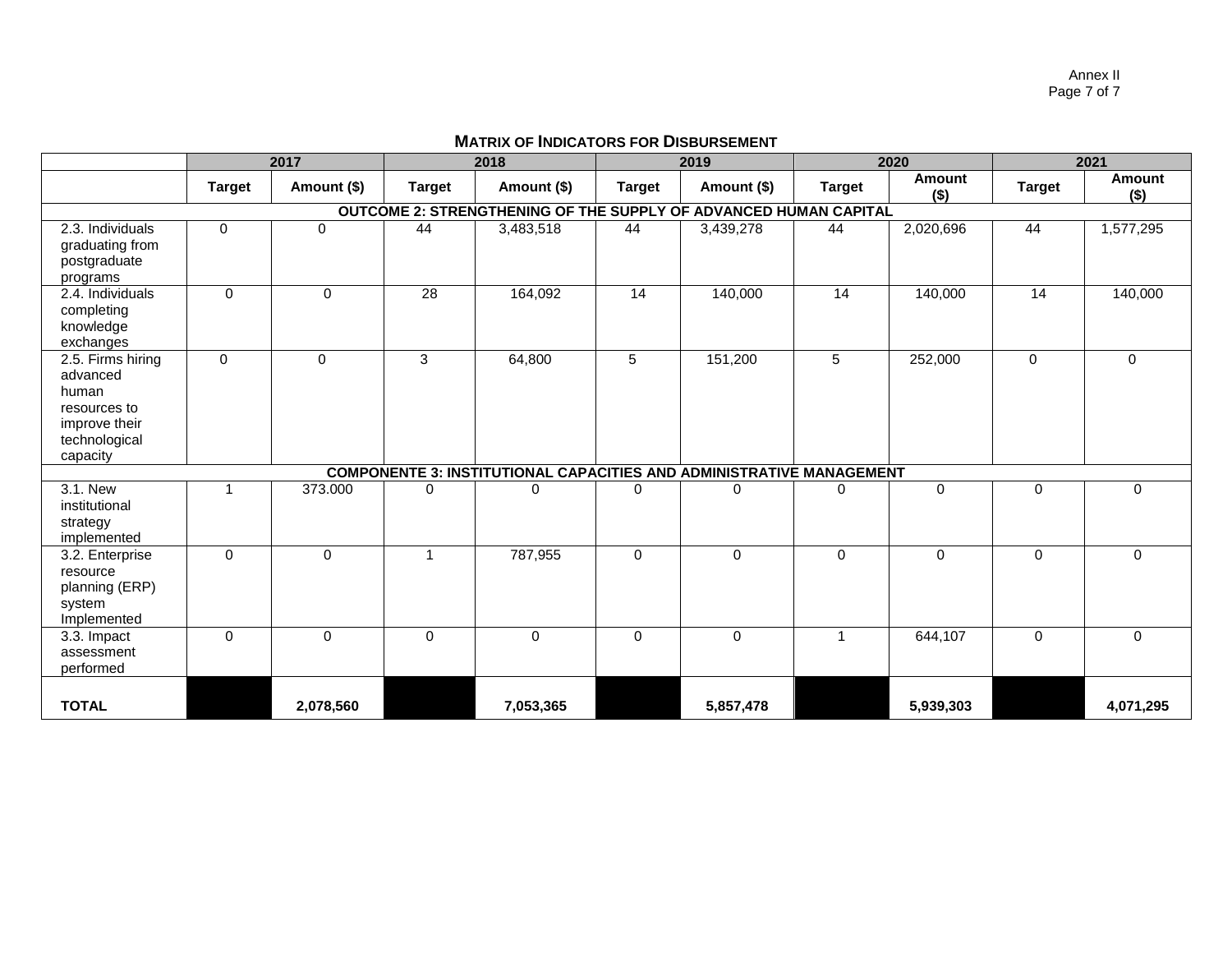#### **FIDUCIARY AGREEMENTS AND REQUIREMENTS**

| Country:                 | Uruguay                                          |
|--------------------------|--------------------------------------------------|
| <b>Project number:</b>   | UR-L1142                                         |
| Name:                    | Business Innovation and Entrepreneurship Project |
| <b>Executing agency:</b> | National Research and Innovation Agency (ANII)   |
| Prepared by:             | Abel Cuba and David Salazar (FMP/CUR)            |

### I. **EXECUTIVE SUMMARY**

- 1.1 This operation is a loan based on results (LBR) of US\$25 million, representing the first individual operation of a Conditional Credit Line for Investment Projects (CCLIP) totaling US\$100 million. The borrower is the Eastern Republic of Uruguay, and the executing agency will be the National Research and Innovation Agency (ANII). This institution has an organizational and administrative structure that will be responsible for the operation's implementation.
- 1.2 The Fiduciary Agreements and Requirements specified for this project are based on ANII's track record as executing agency of loans 2004/OC-UR, 2775/OC-UR, 3315/OC-UR and 3316/CH-UR.
- 1.3 The Bank also made an Institutional Capacity Assessment System (ICAS) analysis of the executing agency, which also reported satisfactory results. In addition, fiduciary assessments (financial management and procurement) were performed, as required for an LBR. The results of the various evaluations show that ANII has well-developed fiduciary systems that are adequate to support attainment of the expected results.

### II. **FIDUCIARY CONTEXT OF THE EXECUTING AGENCY**

- 2.1 Law 18,084, passed in 2006, created ANII with legal status under non-State public law.
- 2.2 The key findings of the institutional analysis are as follows:
	- a. ANII operates on the basis of a modern organization that has taken steps internally to strengthen its process management. This has made it possible to internalize the strengthening received and to develop an updating process and improve aspects of its work.
	- b. The result of the ICAS evaluation is aligned with the executing agency's track record in implementing previous operations, backed by audited financial statements giving an unqualified opinion. The same endorsement arises from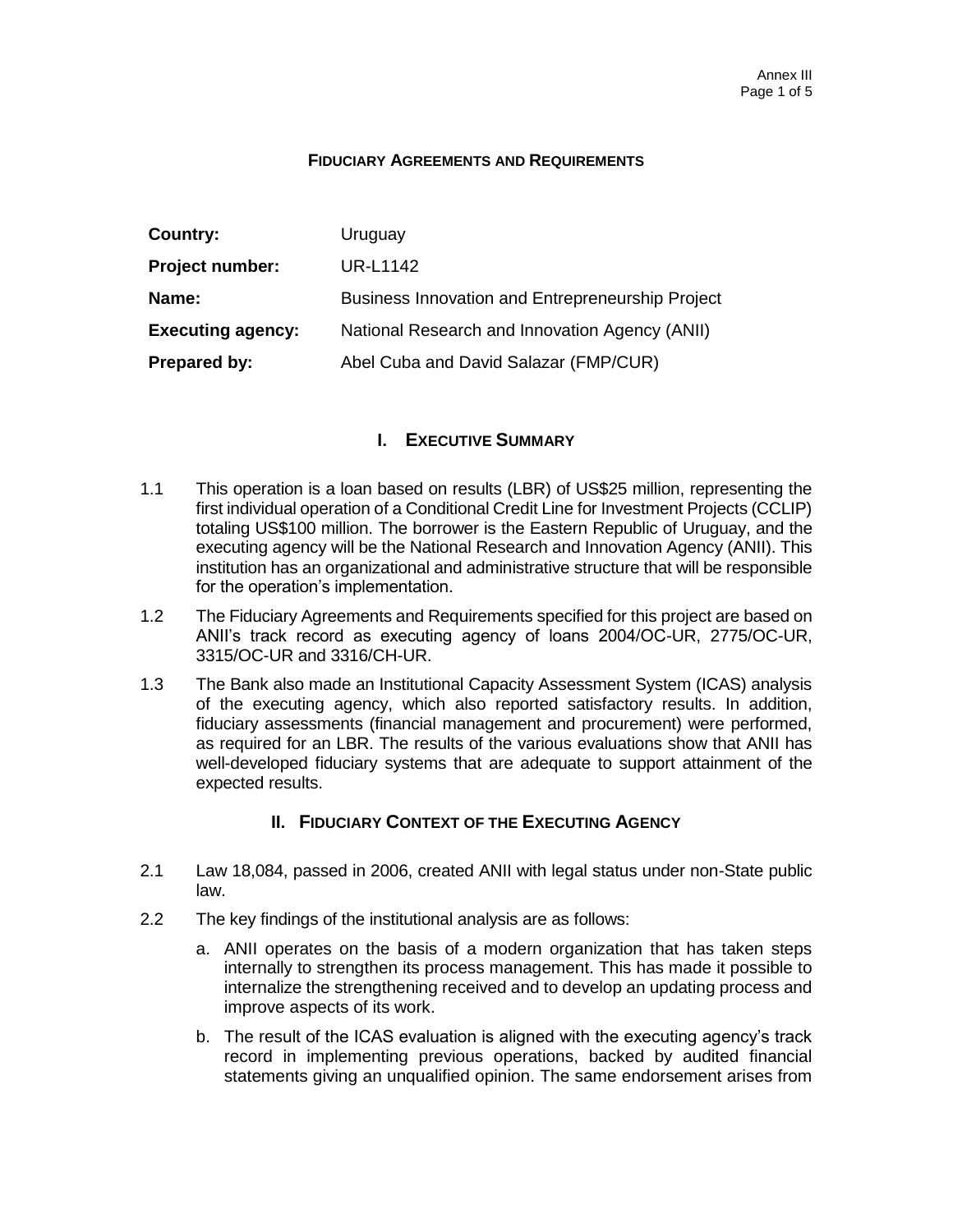the results of the Bank's supervisory activities, applied in the context of the aforementioned operations.

### III. **FIDUCIARY RISK EVALUATION AND MITIGATION ACTIONS**

3.1 Based on the above and on the evaluations performed, ANII is considered low-risk, although two medium fiduciary risks have been identified: (i) inadequate management of procurement processes owing to a failure to update the respective manual, to be mitigated by upgrading the manual, financed out of preparation funds; and (ii) inefficient financial management due to processes that are not fully automated; to be mitigated by modernizing the information system under Component 3 of the project.

### IV. **CONSIDERATIONS FOR THE SPECIAL PROVISIONS OF THE CONTRACT**

- 4.1 Special contractual condition precedent to the first disbursement of the loan proceeds: to mitigate the risk mentioned in paragraph 3.1, the Bank's approval will be required to update the ANII Procurement Manual.
- 4.2 Exchange rate: the exchange rate prevailing on the actual payment date will be used for accounting in dollars, specifying the conversion method mentioned in Article 4.10 (b) (ii) of the General Conditions of the Loan Contract.
- 4.3 Audited Financial Statements will be delivered no later than 120 days after the yearend. The corresponding terms of reference must be agreed upon with the Bank, and the audit firm must be acceptable to the Bank, specifying the deadline for submission referred to in Article 7.03 of the General Conditions of the Loan Contract.

## V. **AGREEMENTS AND REQUIREMENTS FOR PROCUREMENT EXECUTION**

5.1 The fiduciary agreements and requirements for procurement specify the provisions applicable for executing the procurements envisaged for the project.

### **A. Procurement execution**

5.2 Based on the corresponding evaluation, the LBR will use the executing agency's own procurement and contracting systems.

### **B. Use of the executing agency's procurement system**

5.3 The executing agency's procurement system was evaluated by the Bank and deemed compatible with internationally accepted principles, practices and standards for all procurement methods, with the possibility of bidders from all countries participating. This system will be used for procurement of goods, nonconsulting services, and consulting services (both firms and individuals). The team of consultants or independent verification firm will be selected according to the procedures laid down in the Policy for the Selection and Contracting of Consultants Financed by the Inter-American Development Bank (document GN-2350-9).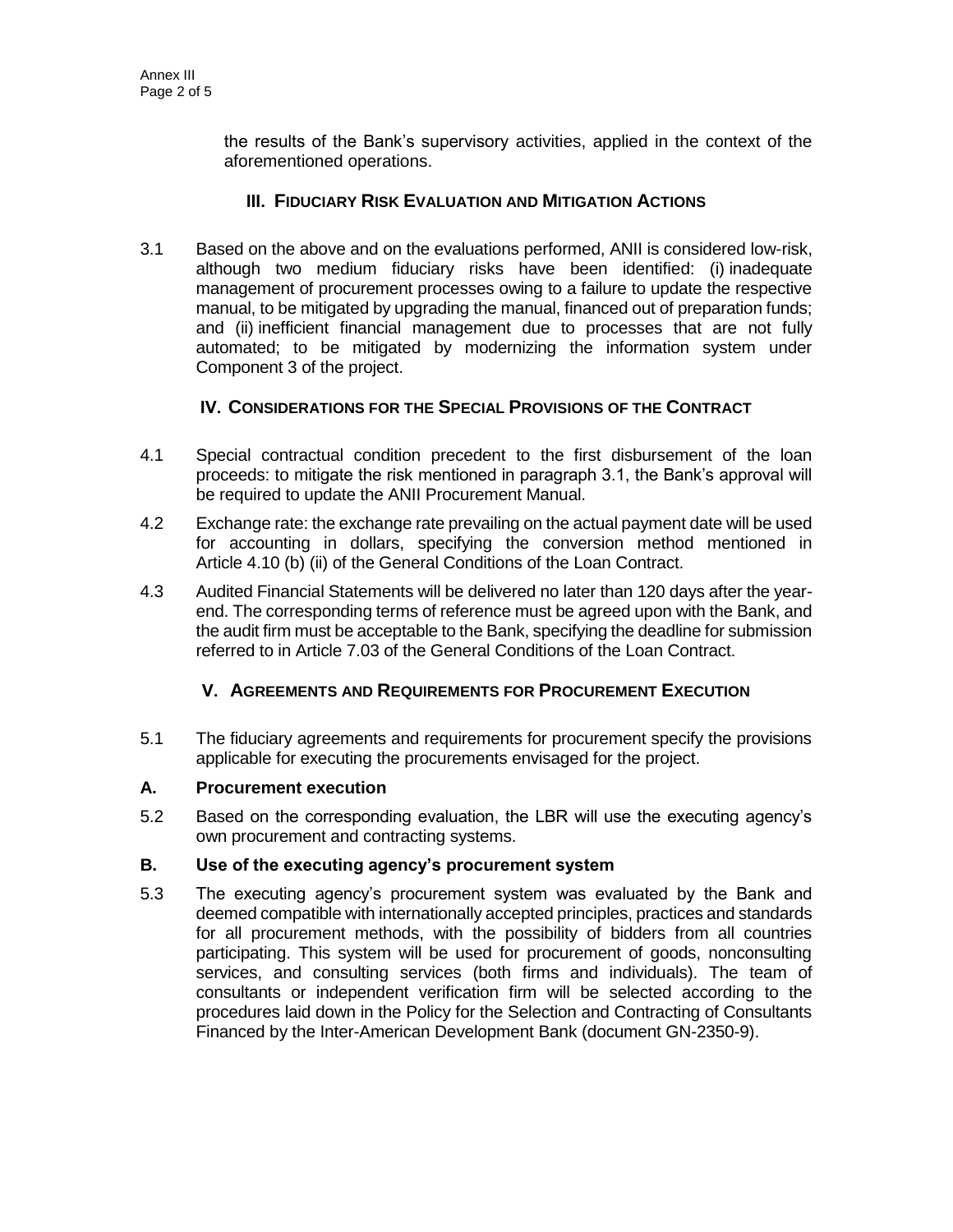### **C. Strengthening measures**

5.4 Pursuant to the conclusions of the evaluation report and the agreements with ANII, the procurement manual will be adjusted to align with the institution's current practices which are not currently documented.

#### **D. Retroactive financing of achieved results**

5.5 **Retroactive financing of achieved results**. The Bank will recognize up to 10% of the loan amount (US\$2.5 million) for the financing of results achieved from 23 May 2017 (project profile approval date) until the eligibility date of the loan. These expenditures will be eligible for such financing provided that they are eligible within the project and attributable to the achievement of the corresponding development results, subject to the independent external evaluation mentioned in paragraph 3.5 of the loan proposal. This financing is justified by the need to keep the seed capital funding window open and to update the institutional strategy prior to the overall start of the project.

### **E. Procurement supervision**

5.6 Procurements will be supervised through the audits provided for in the project.

#### **F. Records and files**

- 5.7 ANII has a system for filing and recording documentation supporting procurement and contracting processes, which:
	- a. Makes it possible to directly identify the procedures followed during bid opening;
	- b. Makes it possible to directly identify the transactions made;
	- c. Makes it possible to control purchases received and record them in the inventory system; and
	- d. Is available for review.
- 5.8 ANII outsources management of the document file.

### VI. **FINANCIAL MANAGEMENT AGREEMENTS AND REQUIREMENTS**

#### **A. Programming and budget**

6.1 Under the Implementation Agreement between ANII and the Ministry of Economy and Finance (MEF), the former receives an annual budget allocation. ANII's budget system is integrated with the planning of resources, but not with their execution, so a manual registration and control process is needed, which is parameterized in spreadsheets and has defined control and authorization levels. In 2017 ANII will adopt an enterprise resource planning (ERP) system to enable it to systemize all of its processes. The agency maintains a record of revenues and budgetary expenses for each project, so it will have an independent record for this project. Both the MEF allocation and budget execution are recorded in the country's national system.

#### **B. Accounting and information systems**

6.2 ANII accounting, based on a Project Management System (GESPRO), is governed by the provisions of Ordinance No. 81 of the State Audit Office (*Tribunal de*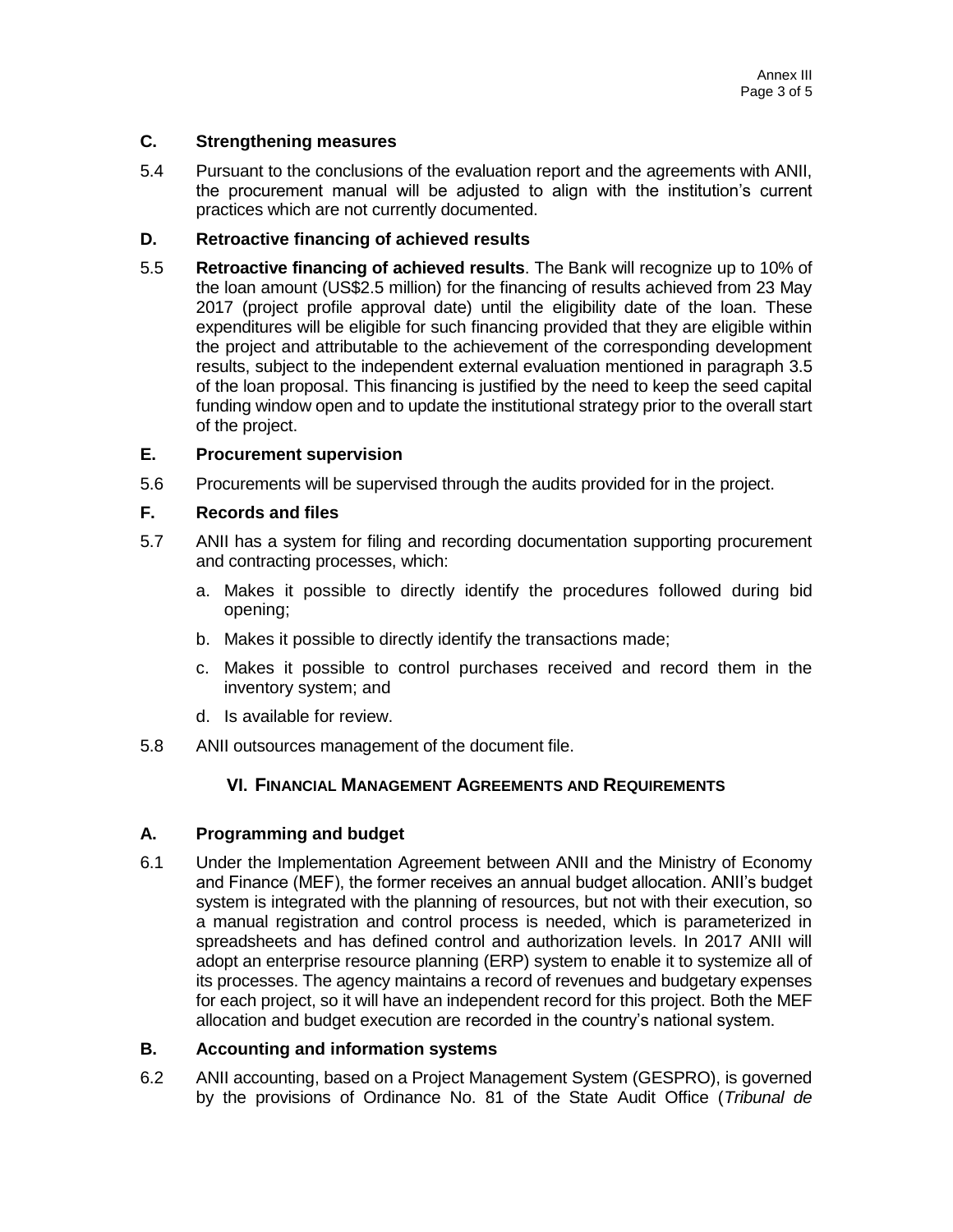*Cuentas*), the provisions of which are compatible with International Financial Reporting Standards. The codification of the chart of accounts is related to the budget items and the projects defined in the budget execution system. Accordingly, whenever an accounting record affects available funding, it will have an effect on the execution of the respective budget. This process will be completely systemized once ANII adopts an ERP in the near future.

6.3 For the purposes of this project, it has been agreed that ANII will define auxiliary accounts (accruals accounting) for the use of the funds supplied by the Bank; so the institution's financial statements will include the balances on the accounts affected by project execution.

### **C. Advance, disbursements, and cash flow**

6.4 The GESPRO system has a treasury module that can track the entry of funds and their execution, through the use of budget items, projects and differentiated accounting records. ANII is not required to open separate bank accounts to manage the proceeds of the Bank loan. ANII will use the loan proceeds exclusively for project execution, with annual disbursements envisaged, together with a request for retroactive financing and an advance totaling US\$5,828,560 (23.3% of the total loan amount). The advance would be deducted in equal installments in the last two years. The following table shows the estimated flow of funds over the project's life:

|                                                                        | <b>Execution years</b> |           |           |              | <b>Total</b> |              |
|------------------------------------------------------------------------|------------------------|-----------|-----------|--------------|--------------|--------------|
|                                                                        | 2017                   | 2018      | 2019      | 2020         | 2021         |              |
| <b>Opening balance</b>                                                 | 0                      | 3,818,596 | 4,574,776 | 2,396,677    | 1,207,347    | 0            |
| <b>IDB disbursements</b>                                               | 5,828,560              | 7,053,365 | 5,857,478 | 3,992,303    | 2,268,295    | 25,000,000   |
| Retroactive financing                                                  | 2,078,560              |           |           |              |              | 2,078,560    |
| First disbursement                                                     | 3,750,000              |           |           |              |              | 3,750,000    |
| Disbursements against results                                          |                        | 7,053,365 | 5,857,478 | 5,867,303    | 4,143,295    | 22,921,440   |
| First disbursement discount                                            |                        |           |           | $-1,875,000$ | $-1,875,000$ | $-3,750,000$ |
| <b>Execution of funds</b>                                              | 2,009,964              | 6,297,185 | 8,035,577 | 5,181,632    | 3,475,642    | 25,000,000   |
| Component 1: Support for innovative<br>ventures                        | 1,674,964              | 2,347,596 | 3,967,000 | 1,838,500    | 1,794,000    | 11,622,060   |
| Component 2: Supply of advanced<br>human capital                       | 0                      | 3,529,793 | 3,671,781 | 2,993,298    | 1,377,361    | 11,572,233   |
| Component 3: Institutional capacities<br>and administrative management | 335,000,00             | 419,796   | 396,796   | 349,834      | 304,281      | 1,805,707    |
| <b>Balances</b>                                                        | 3,818,596              | 4,574,776 | 2,396,677 | 1,207,347    | 0            | 0            |

#### **Table 1. Estimated flow of funds over the project's life**

6.5 The proceeds of the Bank loan will be made available to ANII, so as to allow for the linking of intermediate results and attain the goals proposed in the Disbursement Indicators Matrix.

### **D. Internal audit and control**

6.6 ANII maintains a control environment focused on the systemization of its processes and the definition of internal control procedures that are formalized and published on its intranet portal. It has also had its administrative management processes quality-certified. The short-term plans include hiring an internal auditor to support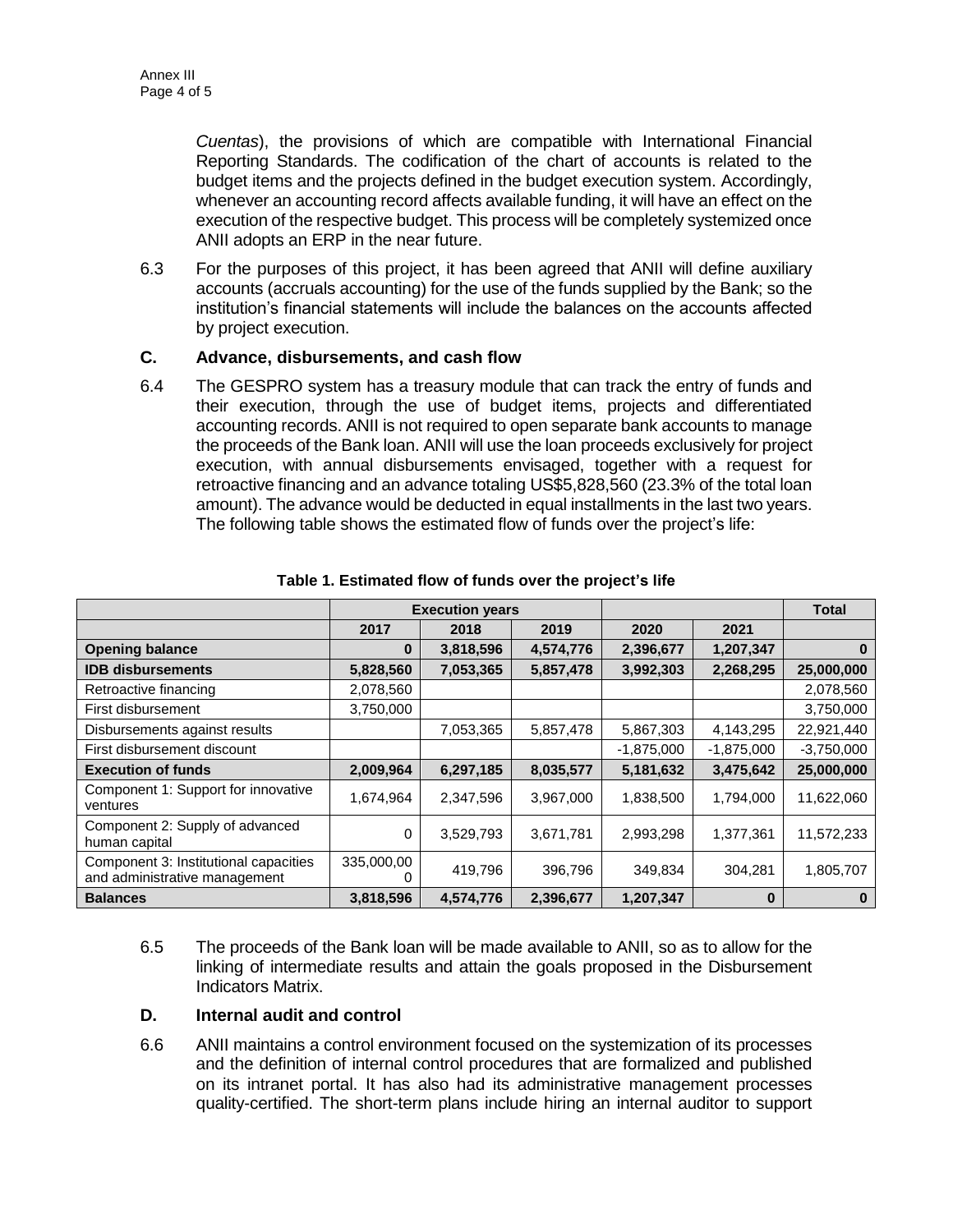operational oversight of the systems provided for applying the funds under management, including those of the project, which will be managed through ANII's structure and systems.

### **E. External control and reporting**

- 6.7 ANII undergoes an annual financial audit by an independent audit firm, which is hired competitively for periods of at least three years. The audit reports, which are submitted to the Board for approval in the first quarter of each year, have always produced an unqualified opinion. Moreover, at the request of the financiers of the projects it implements, ANII has submitted its financial statements for independent reviews, the results of which have not revealed any qualifications or material issues.
- 6.8 For the purposes of this project, it has been agreed that the entity's financial audit report will suffice for the contractual compliance required by the Bank, provided that: (i) the audit firm is eligible for the Bank; (ii) the terms of reference were agreed on with the Bank; (iii) International Standards on Auditing are applied in the audit of the financial statements; and (iv) the report contains a section on the balances of accounts that record the use made of the proceeds of the Bank loan.

### **F. Financial supervision plan**

6.9 The financial supervision plan considers the possibility of reviewing the annual audit report in the meetings held to monitor the project's risk matrix. This could result in on-site visits to update knowledge of the entity's internal systems.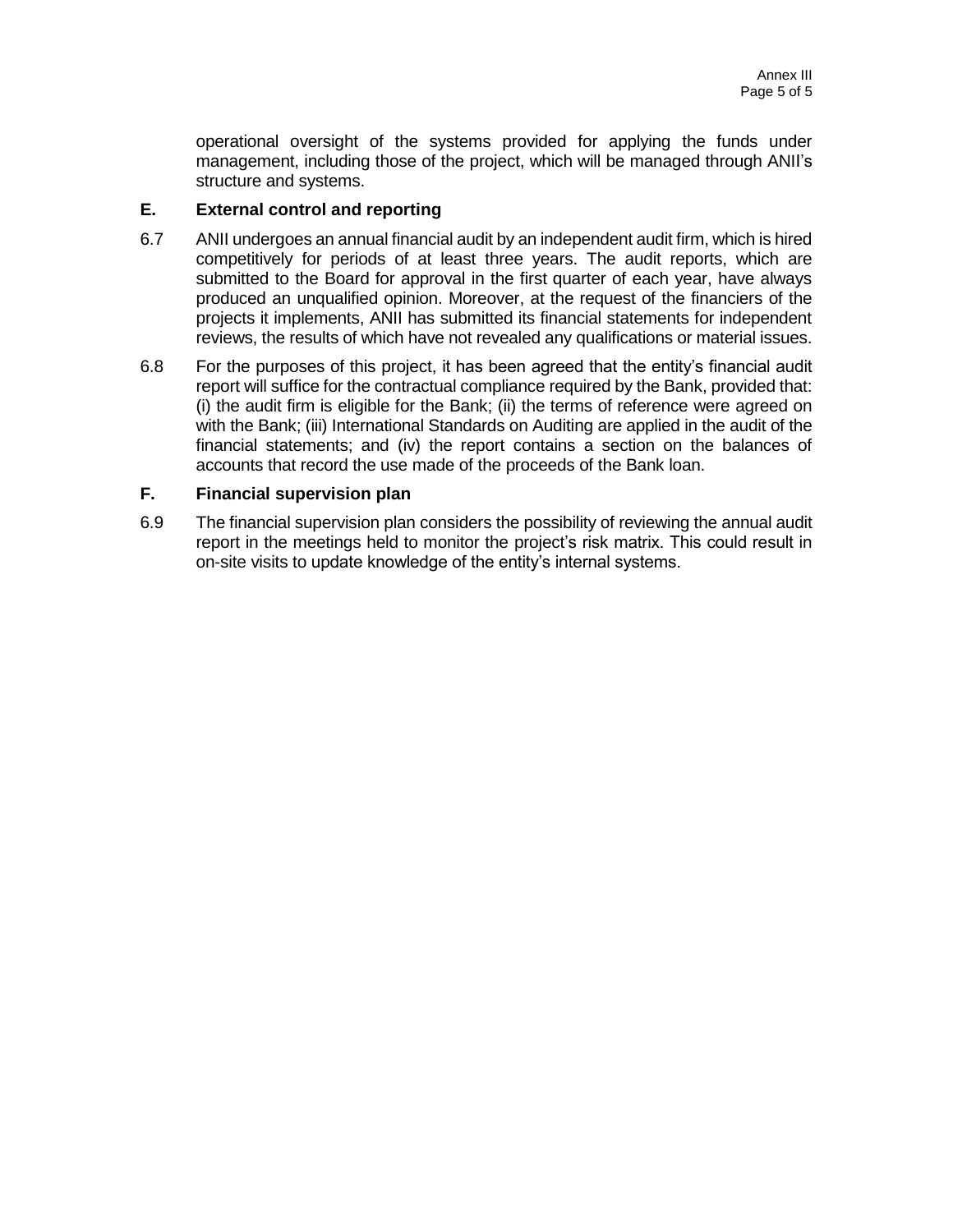### DOCUMENT OF THE INTER-AMERICAN DEVELOPMENT BANK

### PROPOSED RESOLUTION DE- /17

### Uruguay. Conditional Credit Line for Investment Projects (CCLIP) UR-O1153 Promotion of Innovation, Entrepreneurship, Human Capital, and Research

### The Board of Executive Directors

### RESOLVES:

1. To authorize the President of the Bank, or such representative as he shall designate, to enter into such agreement or agreements as may be necessary with the Eastern Republic of Uruguay to establish the Conditional Credit Line for Investment Projects (CCLIP) UR-O1153, for an amount of up to US\$100,000,000 chargeable to the resources of the Ordinary Capital of the Bank, to cooperate in the execution of projects for the Promotion of Innovation, Entrepreneurship, Human Capital, and Research.

2. To determine that the resources allocated to the above-mentioned Conditional Credit Line (CCLIP) UR-O1153 shall be used to finance individual loan operations in accordance with: (a) the objectives and regulations of the Conditional Credit Line for Investment Projects approved by Resolution DE-58/03, as amended by Resolutions DE-10/07, DE-164/07, and DE-86/16; (b) the provisions set forth in documents GN-2246-9 and GN-2564-3; and (c) the terms and conditions included in the Loan Proposal for the corresponding individual operation.

(Adopted on \_\_\_ \_\_\_\_\_\_\_\_\_\_\_\_ 2017)

LEG/SGO/CSC/EZSHARE-1028536987-1629 Pipeline No.: UR-O1153